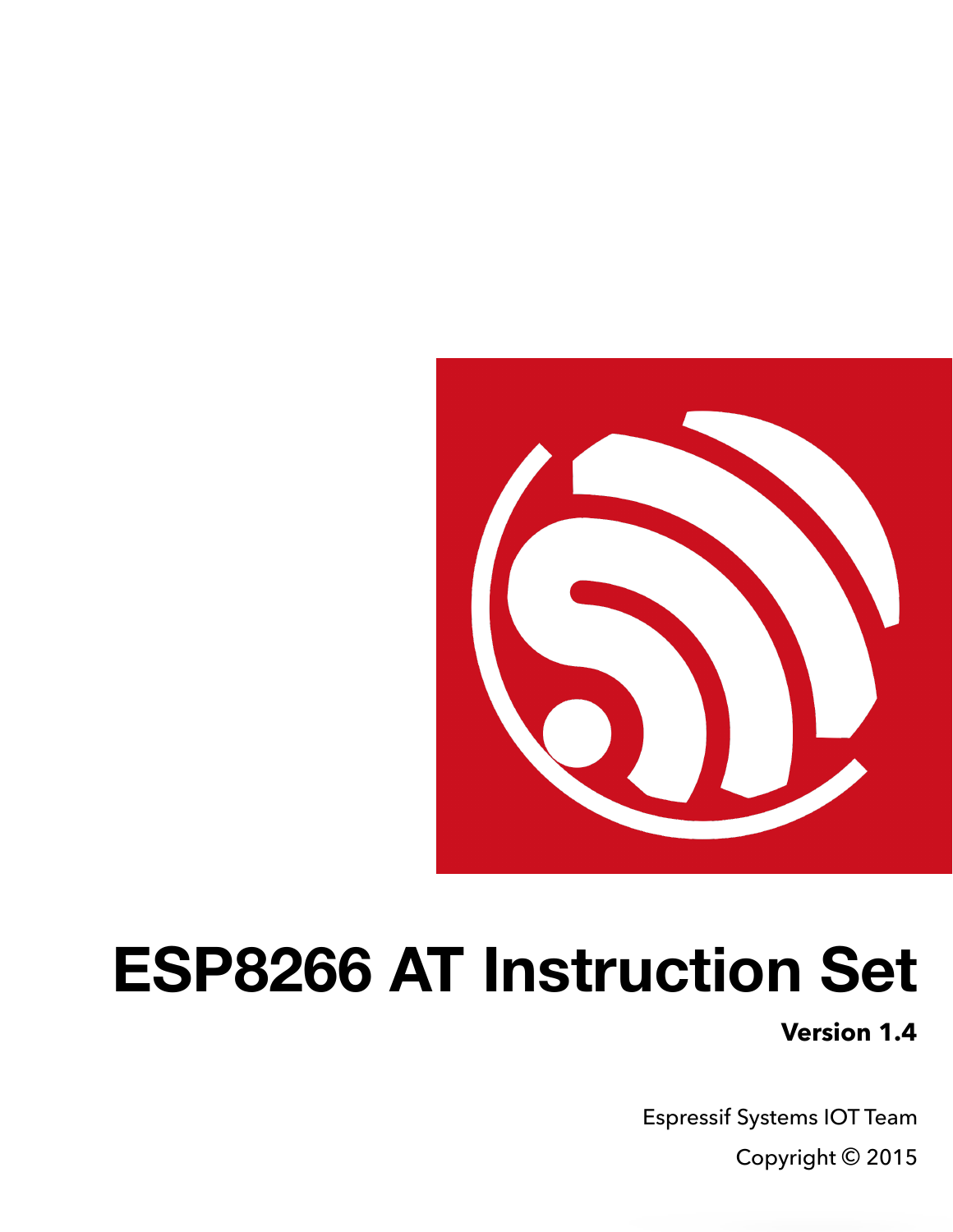

#### **Disclaimer and Copyright Notice**

Information in this document, including URL references, is subject to change without notice.

THIS DOCUMENT IS PROVIDED AS IS WITH NO WARRANTIES WHATSOEVER, INCLUDING ANY WARRANTY OF MERCHANTABILITY, NON-INFRINGEMENT, FITNESS FOR ANY PARTICULAR PURPOSE, OR ANY WARRANTY OTHERWISE ARISING OUT OF ANY PROPOSAL, SPECIFICATION OR SAMPLE. All liability, including liability for infringement of any proprietary rights, relating to use of information in this document is disclaimed. No licenses express or implied, by estoppel or otherwise, to any intellectual property rights are granted herein.

The WiFi Alliance Member Logo is a trademark of the WiFi Alliance.

All trade names, trademarks and registered trademarks mentioned in this document are property of their respective owners, and are hereby acknowledged.

Copyright © 2015 Espressif Systems. All rights reserved.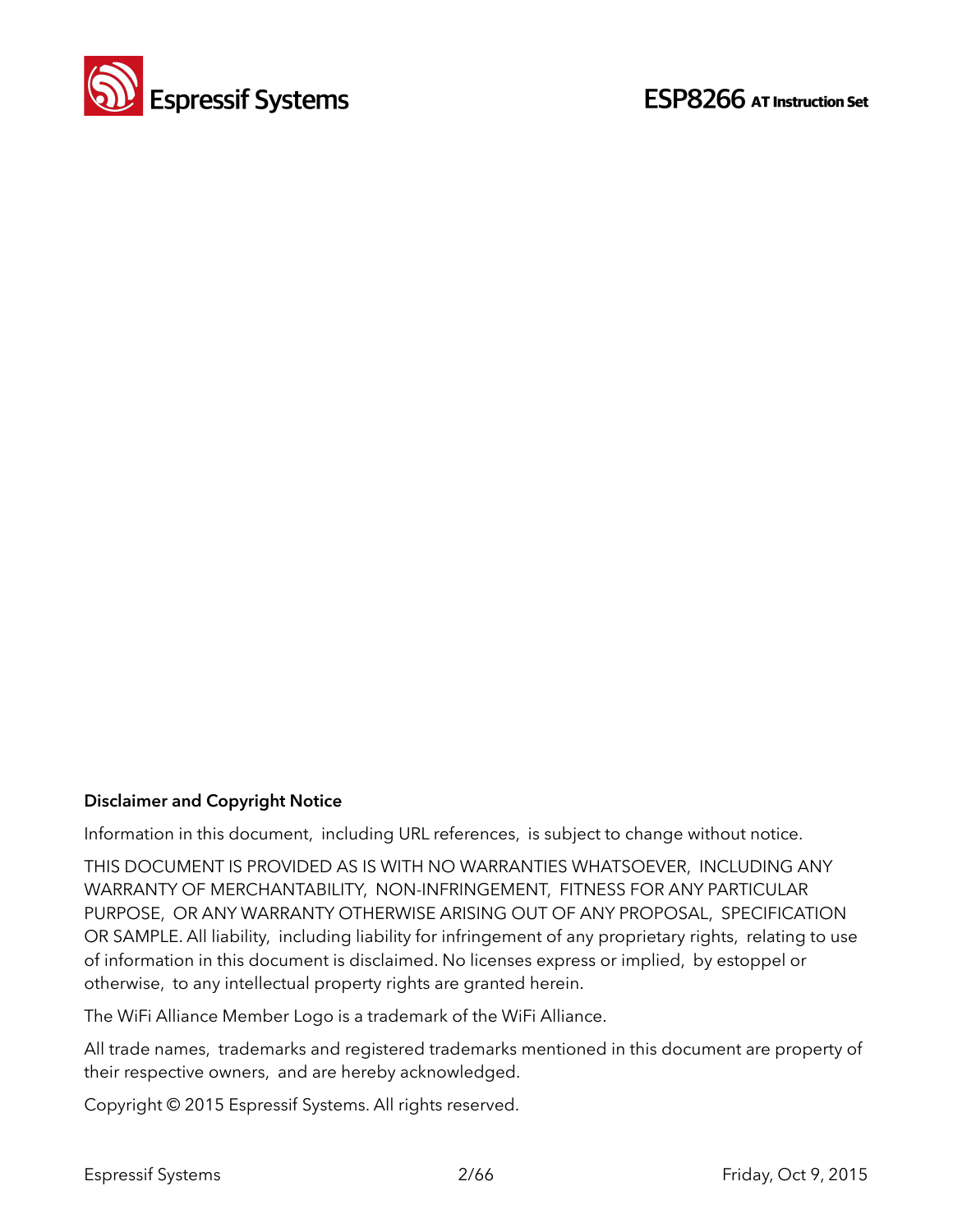

## **Table of Contents**

| $\mathbf 1$ . |                |                                                     |  |  |  |  |
|---------------|----------------|-----------------------------------------------------|--|--|--|--|
|               | 1.1.           |                                                     |  |  |  |  |
|               | 1.2.           |                                                     |  |  |  |  |
|               | 1.             |                                                     |  |  |  |  |
|               | 2.             |                                                     |  |  |  |  |
|               | 3.             |                                                     |  |  |  |  |
|               | 4.             |                                                     |  |  |  |  |
|               | 5.             |                                                     |  |  |  |  |
|               | 6.             |                                                     |  |  |  |  |
| 2.            |                |                                                     |  |  |  |  |
| 3.            |                |                                                     |  |  |  |  |
|               | 3.1.           |                                                     |  |  |  |  |
|               | 3.2.           |                                                     |  |  |  |  |
|               | 1.             |                                                     |  |  |  |  |
|               | 2.             |                                                     |  |  |  |  |
|               | 3.             |                                                     |  |  |  |  |
|               | 4.             |                                                     |  |  |  |  |
|               | 5.             |                                                     |  |  |  |  |
|               | 6.             |                                                     |  |  |  |  |
|               | 7.             |                                                     |  |  |  |  |
|               | 8.             |                                                     |  |  |  |  |
|               | 9.             |                                                     |  |  |  |  |
|               |                |                                                     |  |  |  |  |
|               |                | 11. AT+RFPOWER – set maximum value of RF TX Power17 |  |  |  |  |
|               |                | 12. AT+RFVDD - set RF TX Power according to VDD3318 |  |  |  |  |
| 4.            |                |                                                     |  |  |  |  |
|               | 4.1.           |                                                     |  |  |  |  |
|               | $\mathbf{1}$ . |                                                     |  |  |  |  |
|               | 2.             |                                                     |  |  |  |  |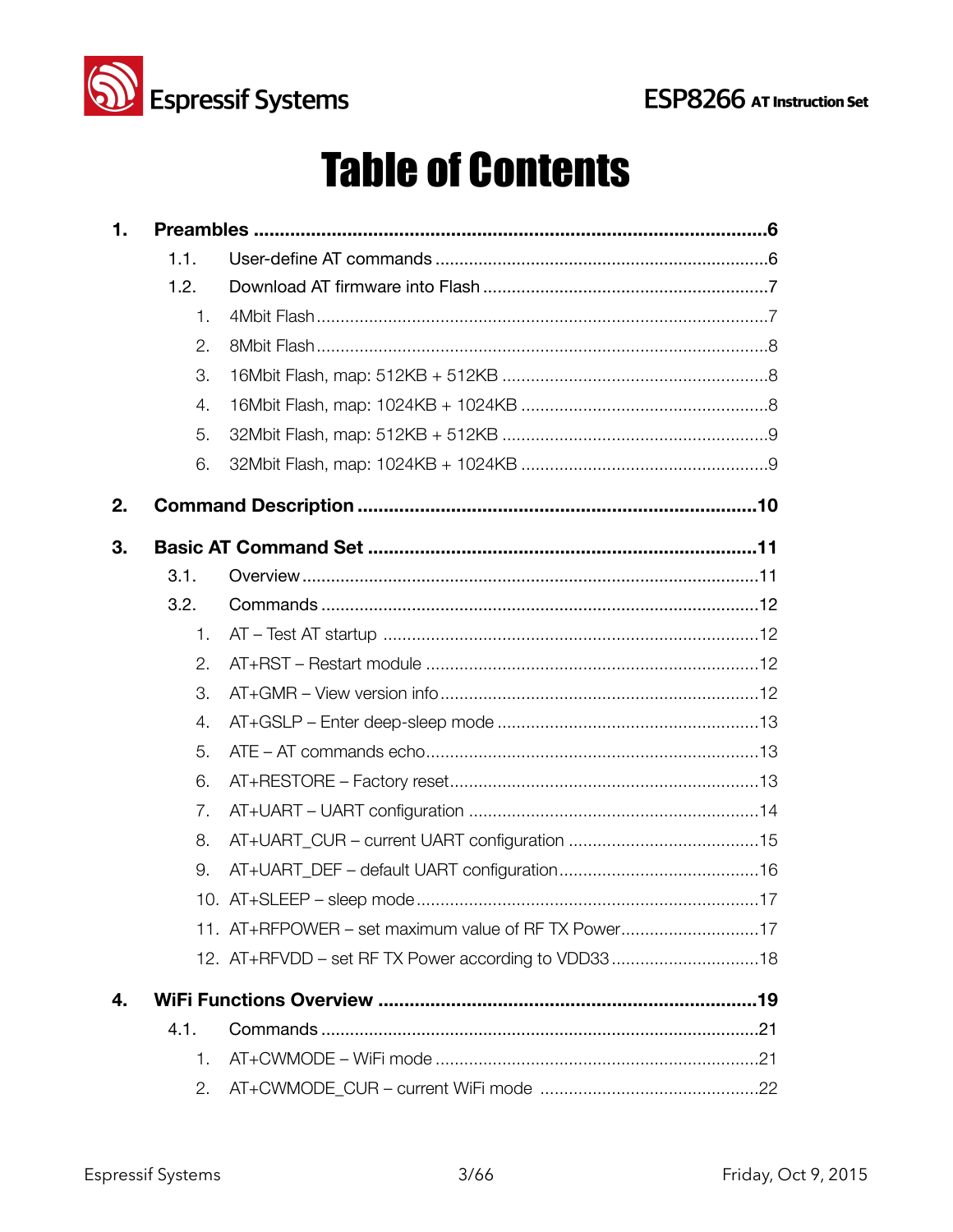## **Solution Systems ESP8266** AT Instruction Set

| 5. |    |                                                                                 |
|----|----|---------------------------------------------------------------------------------|
|    |    |                                                                                 |
|    |    |                                                                                 |
|    |    | 30. AT+CIPAP DEF – Set IP address of softAP, save as default 46                 |
|    |    |                                                                                 |
|    |    |                                                                                 |
|    |    | 27. AT+CIPSTA_DEF – Set IP address of station and save as default 43            |
|    |    |                                                                                 |
|    |    |                                                                                 |
|    |    | 24. AT+CIPAPMAC DEF - Set MAC address of softAP and save as default .40         |
|    |    | 23. AT+CIPAPMAC_CUR - Set MAC address of softAP 39                              |
|    |    |                                                                                 |
|    |    | 21. AT+CIPSTAMAC_DEF – Set MAC address of station, save as default 38           |
|    |    | 20. AT+CIPSTAMAC_CUR - Set MAC address of station 38                            |
|    |    |                                                                                 |
|    |    | 18. AT+CWAUTOCONN – Auto connect to AP or not36                                 |
|    |    | 17. AT+CWDHCPS_DEF - Set the IP address allocated by ESP8266 soft-AP DHCP, save |
|    |    | 16. AT+CWDHCPS_CUR – Set the IP address allocated by ESP8266 soft-AP DHCP,      |
|    |    | 15. AT+CWDHCP_DEF - Enable/Disable DHCP and save to Flash 34                    |
|    |    |                                                                                 |
|    |    |                                                                                 |
|    |    |                                                                                 |
|    |    | 11. AT+CWSAP_DEF - Default config of softAP mode30                              |
|    |    | 10. AT+CWSAP_CUR – Current config of softAP mode29                              |
|    | 9. |                                                                                 |
|    | 8. |                                                                                 |
|    | 7. |                                                                                 |
|    | 6. |                                                                                 |
|    | 5. |                                                                                 |
|    | 4. |                                                                                 |
|    | 3. |                                                                                 |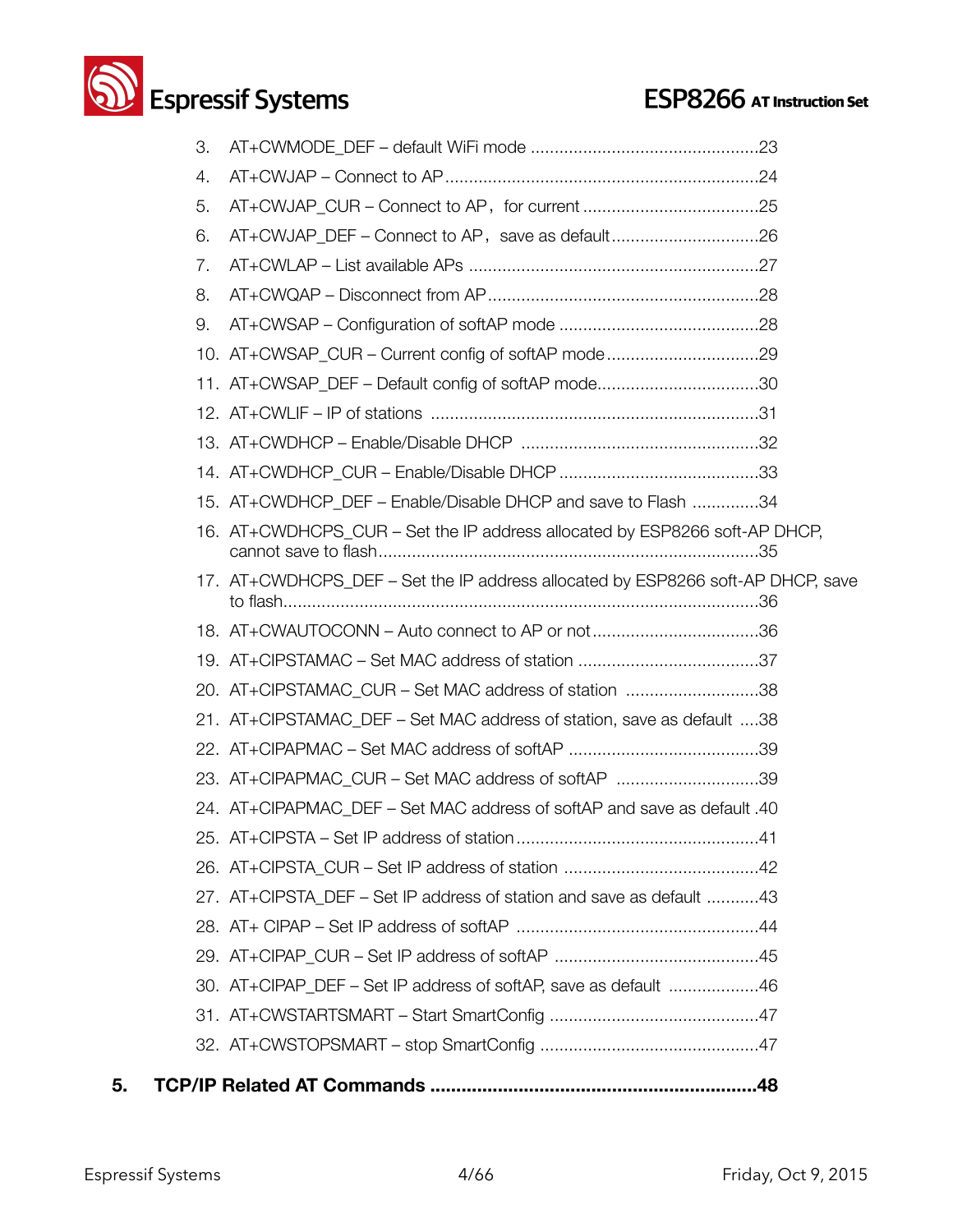

|    | 5.1. |                                                                       |
|----|------|-----------------------------------------------------------------------|
|    | 5.2. |                                                                       |
|    | 1.   | AT+CIPSTATUS - Check network connection status 49                     |
|    | 2.   | AT+CIPSTART - Establish TCP connection or UDP transmission50          |
|    | 3.   |                                                                       |
|    | 4.   |                                                                       |
|    | 5.   | AT+CIPSENDBUF - Write data into TCP-send-buffer54                     |
|    | 6.   | AT+CIPBUFSTATUS - Check status of TCP-send-buffer 55                  |
|    | 7.   | AT+CIPCHECKSEQ - Check if specific segment sent successfully or not56 |
|    | 8.   |                                                                       |
|    | 9.   |                                                                       |
|    |      |                                                                       |
|    |      |                                                                       |
|    |      |                                                                       |
|    |      |                                                                       |
|    |      | 14. AT+SAVETRANSLINK - Save transparent transmission link to Flash 61 |
|    |      |                                                                       |
|    |      |                                                                       |
|    |      |                                                                       |
|    |      |                                                                       |
|    |      |                                                                       |
| 6. |      |                                                                       |
| 7. |      | .66                                                                   |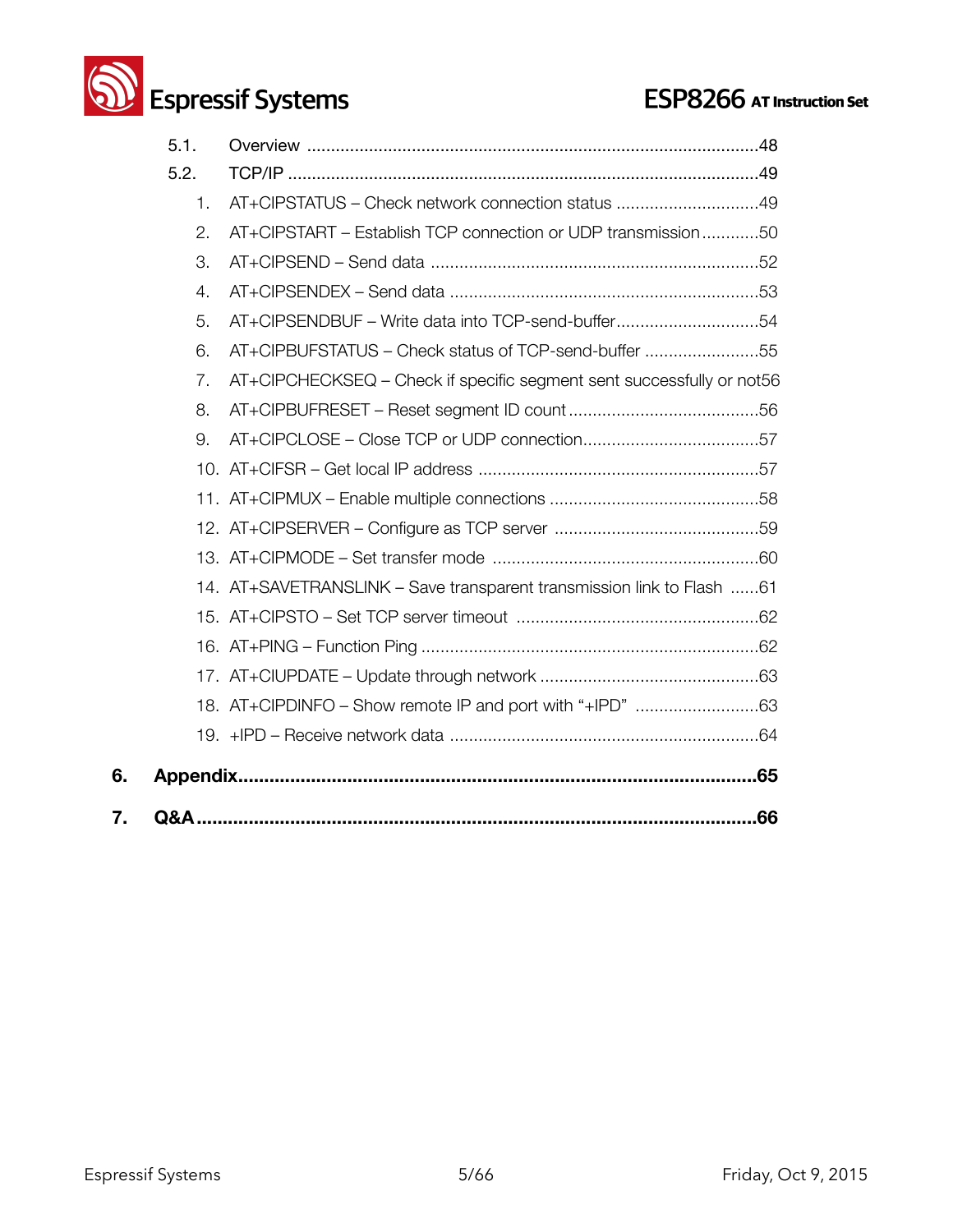

## **1. Preambles**

AT commands set is divided into: Basic AT commands, WiFi related AT commands, TCP / IP AT commands.

## **1.1. User-define AT commands**

Please use only letters when naming user-define AT commands, do not name it with other characters or numbers.

AT is based on esp\_iot\_sdk, Espressif Systems AT commands are provided in libat.a. In the example of \esp\_iot\_sdk\examples\at\user\user\_main.c, ways are delivered on how to implement a selfdefined AT Command, " AT+TEST".

The structure, **at\_funcationType**, is used to define four types of a command, e.g. "AT+TEST".

| <b>Definition</b> | <b>Type</b> | <b>Description</b>                                                         |                                                                       |  |
|-------------------|-------------|----------------------------------------------------------------------------|-----------------------------------------------------------------------|--|
|                   | Test        | AT Command                                                                 | $AT+TEST=?$                                                           |  |
|                   |             | Registered Callback In Example                                             | at testCmdTest                                                        |  |
| at_testCmd        |             | <b>Function Design</b>                                                     | Return the value range of parameters                                  |  |
|                   |             | If at_testCmd is registered as NULL, there will be no testing command.     |                                                                       |  |
|                   |             | AT Command                                                                 | AT+TEST?                                                              |  |
| at_queryCmd       | Query       | Registered Callback In Example                                             | at_queryCmdTest                                                       |  |
|                   |             | <b>Function Design</b>                                                     | Return the current value                                              |  |
|                   |             | If at_queryCmd is registered as NULL, there will be no query command.      |                                                                       |  |
|                   | Set         | AT Command                                                                 | AT+TEST=parameter1,parameter2,                                        |  |
|                   |             | Registered Callback In Example                                             | at_setupCmdTest                                                       |  |
| at_setupCmd       |             | <b>Function Design</b>                                                     | Set configuration                                                     |  |
|                   |             |                                                                            | If at_setupCmd is registered as NULL, there will be no setup command. |  |
|                   | Execute     | AT Command                                                                 | AT+TEST                                                               |  |
|                   |             | Registered Callback In Example                                             | at_exeCmdTest                                                         |  |
| at exeCmd         |             | <b>Function Design</b>                                                     | Execute an action                                                     |  |
|                   |             | If at_exeCmd is registered as NULL, there will be no execution<br>command. |                                                                       |  |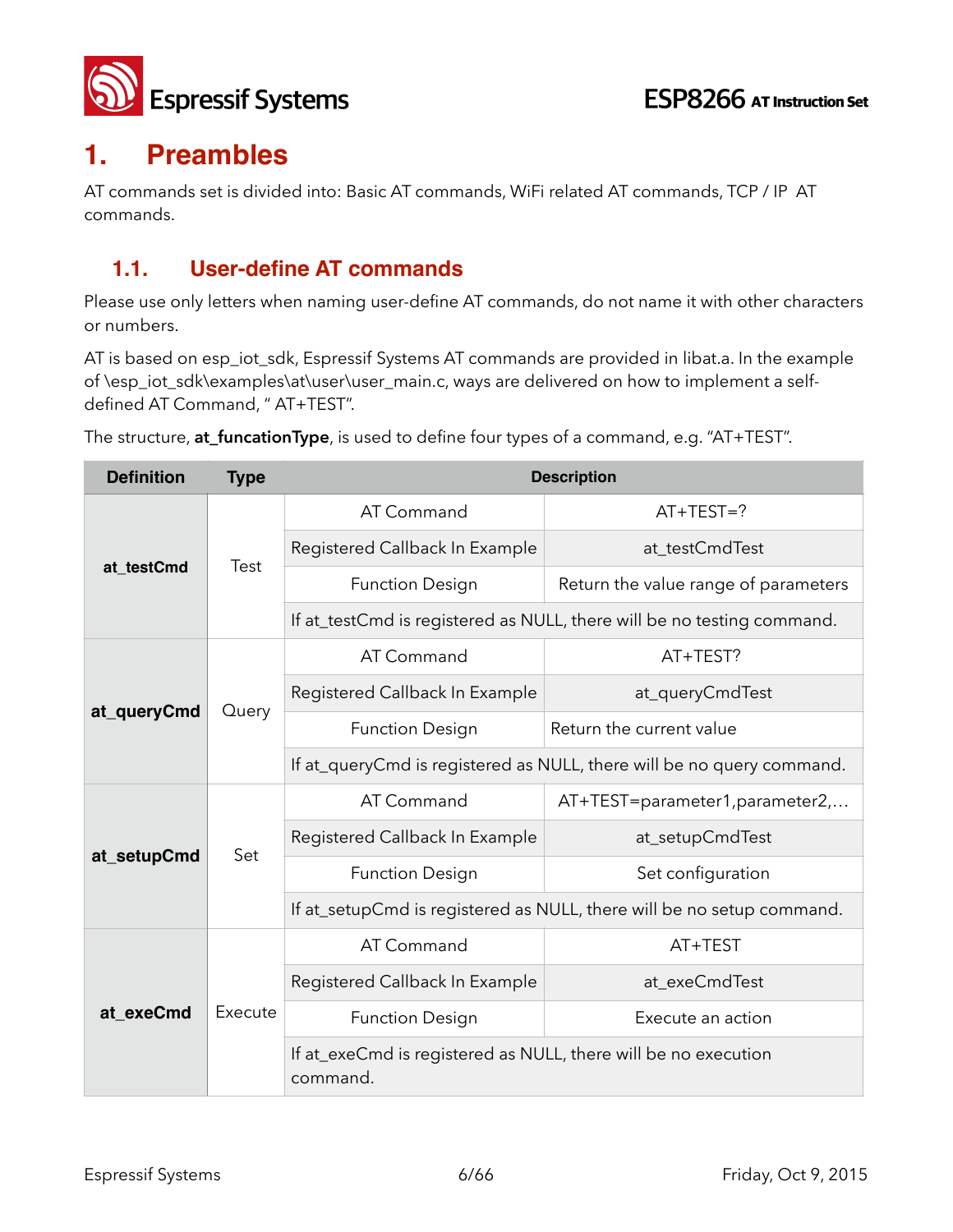

Copy all files in folder "at" to folder "app" in esp\_iot\_sdk if users need to compile AT.

|              | 件 (D:) ▶ VM ▶ share I esp_iot_sdk ▶ app ▶ |
|--------------|-------------------------------------------|
|              |                                           |
| Makefile     | 3/20/2015 11:09                           |
| gen_misc.sh  | 1/22/2015 11:18                           |
| gen_misc.bat | 1/22/2015 11:18                           |
| user         | 5/19/2015 4:19                            |
| include      | 5/19/2015 4:19                            |

Introduction of compilation can refer to documentation "2A-ESP8266\_\_IOT\_SDK\_User\_Manual".

### **1.2. Download AT firmware into Flash**

**Refer to esp\_iot\_sdk\bin\at\readme.txt on how to download AT firmware into Flash.**

**Please use Espressif official Flash download tool and select corresponding Flash size while downloading.** 

Espressif official Flash download tool: <http://bbs.espressif.com/viewtopic.php?f=5&t=433>

#### **1. 4Mbit Flash**

If the Flash size is 4Mbit, users can only use non-boot mode which do NOT support command "AT+CIUPDATE" to upgrade AT firmware through WiFi. Use Espressif Flash download tool and select Flash size : 4Mbit.

| bin                       | <b>Address</b> | Description                                                          |
|---------------------------|----------------|----------------------------------------------------------------------|
| esp_init_data_default.bin | 0x7C000        | Optional. Stores default RF parameter values.                        |
| blank.bin                 | 0x3E000        | Initialize Flash user parameter area, more details in Appendix.      |
| blank.bin                 | 0x7E000        | Initialize Flash system parameter area, more details in<br>Appendix. |
| eagle.flash.bin           | 0x00000        | In \bin\at\noboot                                                    |
| eagle.irom0text.bin       | 0x40000        | In \bin\at\noboot                                                    |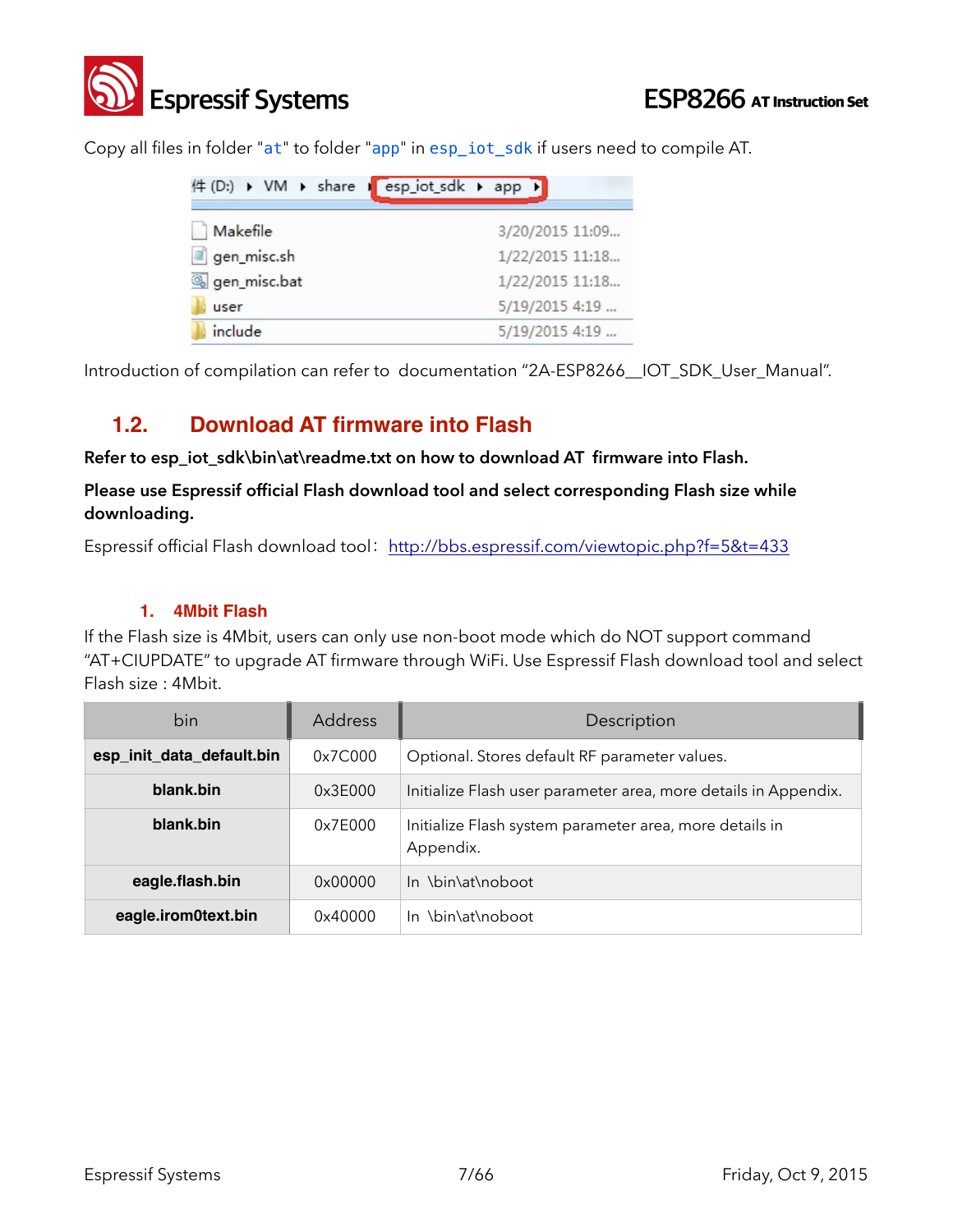

#### **2. 8Mbit Flash**

If the Flash size is 8Mbit or larger, users can use boot mode which support upgrade AT firmware through WiFi by command "AT+CIUPDATE". Use Espressif Flash download tool and select Flash size : 8Mbit.

| bin                          | <b>Address</b> | Description                                                          |
|------------------------------|----------------|----------------------------------------------------------------------|
| esp_init_data_default.bin    | 0xFC000        | Optional. Stores default RF parameter values.                        |
| blank.bin                    | 0x7E000        | Initialize Flash user parameter area, more details in Appendix.      |
| blank.bin                    | 0xFE000        | Initialize Flash system parameter area, more details in<br>Appendix. |
| boot.bin                     | 0x00000        | $\ln \binom{h}{h}$                                                   |
| user $1.1024$ .new. $2.$ bin | 0x01000        | In \bin\at\512+512                                                   |

#### **3. 16Mbit Flash, map: 512KB + 512KB**

Use Espressif Flash download tool and select Flash size : 16Mbit.

| bin                          | <b>Address</b> | Description                                                          |
|------------------------------|----------------|----------------------------------------------------------------------|
| esp_init_data_default.bin    | 0x1FC000       | Optional. Stores default RF parameter values.                        |
| blank.bin                    | 0x7E000        | Initialize Flash user parameter area, more details in Appendix.      |
| blank.bin                    | 0x1FE000       | Initialize Flash system parameter area, more details in<br>Appendix. |
| boot.bin                     | 0x00000        | $\ln \binom{h}{h}$                                                   |
| user $1.1024$ .new. $2.$ bin | 0x01000        | In \bin\at\512+512                                                   |

#### **4. 16Mbit Flash, map: 1024KB + 1024KB**

Use Espressif Flash download tool and select Flash size : 16Mbit-C1.

| bin                       | <b>Address</b> | Description                                                          |
|---------------------------|----------------|----------------------------------------------------------------------|
| esp_init_data_default.bin | 0x1FC000       | Optional. Stores default RF parameter values.                        |
| blank.bin                 | 0xFE000        | Initialize Flash user parameter area, more details in Appendix.      |
| blank.bin                 | 0x1FE000       | Initialize Flash system parameter area, more details in<br>Appendix. |
| boot.bin                  | 0x00000        | In \bin\at                                                           |
| user1.2048.new.5.bin      | 0x01000        | In \bin\at\1024+1024                                                 |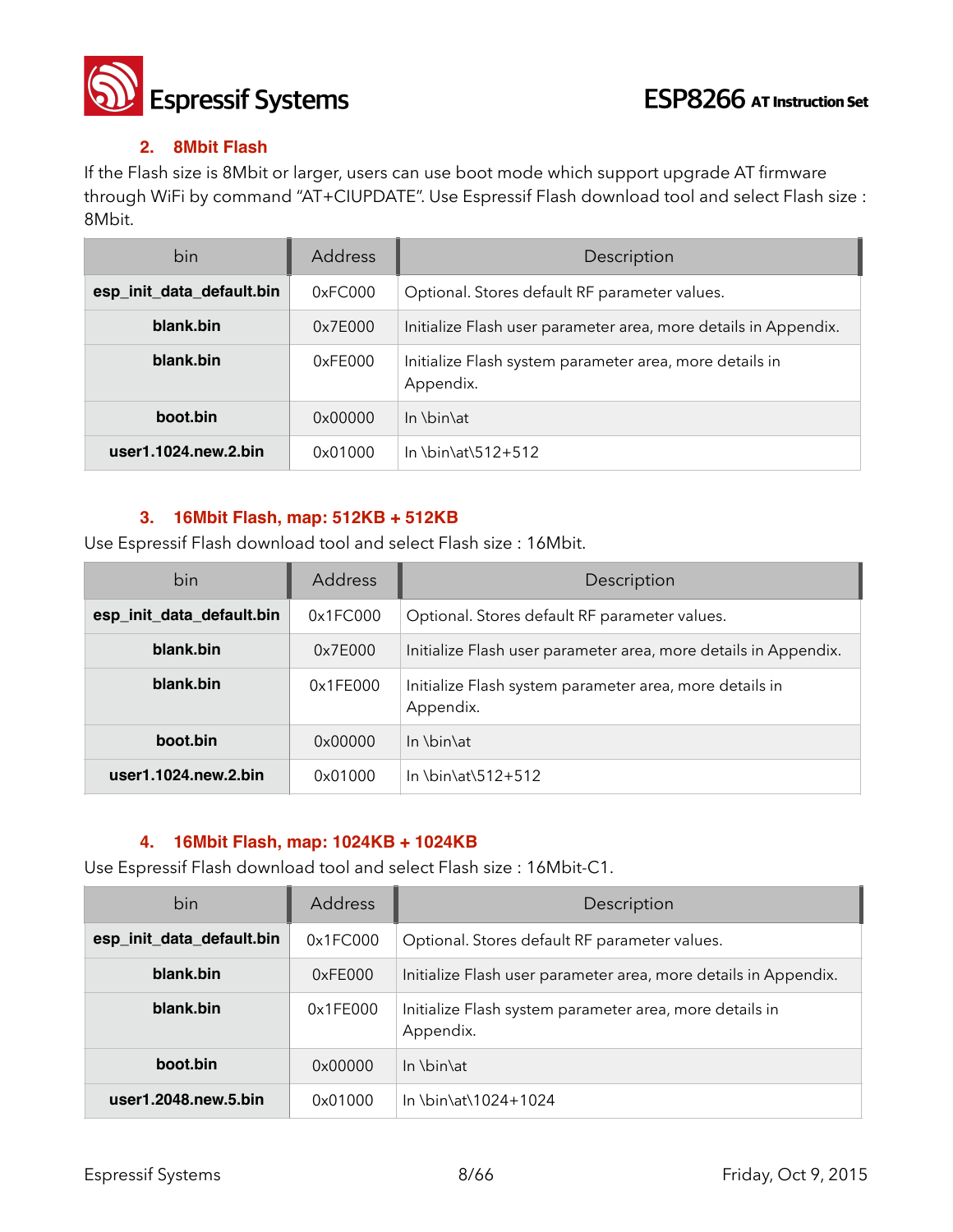

#### **5. 32Mbit Flash, map: 512KB + 512KB**

Use Espressif Flash download tool and select Flash size : 32Mbit.

| bin                       | <b>Address</b> | Description                                                          |
|---------------------------|----------------|----------------------------------------------------------------------|
| esp_init_data_default.bin | 0x3FCO00       | Optional. Stores default RF parameter values.                        |
| blank.bin                 | 0x7E000        | Initialize Flash user parameter area, more details in Appendix.      |
| blank.bin                 | 0x3FE000       | Initialize Flash system parameter area, more details in<br>Appendix. |
| boot.bin                  | 0x00000        | $\ln \binom{h}{h}$                                                   |
| user1.1024.new.2.bin      | 0x01000        | In \bin\at\512+512                                                   |

#### **6. 32Mbit Flash, map: 1024KB + 1024KB**

Use Espressif Flash download tool and select Flash size : 32Mbit-C1.

| bin                       | <b>Address</b> | Description                                                          |
|---------------------------|----------------|----------------------------------------------------------------------|
| esp_init_data_default.bin | 0x3FC000       | Optional. Stores default RF parameter values.                        |
| blank.bin                 | 0xFE000        | Initialize Flash user parameter area, more details in Appendix.      |
| blank.bin                 | 0x3FE000       | Initialize Flash system parameter area, more details in<br>Appendix. |
| boot.bin                  | 0x00000        | In \bin\at                                                           |
| user1.2048.new.5.bin      | 0x01000        | In \bin\at\1024+1024                                                 |

#### **Notes**:

- Please make sure that correct BIN (/esp\_iot\_sdk/bin/at) is already in the chip (ESP8266) before the AT commands listed in this documentation can be used.
- AT has already taken priority 0 and 1 of system\_os\_task , so only one task of priority 2 is allowed to set up by user.
- AT returns messages below to show status of Wi-Fi connection of ESP8266 station
	- ‣ WIFI CONNECTED Wi-Fi connected
	- ‣ WIFI GOT IP ESP8266 station got IP from AP
	- ‣ WIFI DISCONNECT Wi-Fi disconnected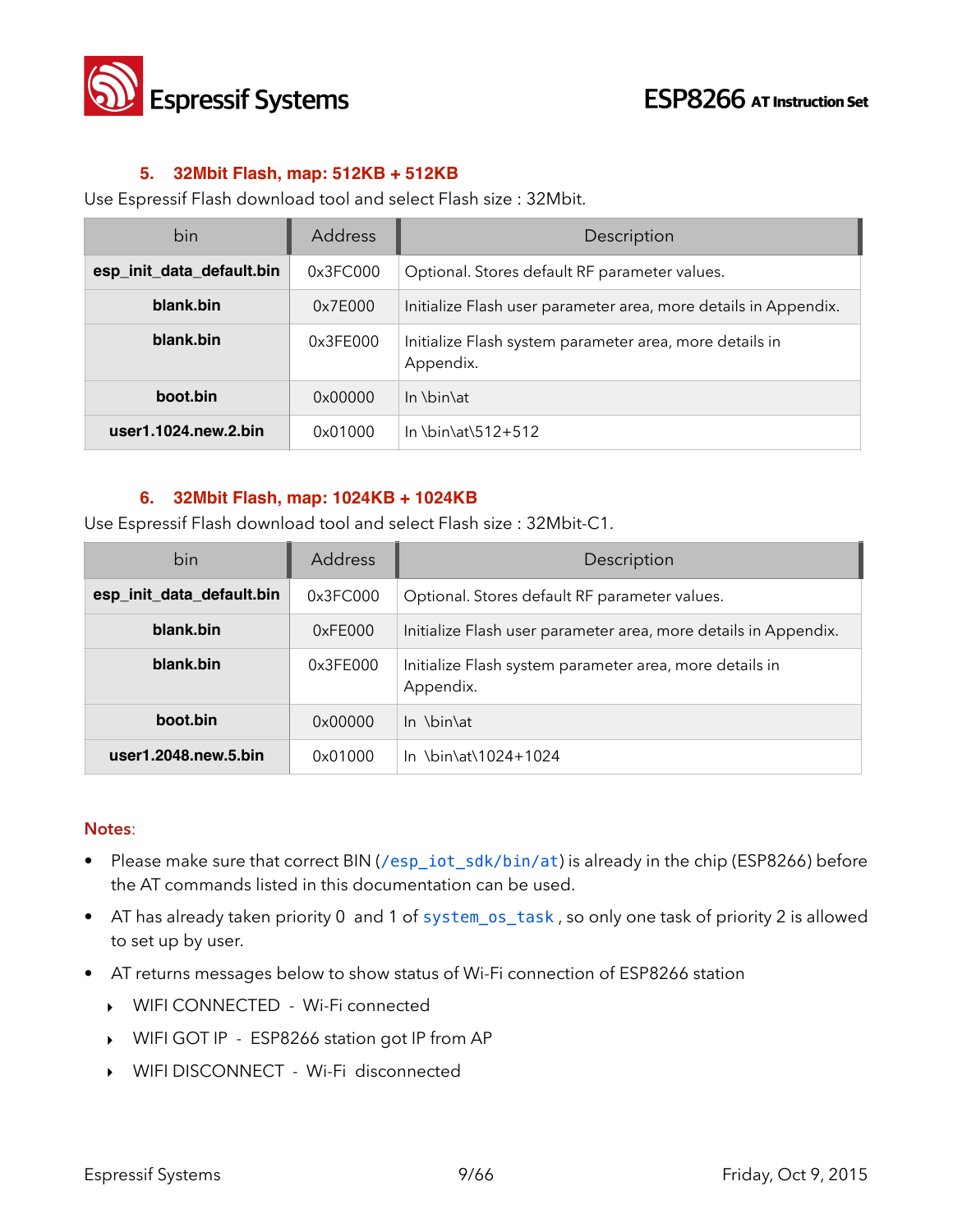

## **2. Command Description**

Each Command set contains four types of AT commands.

| <b>Type</b> | <b>Command Format</b> | <b>DescriPtion</b>                                                    |
|-------------|-----------------------|-----------------------------------------------------------------------|
| Test        | $AT+=?$               | Query the Set command or internal parameters and its<br>range values. |
| Query       | $AT+$ ?               | Returns the current value of the parameter.                           |
| Set         | $AT+=<>$              | Set the value of user-defined parameters in commands and<br>run.      |
| Execute     | $AT+$                 | Runs commands with no user-defined parameters.                        |

Notes:

- 1. Not all AT Command has four commands.
- 2. **[] = default value, not required or may not appear**
- 3. String values require double quotation marks, for example:

AT+CWSAP="ESP756290","21030826",1,4

- 4. Baudrate = 115200
- 5. AT Commands has to be capitalized, and end with "/r/n"

| Connection                                                    | <b>Serial Options</b>  |                  |                      |  |
|---------------------------------------------------------------|------------------------|------------------|----------------------|--|
| -Logon Actions<br>Serial                                      | Port:                  | COM <sub>6</sub> | Flow control         |  |
| Terminal<br><b>Emulation</b>                                  | Baud rate:             | 115200           | DTR/DSR<br>RTS/CTS   |  |
| Modes                                                         | Data bits:             | 8                | XON/XOFF             |  |
| - Emacs<br>Mapped Keys                                        | Parity:                | None             | ▼                    |  |
| - Advanced<br>- Annearance                                    | Stop bits:             | 1                | ▼                    |  |
|                                                               |                        |                  |                      |  |
|                                                               |                        |                  |                      |  |
|                                                               | <b>Emulation Modes</b> |                  |                      |  |
| -Logon Actions<br><b>Serial</b>                               | Initial modes          |                  | <b>Current modes</b> |  |
|                                                               | Cursor key mode        |                  | Cursor key mode      |  |
| E <sub>"</sub> Emulation                                      | V Line wrap            |                  | V Line wrap          |  |
| Modes<br>- Emacs                                              | New line mode          |                  | V New line mode      |  |
| Connection<br>$-1$<br>E-Terminal<br>Mapped Keys<br>- Advanced | Numeric keypad         |                  | O Numeric keypad     |  |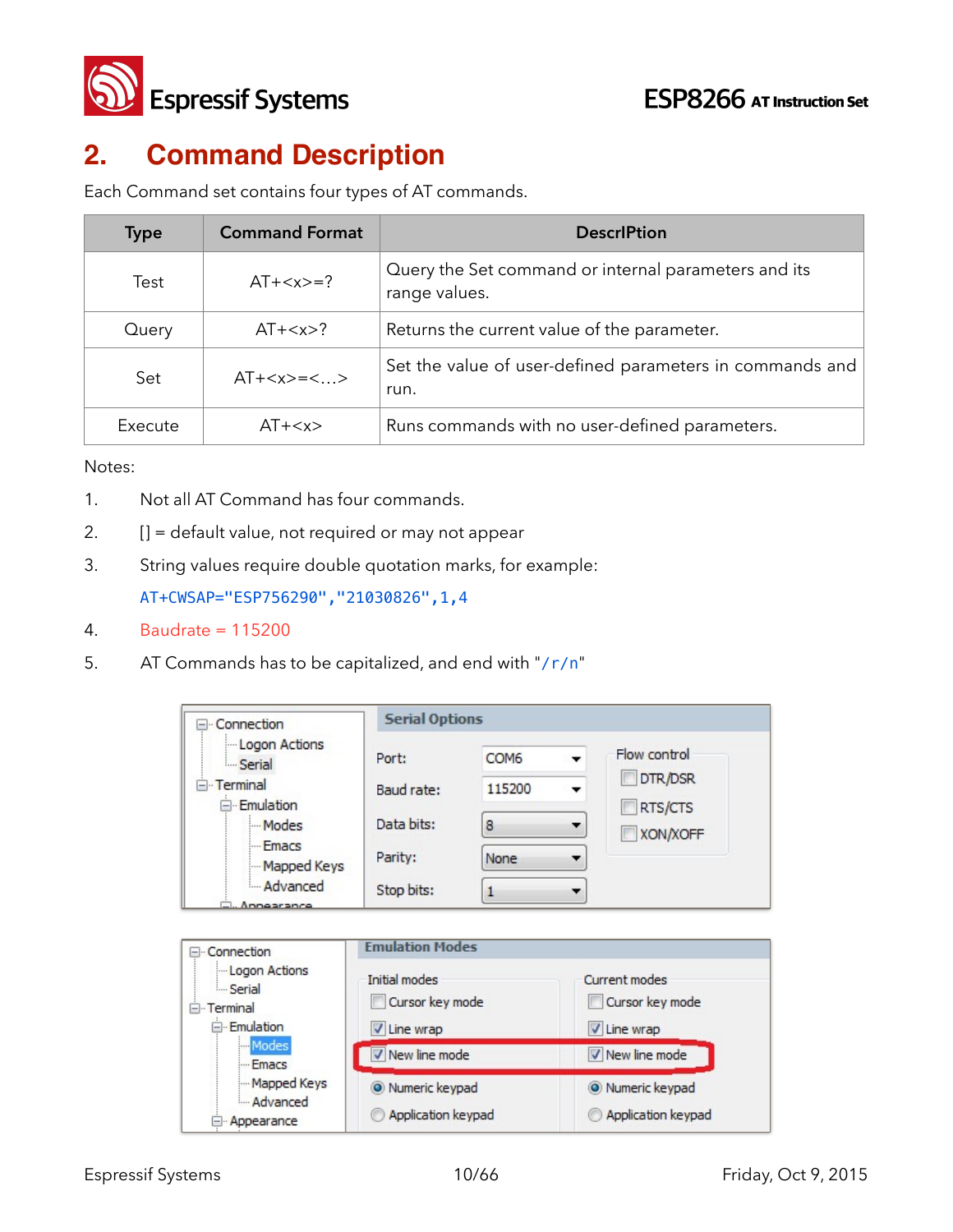



## **3. Basic AT Command Set**

## **3.1. Overview**

The ESP8266 wireless WiFi modules can be driven via the serial interface using the standard AT commands. Here is a list of some basic AT commands that can be used.

| <b>Basic</b> |                                           |  |
|--------------|-------------------------------------------|--|
| Command      | <b>Description</b>                        |  |
| AT           | Test AT startup                           |  |
| $AT+RST$     | Restart module                            |  |
| AT+GMR       | View version info                         |  |
| AT+GSLP      | Enter deep-sleep mode                     |  |
| <b>ATE</b>   | AT commands echo or not                   |  |
| AT+RESTORE   | <b>Factory Reset</b>                      |  |
| AT+UART      | UART configuration, [@deprecated]         |  |
| AT+UART_CUR  | UART current configuration                |  |
| AT+UART_DEF  | UART default configuration, save to flash |  |
| AT+SLEEP     | Sleep mode                                |  |
| AT+RFPOWER   | Set maximum value of RFTX Power           |  |
| AT+RFVDD     | Set RF TX Power according to VDD33        |  |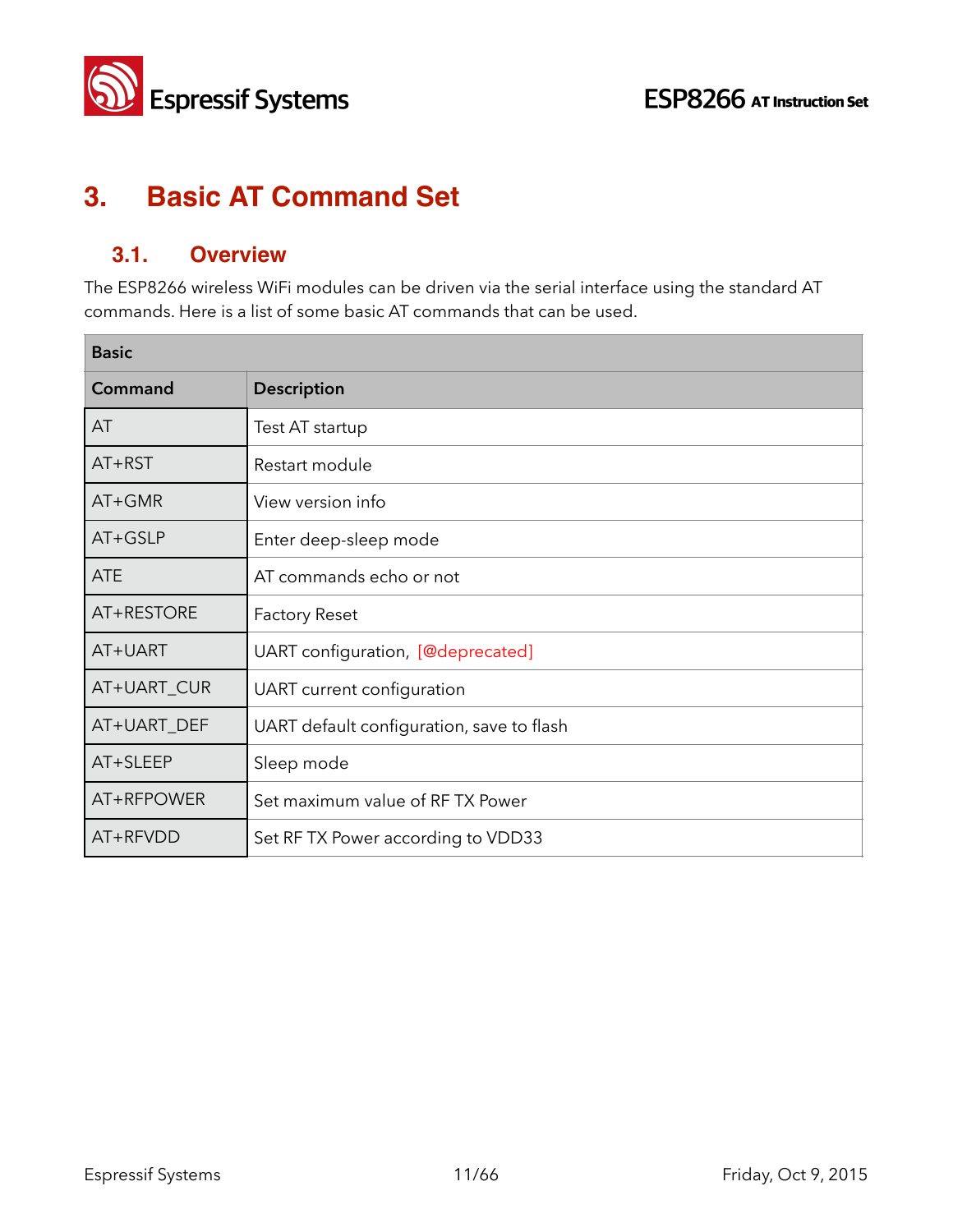

## **3.2. Commands**

#### **1. AT – Test AT startup**

The type of this command is "executed". It's used to test the setup function of your wireless WiFi module.

| AT - Test AT startup |      |  |
|----------------------|------|--|
| Response             | OK   |  |
| <b>Parameters</b>    | null |  |

#### **2. AT+RST – Restart module**

The type of this command is "executed". It's used to restart the module.

| AT+RST - Restart module |      |  |
|-------------------------|------|--|
| Response                | OK   |  |
| Parameters              | null |  |

#### **3. AT+GMR – View version info**

This AT command is used to check the version of AT commands and SDK that you are using, the type of which is "executed".

| AT+GMR - View version info |                                                                                                                                                                                         |  |
|----------------------------|-----------------------------------------------------------------------------------------------------------------------------------------------------------------------------------------|--|
| Response                   | <at info="" version=""><br/><sdk info="" version=""><br/><compile time=""><br/>OK</compile></sdk></at>                                                                                  |  |
| <b>Parameters</b>          | <at info="" version=""> information about AT version<br/><sdk info="" version=""> information about SDK version<br/><compile time=""> time of the bin was compiled</compile></sdk></at> |  |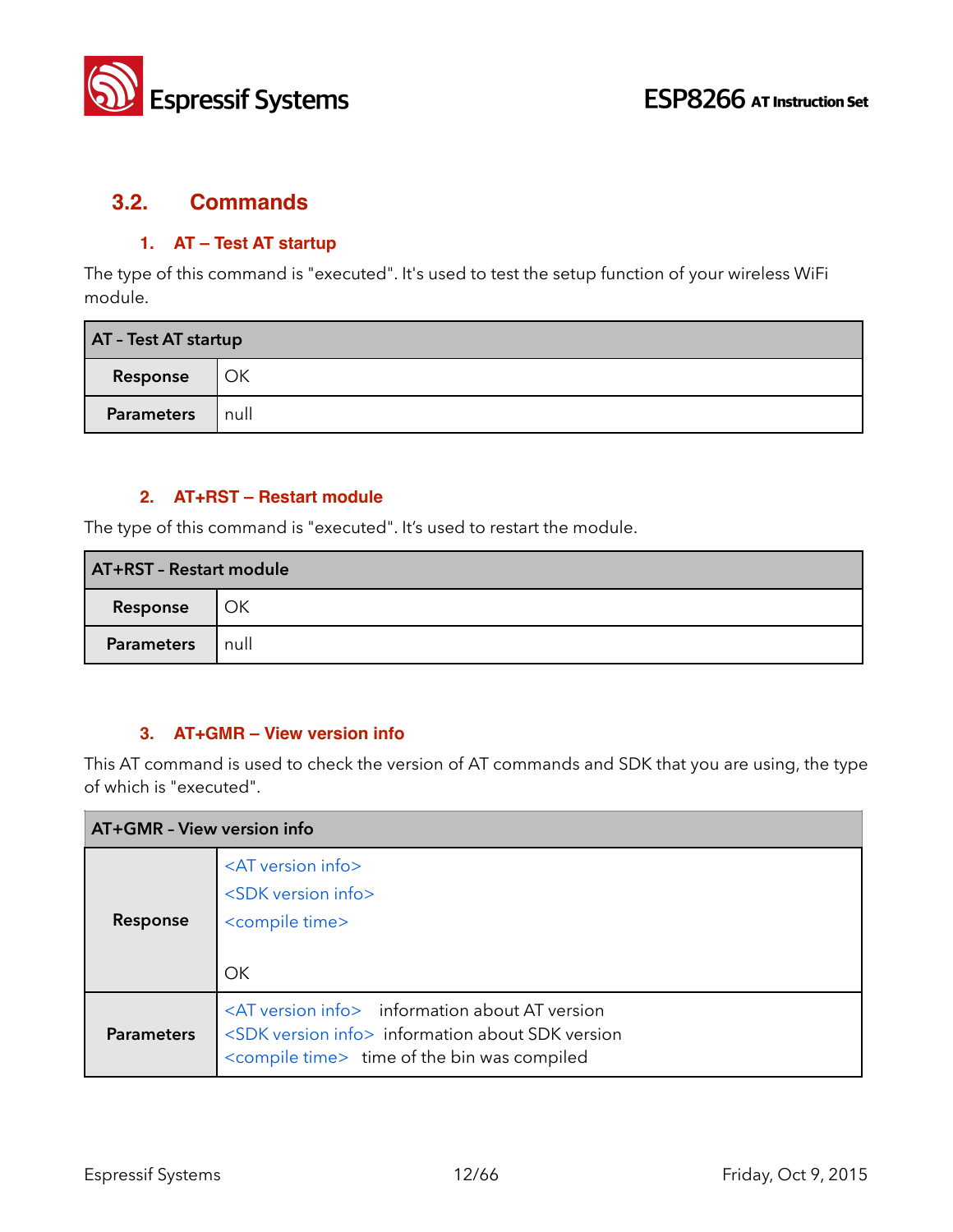

#### **4. AT+GSLP – Enter deep-sleep mode**

This command is used to invoke the deep-sleep mode of the module, the type of which is "set". A minor adjustment has to be made before the module enter this deep sleep mode, i.e., connect XPD\_DCDC with EXT\_RSTB via **0 ohm resistor**.

| AT+GSLP= <time></time> |                                                                                                      |  |
|------------------------|------------------------------------------------------------------------------------------------------|--|
| Response               | $<$ time $>$<br>OK                                                                                   |  |
| <b>Parameters</b>      | The time unit of $\times$ time $>$ is ms.<br>ESP8266 will wake up after deep sleep <time> ms.</time> |  |

#### **5. ATE – AT commands echo**

This command ATE is an AT trigger command echo. It means that entered commands can be echoed back to the sender when ATE command is used. Two parameters are possible. The command returns "OK" in normal cases and "ERROR" when a parameter other than 0 or 1 was specified.

| <b>ATE - AT commands echo</b> |                                               |  |
|-------------------------------|-----------------------------------------------|--|
| Response                      | OK                                            |  |
| <b>Parameters</b>             | ATE0: Switch echo off<br>ATE1: Switch echo on |  |

#### **6. AT+RESTORE – Factory reset**

This command is used to reset all parameters saved in flash (according to appendix), restore the factory default settings of the module. The chip will be restarted when this command is executed.

| <b>AT+RESTORE - Factory reset</b> |                                                             |  |
|-----------------------------------|-------------------------------------------------------------|--|
| Response                          | ОΚ                                                          |  |
| <b>Notes</b>                      | Restore factory default settings.<br>The chip will restart. |  |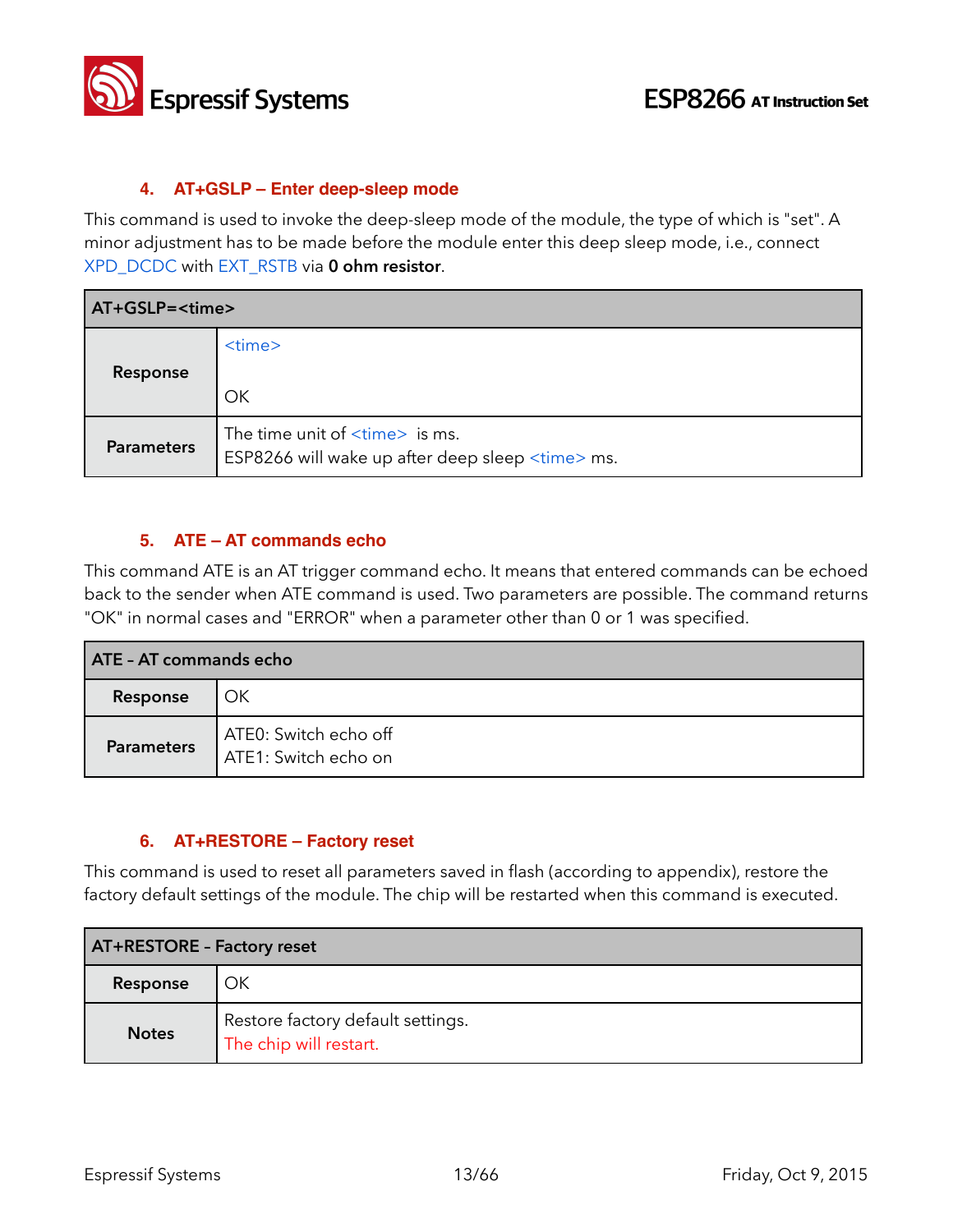

٦

#### **7. AT+UART – UART configuration**

This command sets the UART configuration and writes the new configuration to the flash. It is stored as the default parameter and will also be used as the default baudrate henceforth. [THIS API IS DEPRECATED.]

| AT+UART=<br>AT+UART=<br>AT+UART=<br>AT+UART=<br>AT+UART=<br>AT+UART=<br>AT+UART=<br>AT+UART=<br>AT+UART=<br>AT+UART=<br>AT+UART=<br>AT+UART=<br>AT+UART=<br>AT+UART=<br>AT+UART= <br<br>This command is deprecated, please use AT+UART_CUR or AT+UART_DEF instead.</br<br> |                          |                                                                                                                             |  |
|----------------------------------------------------------------------------------------------------------------------------------------------------------------------------------------------------------------------------------------------------------------------------|--------------------------|-----------------------------------------------------------------------------------------------------------------------------|--|
| <b>Example</b>                                                                                                                                                                                                                                                             | AT+UART=115200,8,1,0,3   |                                                                                                                             |  |
| Response                                                                                                                                                                                                                                                                   | OK                       |                                                                                                                             |  |
| <b>Parameters</b>                                                                                                                                                                                                                                                          | <baudrate></baudrate>    | Baudrate range: 110 to 115200*40 (4.608 Mega)                                                                               |  |
|                                                                                                                                                                                                                                                                            | <databits></databits>    | 5:5 bits data<br>6: 6 bits data<br>7: 7 bits data<br>8: 8 bits data                                                         |  |
|                                                                                                                                                                                                                                                                            | <stopbits></stopbits>    | 1: 1 bit stop bit<br>2: 1.5 bit stop bit<br>3: 2 bit stop bit                                                               |  |
|                                                                                                                                                                                                                                                                            | <parity></parity>        | 0: None<br>$1:$ Odd<br>2: EVEN                                                                                              |  |
|                                                                                                                                                                                                                                                                            | <flow control=""></flow> | 0: disable flow control<br>1: enable RTS<br>2: enable CTS<br>3: enable both RTS and CTS                                     |  |
| <b>Notes</b>                                                                                                                                                                                                                                                               | ٠                        | This configuration will also store the baudrate as the default rate in the user<br>parameter area in the Flash for boot up. |  |
|                                                                                                                                                                                                                                                                            | ٠<br><b>UARTO RTS.</b>   | Flow control needs hardware support: MTCK is UART0 CTS and MTDO is                                                          |  |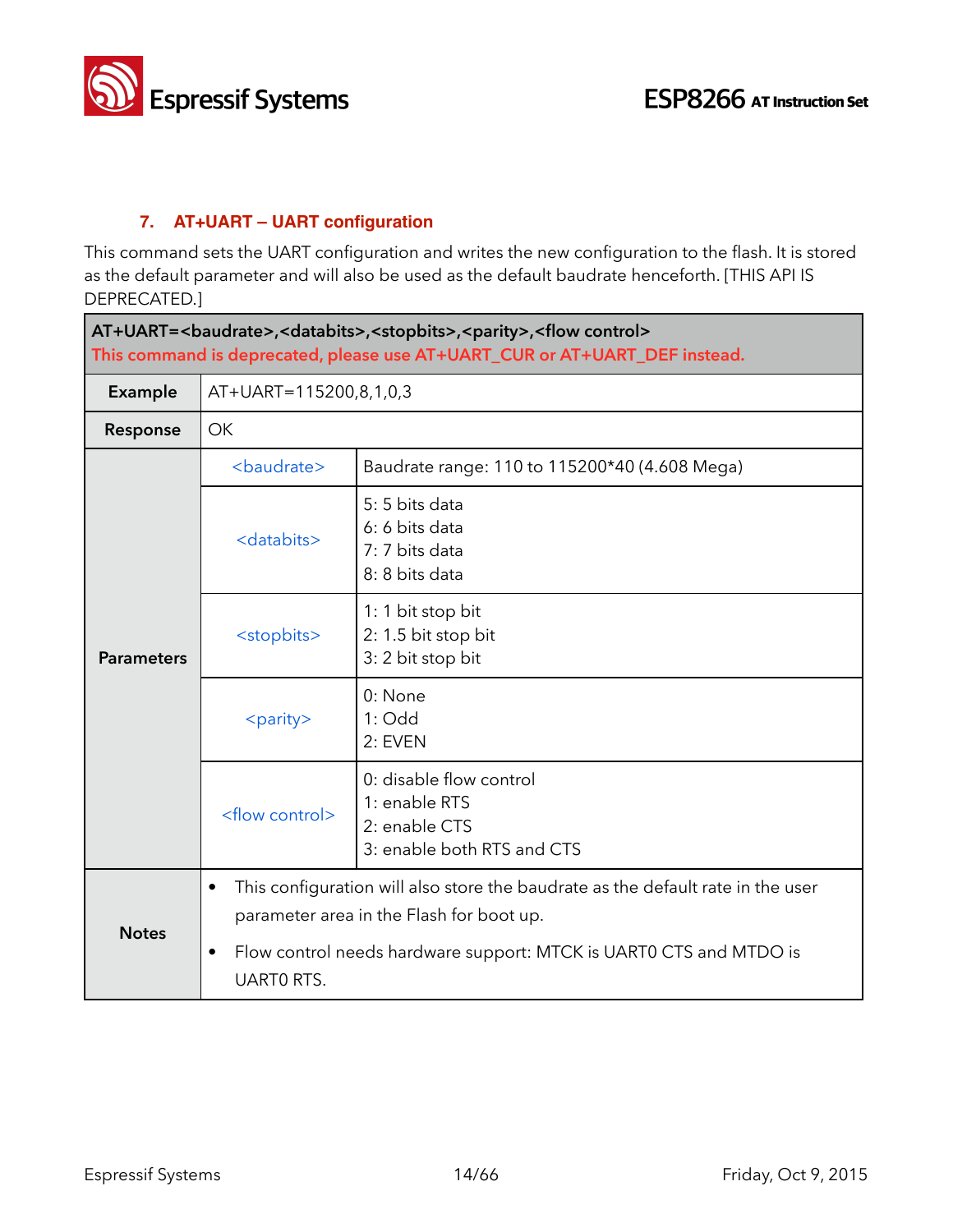

#### **8. AT+UART\_CUR – current UART configuration**

This command sets the current UART configuration; it does not write to the flash. Hence there is no change in the default baudrate.

| AT+UART_CUR= <baudrate>,<databits>,<stopbits>,<parity>,<flow control=""></flow></parity></stopbits></databits></baudrate> |                                                                                                                                                                      |                                                                                         |  |
|---------------------------------------------------------------------------------------------------------------------------|----------------------------------------------------------------------------------------------------------------------------------------------------------------------|-----------------------------------------------------------------------------------------|--|
| Example                                                                                                                   | AT+UART_CUR=115200,8,1,0,3                                                                                                                                           |                                                                                         |  |
| Response                                                                                                                  | <b>OK</b>                                                                                                                                                            |                                                                                         |  |
|                                                                                                                           | <baudrate></baudrate>                                                                                                                                                | Baudrate range: 110 to 115200*40 (4.608 Mega)                                           |  |
| <b>Parameters</b>                                                                                                         | <databits></databits>                                                                                                                                                | 5:5 bits data<br>6: 6 bits data<br>7: 7 bits data<br>8: 8 bits data                     |  |
|                                                                                                                           | <stopbits></stopbits>                                                                                                                                                | 1: 1 bit stop bit<br>2: 1.5 bit stop bit<br>3: 2 bit stop bit                           |  |
|                                                                                                                           | <parity></parity>                                                                                                                                                    | 0: None<br>$1:$ Odd<br>2: EVEN                                                          |  |
|                                                                                                                           | <flow control=""></flow>                                                                                                                                             | 0: disable flow control<br>1: enable RTS<br>2: enable CTS<br>3: enable both RTS and CTS |  |
| <b>Notes</b>                                                                                                              | This configuration will NOT store in the Flash.<br>$\bullet$<br>Flow control needs hardware support: MTCK is UART0 CTS and MTDO is<br>$\bullet$<br><b>UARTO RTS.</b> |                                                                                         |  |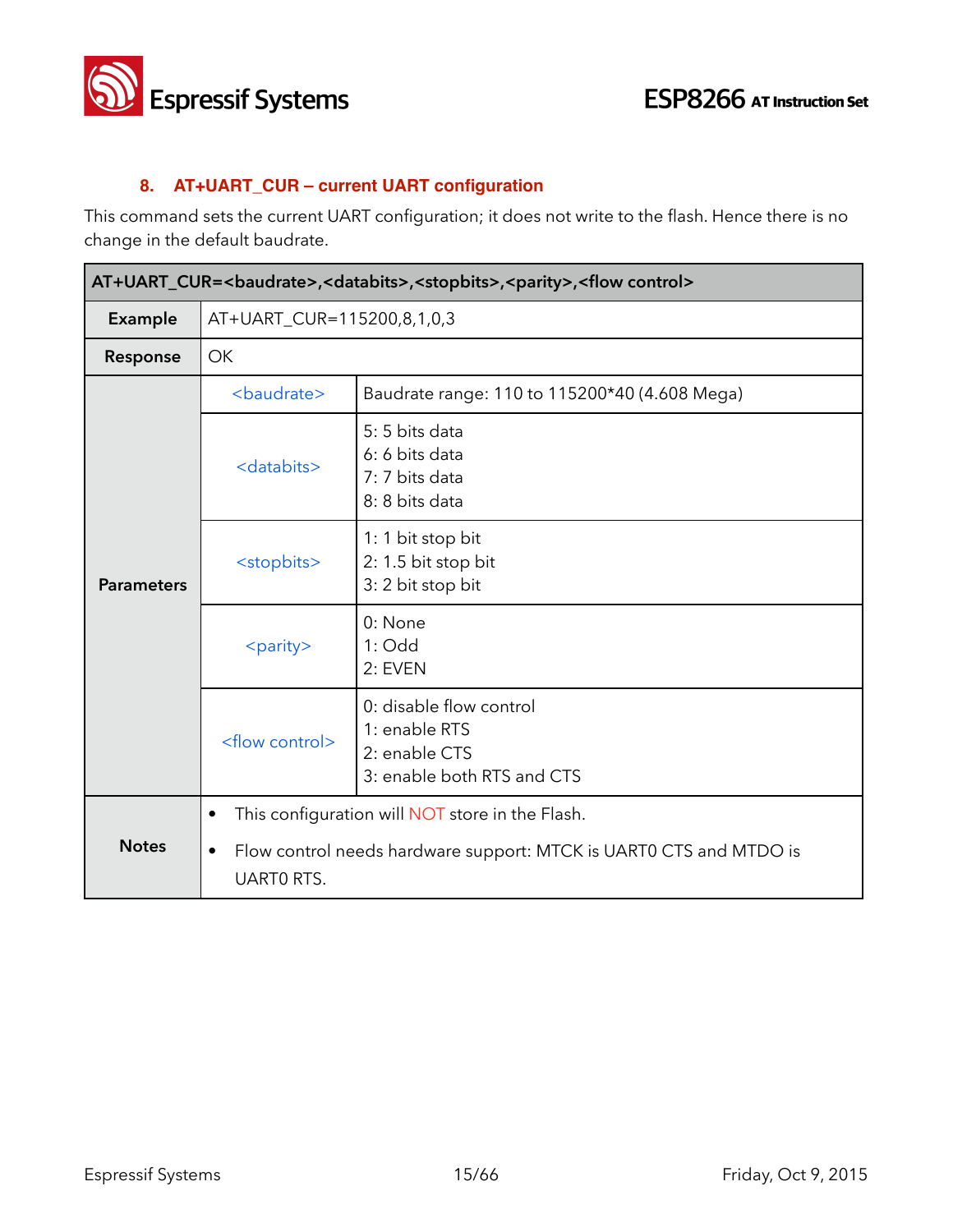

#### **9. AT+UART\_DEF – default UART configuration**

This command sets the UART configuration and save it to flash. It is stored as the default parameter and will also be used as the default baudrate henceforth.

| AT+UART_DEF=<br>baudrate>, <databits>,<stopbits>,<parity>,<flow control=""></flow></parity></stopbits></databits> |                                                                                                                                                                                                 |                                                                                         |  |
|-------------------------------------------------------------------------------------------------------------------|-------------------------------------------------------------------------------------------------------------------------------------------------------------------------------------------------|-----------------------------------------------------------------------------------------|--|
| Example                                                                                                           | AT+UART_DEF=115200,8,1,0,3                                                                                                                                                                      |                                                                                         |  |
| Response                                                                                                          | <b>OK</b>                                                                                                                                                                                       |                                                                                         |  |
|                                                                                                                   | <baudrate></baudrate>                                                                                                                                                                           | Baudrate range: 110 to 115200*40 (4.608 Mega)                                           |  |
| <b>Parameters</b>                                                                                                 | <databits></databits>                                                                                                                                                                           | 5:5 bits data<br>6: 6 bits data<br>7: 7 bits data<br>8: 8 bits data                     |  |
|                                                                                                                   | <stopbits></stopbits>                                                                                                                                                                           | 1: 1 bit stop bit<br>2: 1.5 bit stop bit<br>3: 2 bit stop bit                           |  |
|                                                                                                                   | <parity></parity>                                                                                                                                                                               | 0: None<br>$1:$ Odd<br>2: EVEN                                                          |  |
|                                                                                                                   | <flow control=""></flow>                                                                                                                                                                        | 0: disable flow control<br>1: enable RTS<br>2: enable CTS<br>3: enable both RTS and CTS |  |
| <b>Notes</b>                                                                                                      | This configuration will be stored in user parameter area in the Flash for boot up.<br>٠<br>Flow control needs hardware support: MTCK is UART0 CTS and MTDO is<br>$\bullet$<br><b>UARTO RTS.</b> |                                                                                         |  |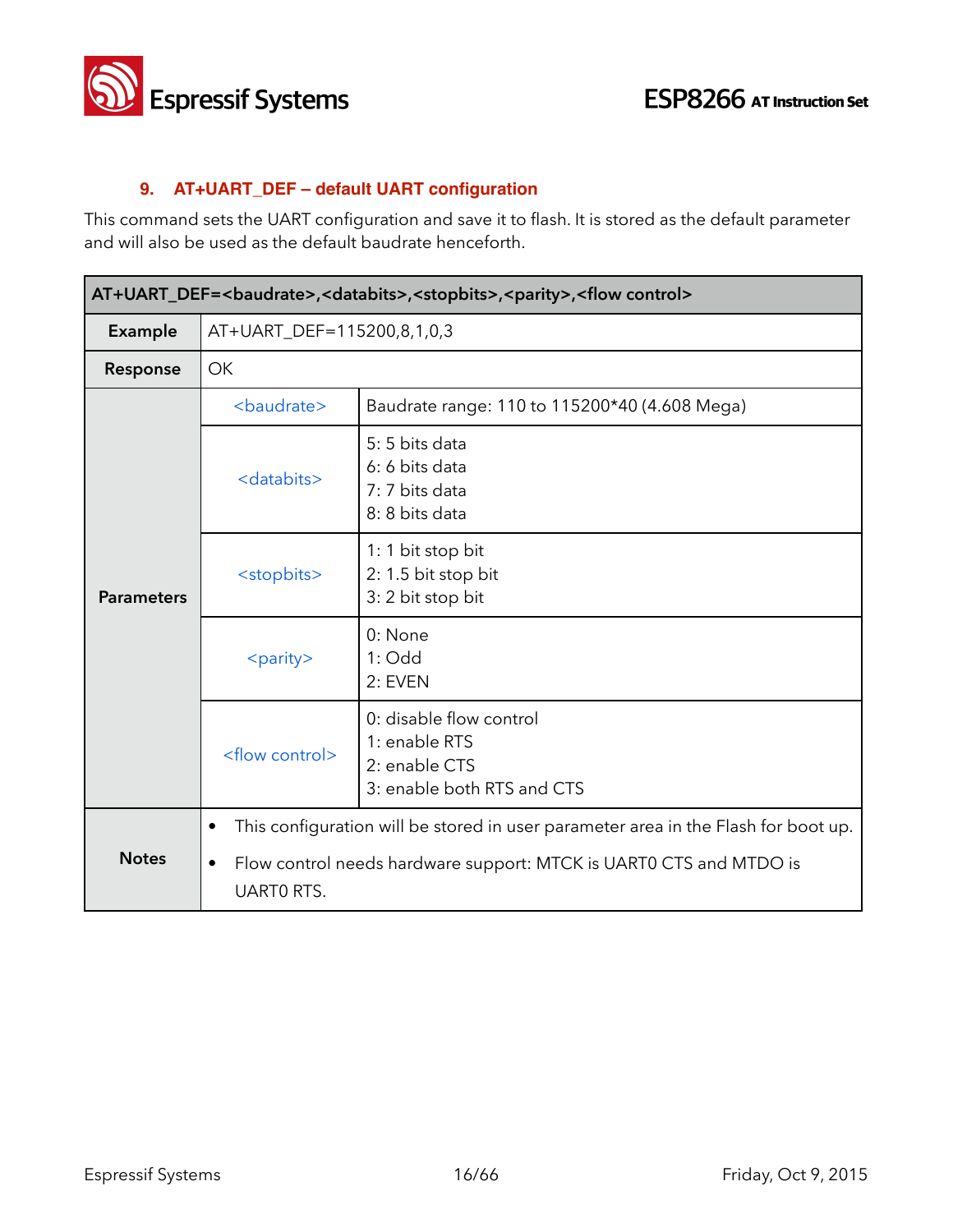

#### **10. AT+SLEEP – sleep mode**

This command sets ESP8266 sleep mode. It can only be used in station mode, default to be modemsleep mode .

| AT+SLEEP - sleep mode |                                                                                                      |  |  |
|-----------------------|------------------------------------------------------------------------------------------------------|--|--|
| Command               | AT+SLEEP?                                                                                            |  |  |
| Response              | +SLEEP : < sleep mode><br>ОК                                                                         |  |  |
| <b>Parameters</b>     | <sleep mode=""><br/>0 : disable sleep mode<br/>1 : light-sleep mode<br/>2 : modem-sleep mode</sleep> |  |  |
| Command               | AT+SLEEP= <sleep mode=""></sleep>                                                                    |  |  |
| Response              | OK                                                                                                   |  |  |
| <b>Parameters</b>     | The same as above.                                                                                   |  |  |

#### **11. AT+RFPOWER – set maximum value of RF TX Power**

This command sets the maximum value of ESP8266 RF TX power, it is not precise.

| <b>AT+RFPOWER - set RF TX Power</b> |                                                                              |
|-------------------------------------|------------------------------------------------------------------------------|
| Example                             | AT+RFPOWER=50                                                                |
| Command                             | <b>AT+RFPOWER=<tx power=""></tx></b>                                         |
| Response                            | OK                                                                           |
| <b>Parameters</b>                   | $\langle$ TX power> maximum value of RF TX power, range 0 ~ 82, unit:0.25dBm |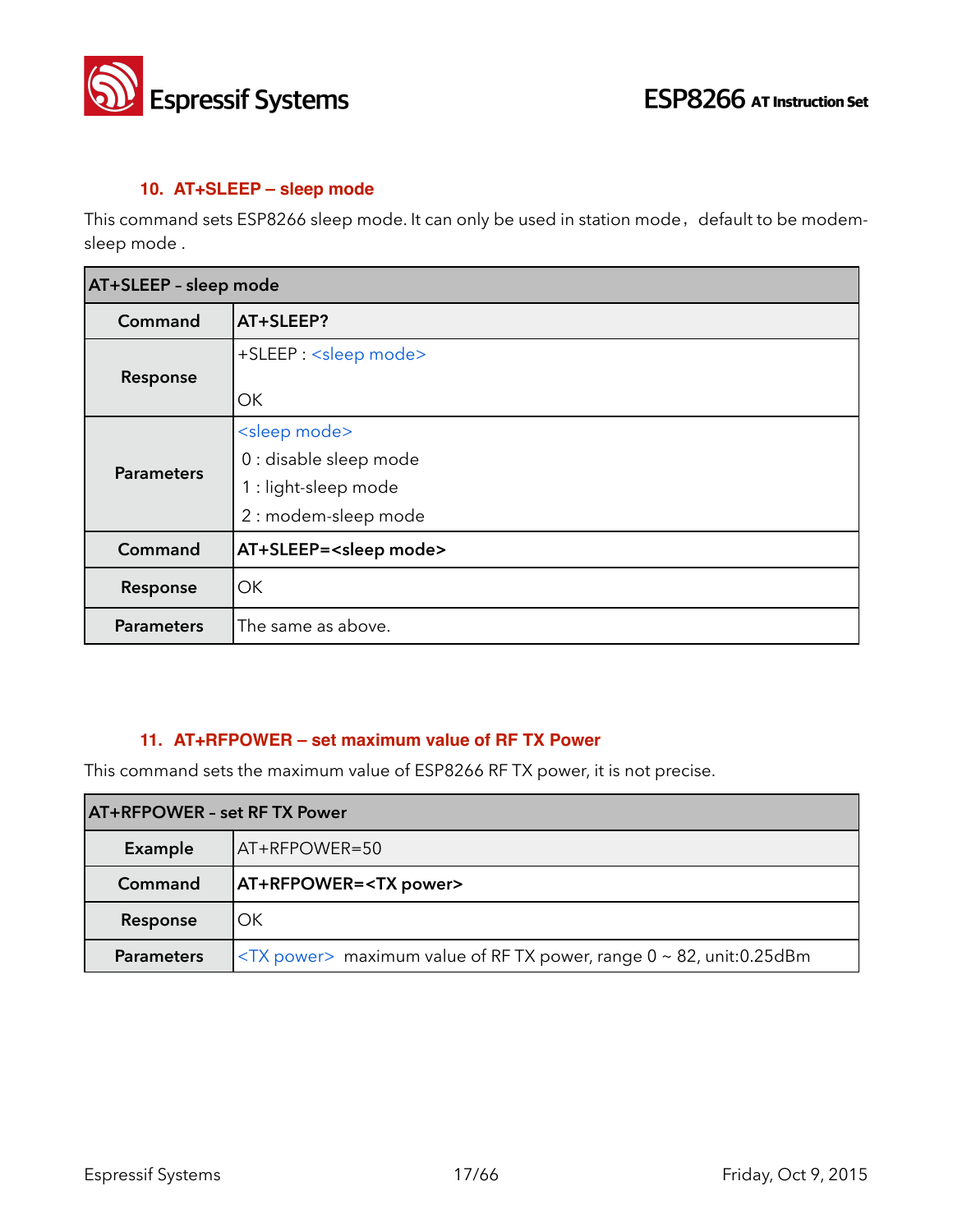

#### **12. AT+RFVDD – set RF TX Power according to VDD33**

This command sets ESP8266 RF TX power according to VDD33. To get the power voltage of ESP8266 VDD3P3, TOUT pin has to be suspended. TOUT pin has to be suspended to measure VDD33.

| AT+RFVDD - set RF TX power according to VDD33 |                                                                                                                   |
|-----------------------------------------------|-------------------------------------------------------------------------------------------------------------------|
| Command                                       | AT+RFVDD?                                                                                                         |
| Response                                      | +RFVDD: <vdd33><br/>ΟK</vdd33>                                                                                    |
| <b>Parameters</b>                             | <vdd33> power voltage of ESP8266 VDD33, unit: 1/1024 V<br/>TOUT pin has to be suspended to measure VDD33.</vdd33> |
| Command                                       | AT+RFVDD= <vdd33></vdd33>                                                                                         |
| Response                                      | OK.                                                                                                               |
| <b>Parameters</b>                             | <vdd33> power voltage of ESP8266 VDD33, range [1900, 3300]</vdd33>                                                |
| Command                                       | AT+RFVDD                                                                                                          |
| Response                                      | ОΚ                                                                                                                |
| <b>Note</b>                                   | "AT+RFVDD" will automatically set RFTX power according to VDD33.<br>TOUT pin has to be suspended.                 |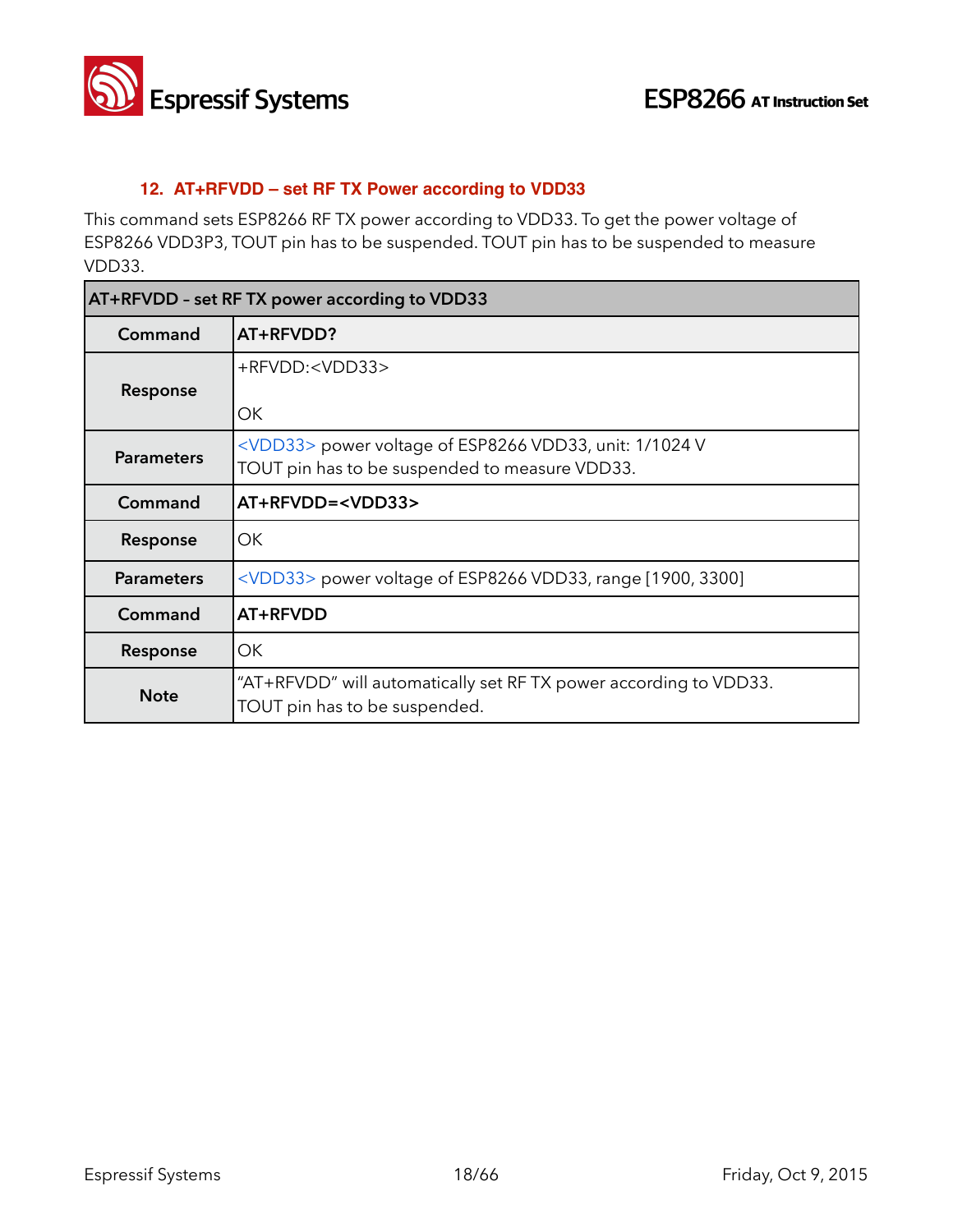

## **4. WiFi Functions Overview**

| Wi-Fi Connectivity Functions Invoked by AT commands |                                                              |  |
|-----------------------------------------------------|--------------------------------------------------------------|--|
| Command                                             | <b>Description</b>                                           |  |
| AT+CWMODE                                           | Wi-Fi mode (sta/AP/sta+AP), [@deprecated]                    |  |
| AT+CWMODE_CUR                                       | Wi-Fi mode (sta/AP/sta+AP)<br>Won't save to Flash            |  |
| AT+CWMODE_DEF                                       | Wi-Fi default mode (sta/AP/sta+AP)<br>Save to Flash          |  |
| AT+CWJAP                                            | Connect to AP, [@deprecated]                                 |  |
| AT+CWJAP_CUR                                        | Connect to AP, won't save to Flash                           |  |
| AT+CWJAP DEF                                        | Connect to AP, save to Flash                                 |  |
| AT+CWLAP                                            | Lists available APs                                          |  |
| AT+CWQAP                                            | Disconnect from AP                                           |  |
| AT+CWSAP                                            | Set configuration of ESP8266 soft-AP<br>[@deprecated]        |  |
| AT+CWSAP_CUR                                        | Set configuration of ESP8266 soft-AP<br>Won't save to Flash. |  |
| AT+CWSAP_DEF                                        | Set configuration of ESP8266 soft-AP<br>Save to Flash.       |  |
| AT+CWLIF                                            | Get station's IP which is connected to ESP8266 soft-AP       |  |
| AT+CWDHCP                                           | Enable/Disable DHCP, [@deprecated]                           |  |
| AT+CWDHCP_CUR                                       | Enable/Disable DHCP, won't save to Flash                     |  |
| AT+CWDHCP_DEF                                       | Enable/Disable DHCP, save to Flash                           |  |
| AT+CWDHCPS_CUR                                      | Set IP range of DHCP server, won't save to Flash             |  |
| AT+CWDHCPS_DEF                                      | Set IP range of DHCP server, save to Flash                   |  |
| AT+CWAUTOCONN                                       | Connect to AP automatically when power on                    |  |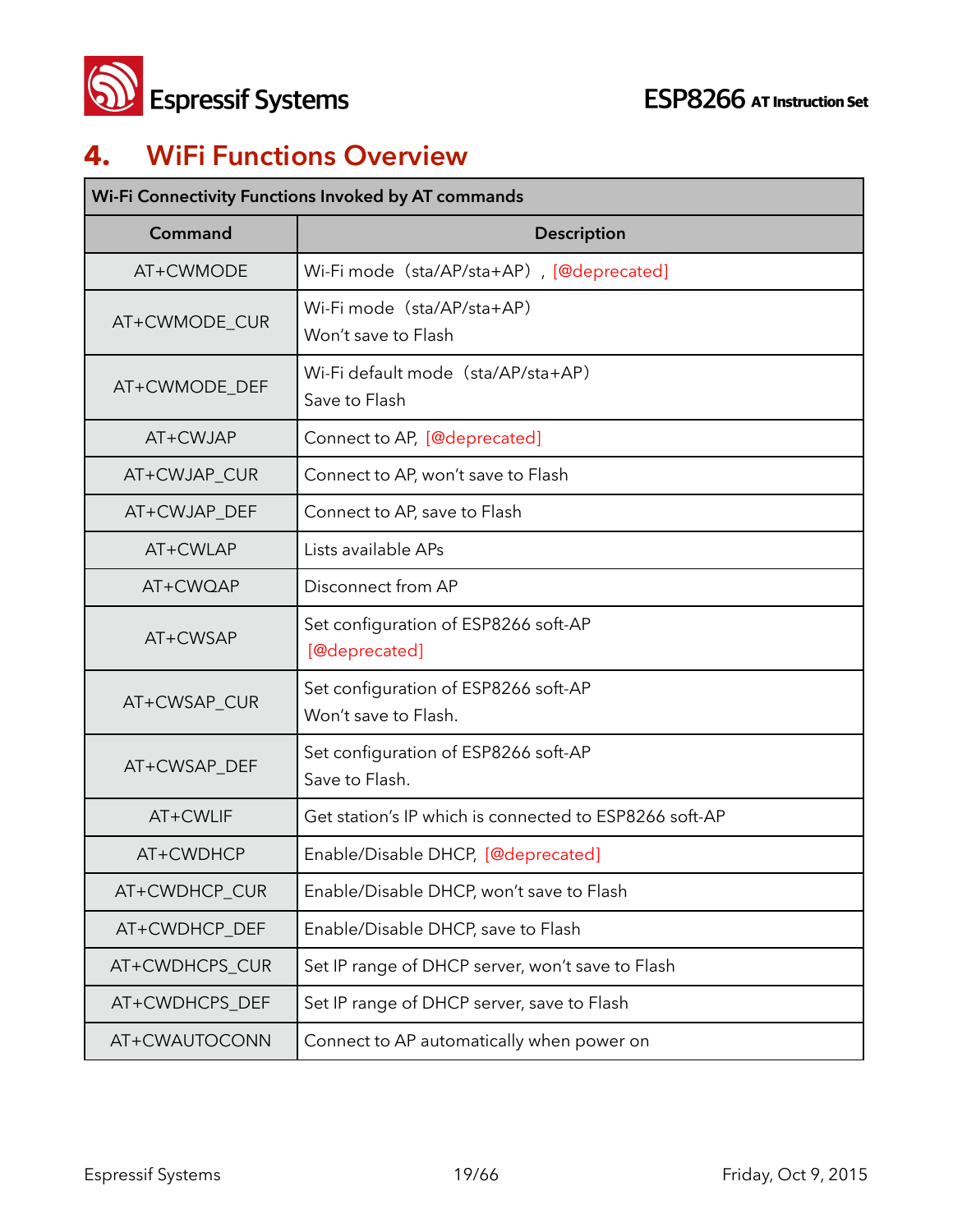**CON**<br>**ESP8266** AT Instruction Set

| AT+CIPSTAMAC     | Set MAC address of ESP8266 station<br>[@deprecated]        |
|------------------|------------------------------------------------------------|
| AT+CIPSTAMAC_CUR | Set MAC address of ESP8266 station<br>Won't save to Flash. |
| AT+CIPSTAMAC_DEF | Set MAC address of ESP8266 station<br>Save to Flash.       |
| AT+CIPAPMAC      | Set MAC address of ESP8266 soft-AP<br>[@deprecated]        |
| AT+CIPAPMAC_CUR  | Set MAC address of ESP8266 soft-AP<br>Won't save to Flash. |
| AT+CIPAPMAC_DEF  | Set MAC address of ESP8266 soft-AP<br>Save to Flash.       |
| AT+CIPSTA        | Set IP address of ESP8266 station, [@deprecated]           |
| AT+CIPSTA_CUR    | Set IP address of ESP8266 station<br>Won't save to Flash.  |
| AT+CIPSTA_DEF    | Set IP address of ESP8266 station<br>Save to Flash.        |
| AT+CIPAP         | Set IP address of ESP8266 soft-AP, [@deprecated]           |
| AT+CIPAP_CUR     | Set IP address of ESP8266 soft-AP<br>Won't save to Flash.  |
| AT+CIPAP_DEF     | Set IP address of ESP8266 soft-AP<br>Save to Flash.        |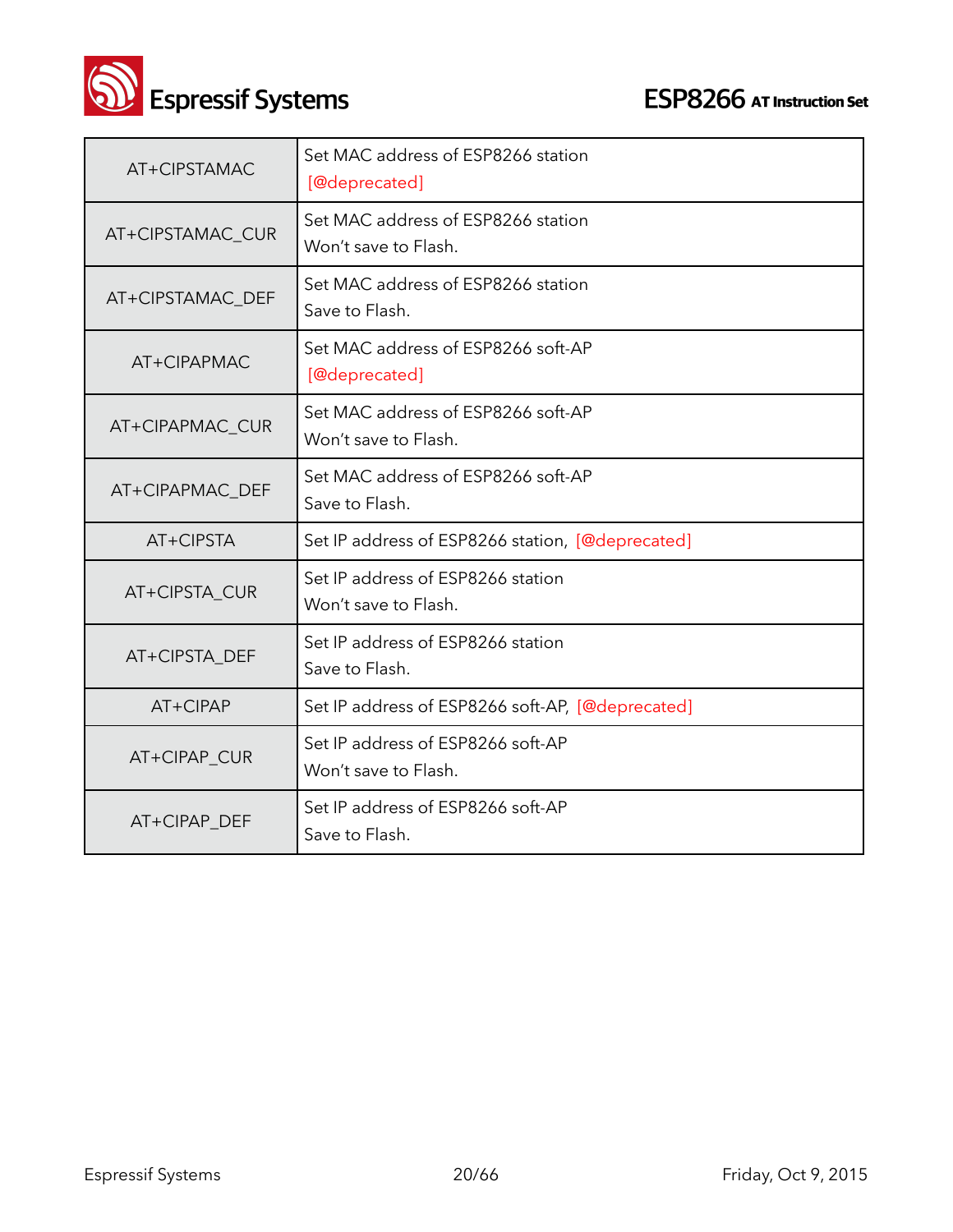

#### **4.1. Commands**

#### **1. AT+CWMODE – WiFi mode**

The function of this AT command is to get the value scope of WiFi mode, including station mode, softAP mode, and station+softAP mode, enquiry about the information of WiFi mode, or set the WiFi mode.

|                                                                                | AT+CWMODE - WiFi mode                                                              |  |
|--------------------------------------------------------------------------------|------------------------------------------------------------------------------------|--|
| This command is deprecated. Please use AT+CWMODE_CUR or AT+CWMODE_DEF instead. |                                                                                    |  |
| Command                                                                        | AT+CWMODE=?                                                                        |  |
|                                                                                | +CWMODE:(value scope of <mode>)</mode>                                             |  |
| Response                                                                       |                                                                                    |  |
|                                                                                | OK                                                                                 |  |
| <b>Parameters</b>                                                              | Please refer to AT command settings.                                               |  |
| Command                                                                        | AT+CWMODE?                                                                         |  |
|                                                                                | +CWMODE: <mode></mode>                                                             |  |
| Response                                                                       |                                                                                    |  |
|                                                                                | OK                                                                                 |  |
| <b>Parameters</b>                                                              | Please refer to AT command settings.                                               |  |
| Command                                                                        | AT+CWMODE= <mode></mode>                                                           |  |
| Response                                                                       | OK                                                                                 |  |
|                                                                                | <mode></mode>                                                                      |  |
| <b>Parameters</b>                                                              | 1 : station mode                                                                   |  |
|                                                                                | 2 : softAP mode                                                                    |  |
|                                                                                | $3:$ softAP + station mode                                                         |  |
|                                                                                | This setting will be stored in the flash system parameter area. It won't be erased |  |
| <b>Notes</b>                                                                   | even when the power is off and restarted.                                          |  |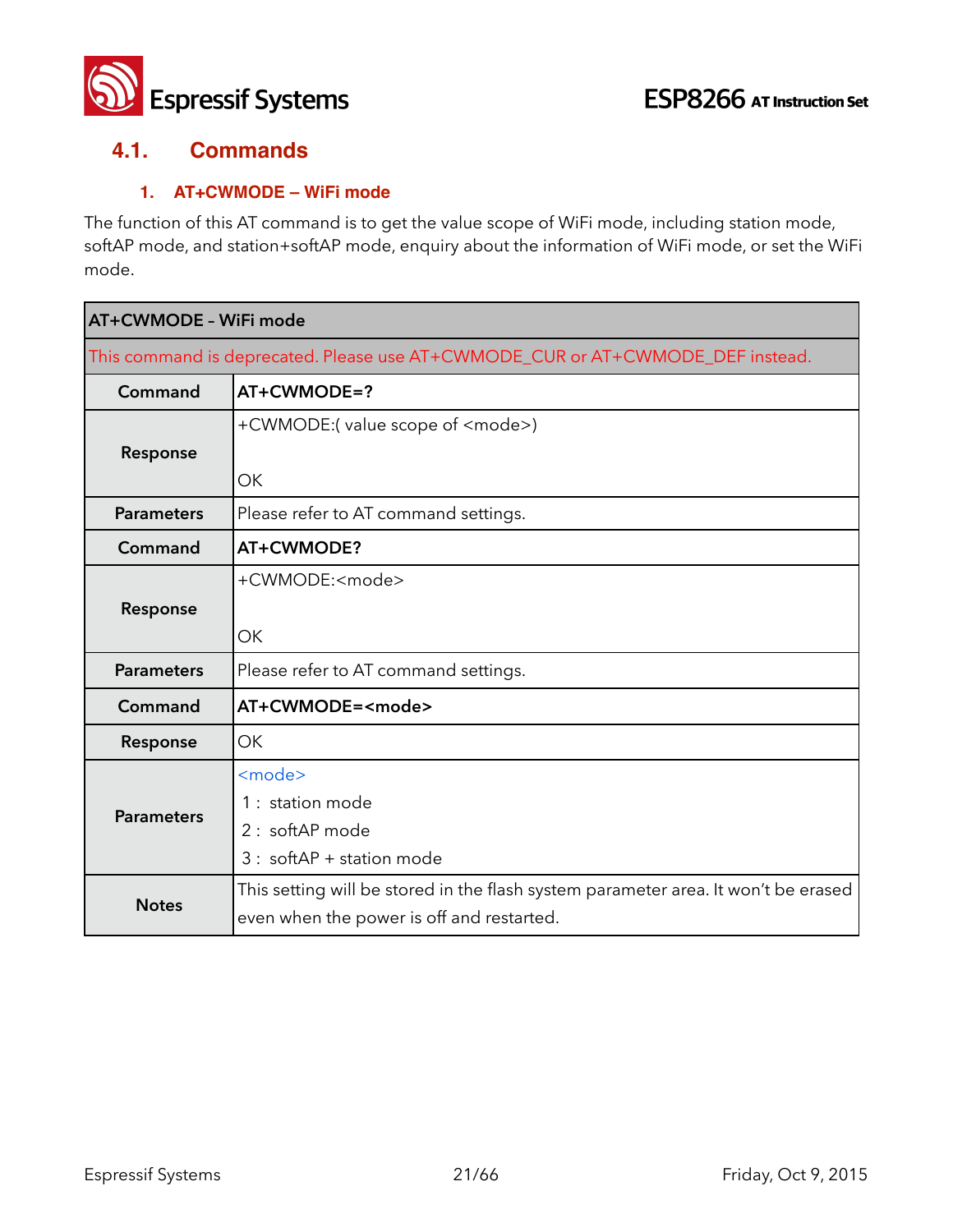

#### **2. AT+CWMODE\_CUR – current WiFi mode**

There are three WiFi working modes: Station mode, softAP mode, and the co-existence of Station mode and softAP mode. This command is used to acquire the existing WiFi mode, or to set a customised WiFi mode.

| AT+CWMODE_CUR - Set WiFi mode (sta/AP/sta+AP), won't save to Flash |                                                                                      |
|--------------------------------------------------------------------|--------------------------------------------------------------------------------------|
| Example                                                            | AT+CWMODE CUR=3                                                                      |
| Command                                                            | AT+CWMODE_CUR=?                                                                      |
| Response                                                           | +CWMODE_CUR:(value scope of <mode>)<br/>OK</mode>                                    |
| <b>Parameters</b>                                                  | <mode><br/>1 : station mode<br/>2 : softAP mode<br/>3 : softAP + station mode</mode> |
| Command                                                            | AT+CWMODE_CUR?                                                                       |
| Response                                                           | +CWMODE_CUR: <mode><br/><b>OK</b></mode>                                             |
| <b>Parameters</b>                                                  | <mode><br/>1 : station mode<br/>2 : softAP mode<br/>3 : softAP + station mode</mode> |
| Command                                                            | AT+CWMODE_CUR= <mode></mode>                                                         |
| Response                                                           | <b>OK</b>                                                                            |
| <b>Parameters</b>                                                  | <mode><br/>1 : station mode<br/>2 : softAP mode<br/>3 : softAP + station mode</mode> |
| <b>Notes</b>                                                       | This configuration will NOT store in Flash.                                          |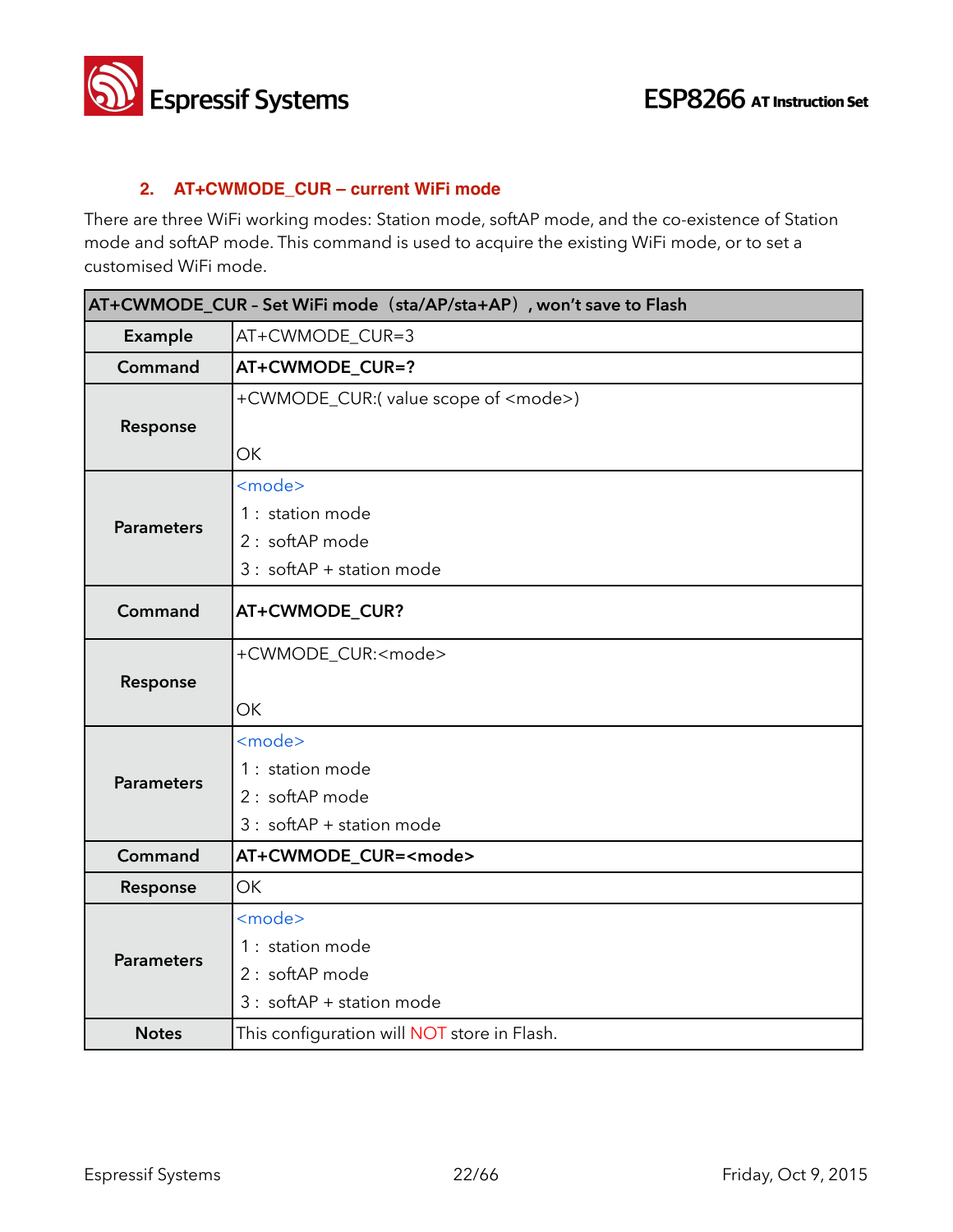

#### **3. AT+CWMODE\_DEF – default WiFi mode**

| AT+CWMODE_DEF - WiFi mode (sta/AP/sta+AP), save to Flash |                                                                                                  |
|----------------------------------------------------------|--------------------------------------------------------------------------------------------------|
| Example                                                  | AT+CWMODE_DEF=3                                                                                  |
| Command                                                  | AT+CWMODE_DEF=?                                                                                  |
| Response                                                 | +CWMODE_DEF:(value scope of <mode>)<br/><b>OK</b></mode>                                         |
| <b>Parameters</b>                                        | <mode><br/>1 : station mode<br/>2 : softAP mode<br/><math>3:</math> softAP + station mode</mode> |
| Command                                                  | AT+CWMODE_DEF?                                                                                   |
| Response                                                 | +CWMODE_DEF: <mode><br/><b>OK</b></mode>                                                         |
| <b>Parameters</b>                                        | <mode><br/>1 : station mode<br/>2 : softAP mode<br/><math>3:</math> softAP + station mode</mode> |
| Command                                                  | AT+CWMODE_DEF= <mode></mode>                                                                     |
| Response                                                 | <b>OK</b>                                                                                        |
| <b>Parameters</b>                                        | <mode><br/>1 : station mode<br/>2 : softAP mode<br/>3 : softAP + station mode</mode>             |
| <b>Notes</b>                                             | This configuration will store in Flash system parameter area.                                    |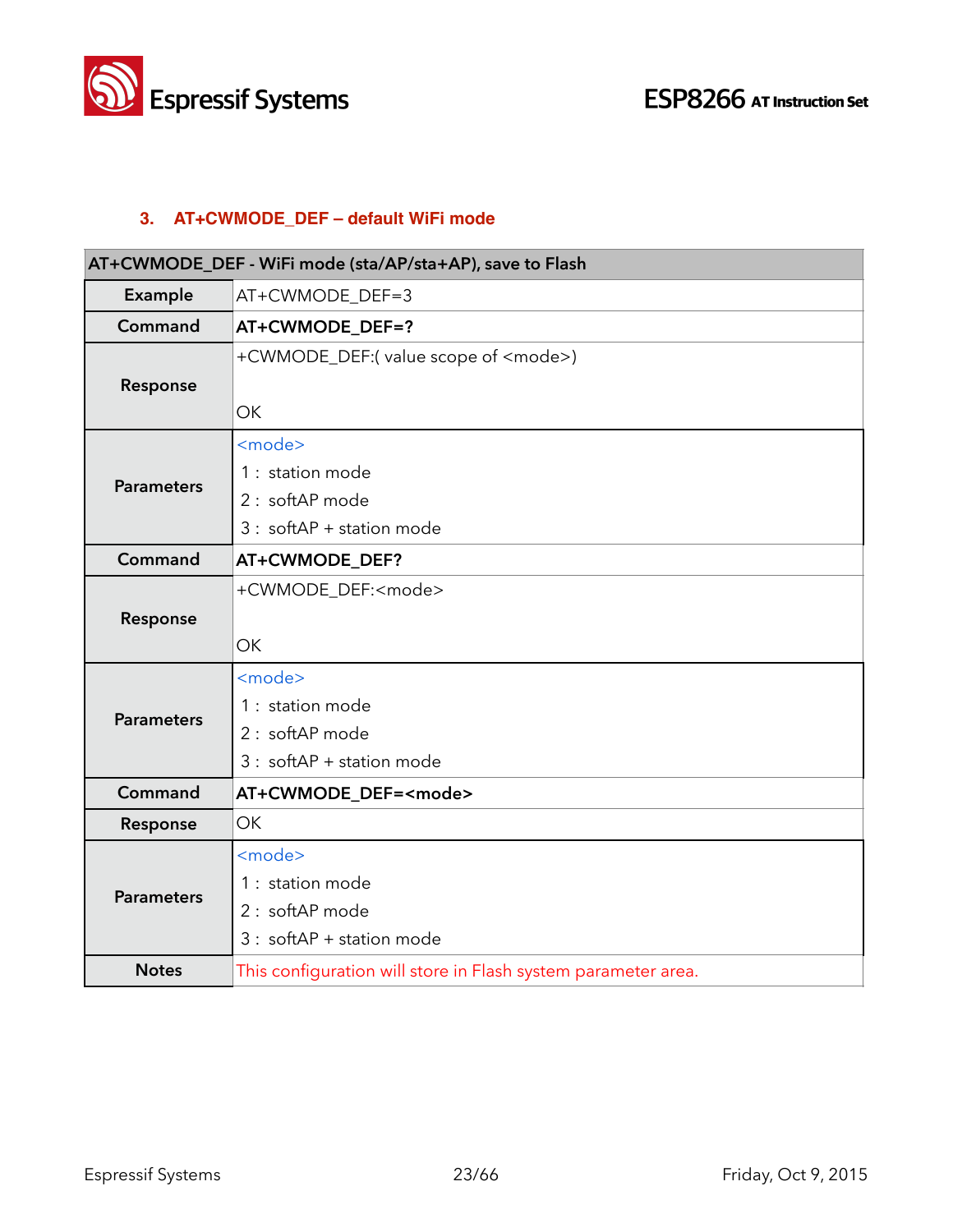

#### **4. AT+CWJAP – Connect to AP**

| <b>AT+CWJAP - Connect to AP</b> |                                                                                                                                                                                                                                                                                                                                                                                                                                                                                                                                                                                                 |
|---------------------------------|-------------------------------------------------------------------------------------------------------------------------------------------------------------------------------------------------------------------------------------------------------------------------------------------------------------------------------------------------------------------------------------------------------------------------------------------------------------------------------------------------------------------------------------------------------------------------------------------------|
|                                 | [@deprecated]. Please use AT+CWJAP_CUR or AT+CWJAP_DEF instead.                                                                                                                                                                                                                                                                                                                                                                                                                                                                                                                                 |
| Example                         | AT+CWJAP ="abc", "0123456789"<br>$\bullet$<br>If SSID is "ab/,c" and password is "0123456789"/"<br>AT+CWJAP ="ab///,c", "0123456789/"//"<br>If several APs have the same SSID as "abc", target AP can be found by bssid:<br>AT+CWJAP ="abc","0123456789","ca:d7:19:d8:a6:44"                                                                                                                                                                                                                                                                                                                    |
| Command                         | AT+CWJAP?                                                                                                                                                                                                                                                                                                                                                                                                                                                                                                                                                                                       |
| Response                        | +CWJAP: <ssid>,<bssid>,<channel>,<rssi><br/>ОK</rssi></channel></bssid></ssid>                                                                                                                                                                                                                                                                                                                                                                                                                                                                                                                  |
| <b>Parameters</b>               | <ssid> string, AP's SSID</ssid>                                                                                                                                                                                                                                                                                                                                                                                                                                                                                                                                                                 |
| Command                         | AT+CWJAP= <ssid>,<pwd>[,<bssid>]</bssid></pwd></ssid>                                                                                                                                                                                                                                                                                                                                                                                                                                                                                                                                           |
| Response                        | OK<br>or<br>+CWJAP: <error code=""><br/><b>FAIL</b></error>                                                                                                                                                                                                                                                                                                                                                                                                                                                                                                                                     |
| <b>Parameters</b>               | <ssid> string, AP's SSID<br/><pwd> string, MAX: 64 bytes ASCII<br/>[<bssid>] string, AP's MAC address, for several APs may have the same SSID<br/><error code=""> only for reference, it's not reliable<br/><error code=""> 1 connecting timeout<br/><error code=""> 2 wrong password<br/><error code=""> 3 can not found target AP<br/><error code=""> 4 connect fail<br/>This command needs station mode enable.<br/>Escape character syntax is needed if "SSID" or "password" contains any special<br/>characters (", ""and'/")</error></error></error></error></error></bssid></pwd></ssid> |
| <b>Notes</b>                    | This configuration will store in Flash system parameter area.                                                                                                                                                                                                                                                                                                                                                                                                                                                                                                                                   |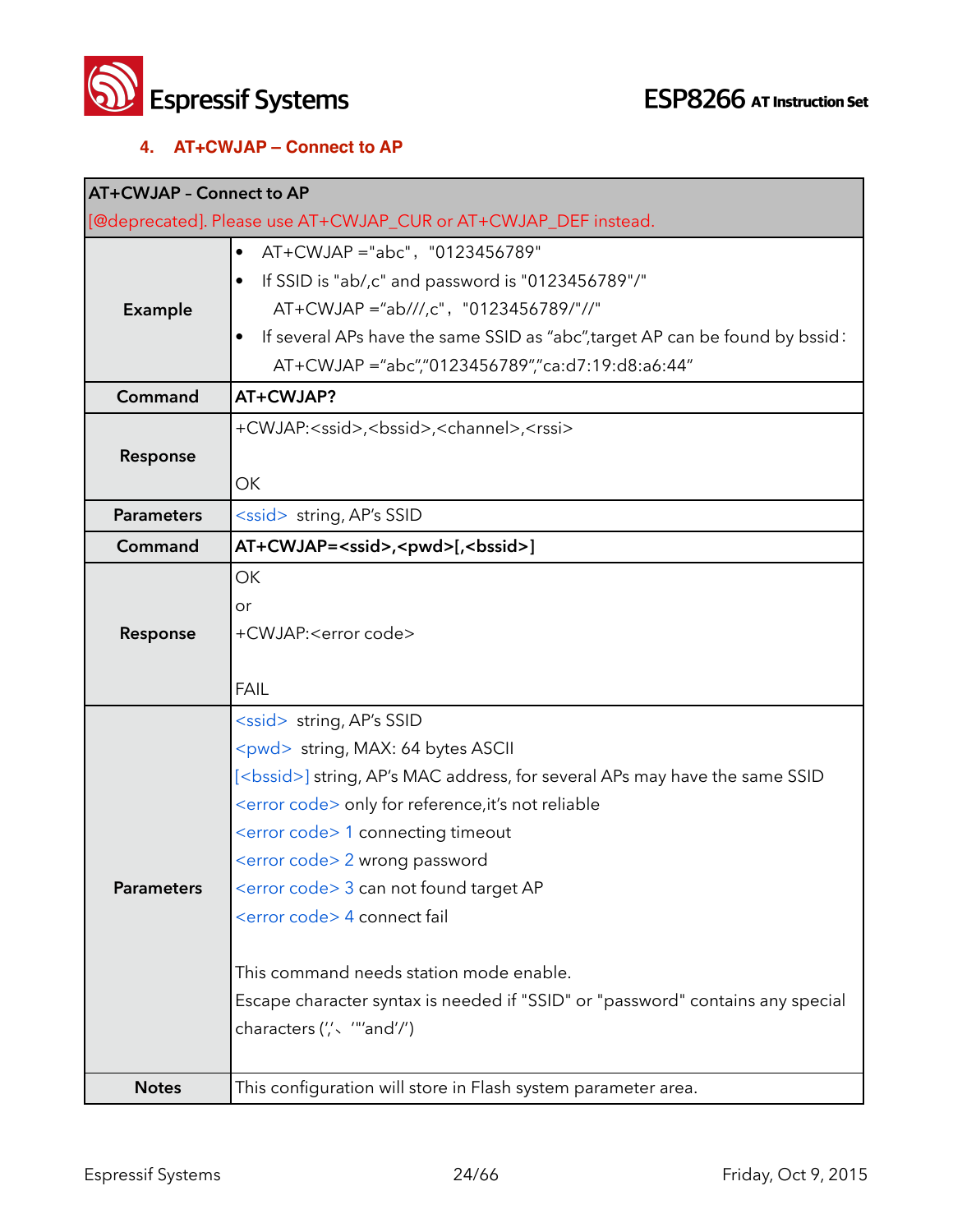**Solution Systems**<br> **ESP8266** AT Instruction Set

#### **5. AT+CWJAP\_CUR – Connect to AP**, for current

|                   | AT+CWJAP_CUR - Connect to AP, won't save to Flash                                   |
|-------------------|-------------------------------------------------------------------------------------|
|                   | AT+CWJAP_CUR ="abc","0123456789"<br>$\bullet$                                       |
|                   | If SSID is "ab/,c" and password is "0123456789"/"                                   |
| Example           | AT+CWJAP_CUR="ab///,c","0123456789/"//"                                             |
|                   | If several APs have the same SSID as "abc", target AP can be found by bssid:        |
|                   | AT+CWJAP_CUR="abc","0123456789","ca:d7:19:d8:a6:44"                                 |
| Command           | AT+CWJAP_CUR?                                                                       |
|                   | +CWJAP_CUR: <ssid>,<bssid>,<channel>,<rssi></rssi></channel></bssid></ssid>         |
| Response          |                                                                                     |
|                   | OK                                                                                  |
| <b>Parameters</b> | <ssid> string, AP's SSID</ssid>                                                     |
| Command           | AT+CWJAP_CUR= <ssid>,<pwd>[,<bssid>]</bssid></pwd></ssid>                           |
|                   | <b>OK</b>                                                                           |
|                   | or                                                                                  |
| Response          | +CWJAP: <error code=""></error>                                                     |
|                   |                                                                                     |
|                   | <b>FAIL</b>                                                                         |
|                   | <ssid> string, AP's SSID</ssid>                                                     |
|                   | <pwd> string, MAX: 64 bytes ASCII</pwd>                                             |
|                   | [ <bssid>] string, AP's MAC address, for several APs may have the same SSID</bssid> |
|                   | <error code=""> only for reference, it's not reliable</error>                       |
|                   | <error code=""> 1 connecting timeout</error>                                        |
|                   | <error code=""> 2 wrong password</error>                                            |
| <b>Parameters</b> | <error code=""> 3 can not found target AP</error>                                   |
|                   | <error code=""> 4 connect fail</error>                                              |
|                   | This command needs station mode enable.                                             |
|                   | Escape character syntax is needed if "SSID" or "password" contains any special      |
|                   | characters(",< ""and'/")                                                            |
|                   |                                                                                     |
| <b>Notes</b>      | This configuration will NOT store in Flash.                                         |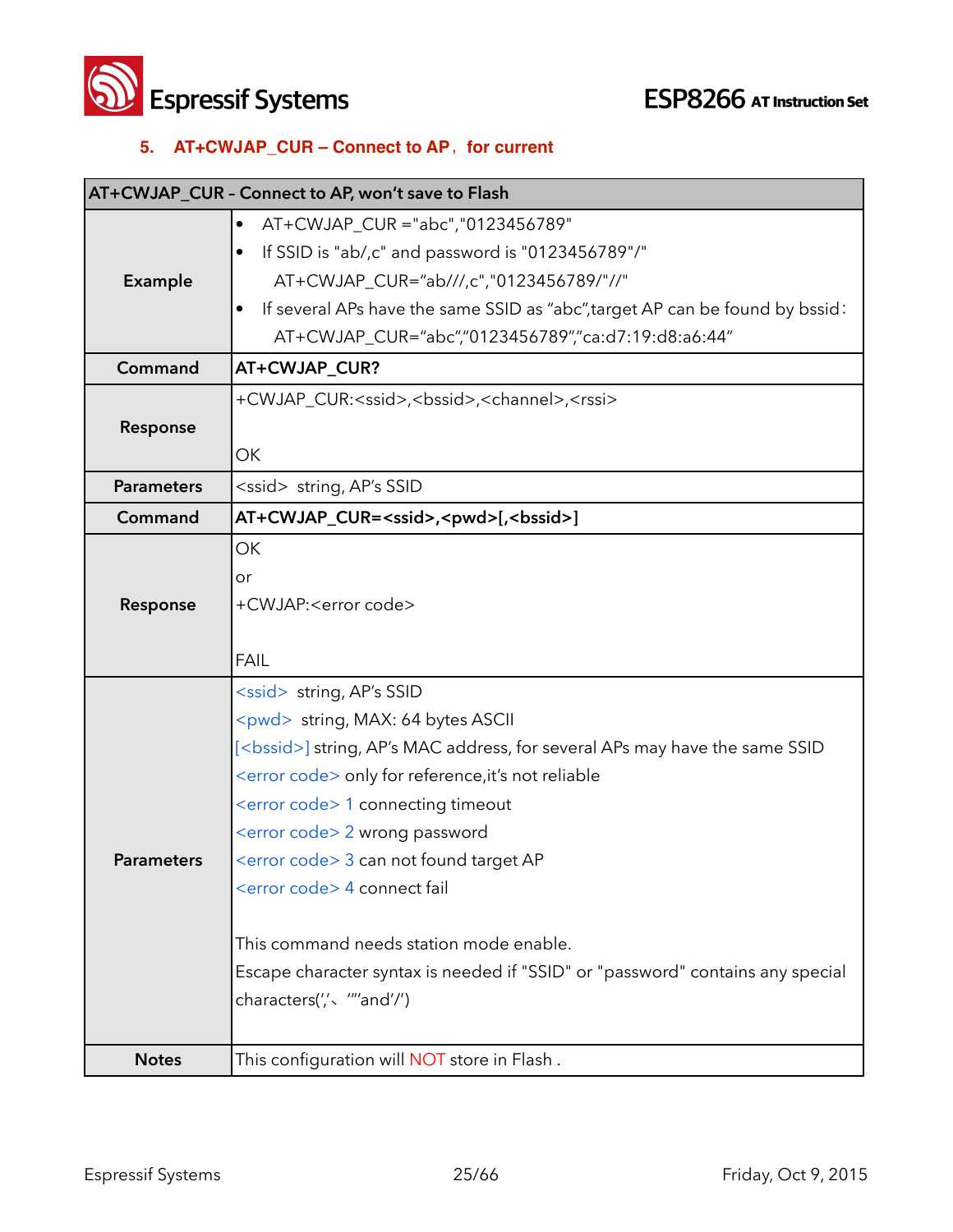**Solution Systems ESP8266** AT Instruction Set

## **6. AT+CWJAP\_DEF – Connect to AP**,**save as default**

|                   | AT+CWJAP_DEF - Connect to AP and save AP info to flash                                                                                                                                                                                                                                                                                                                                                                                                                                                                                                                                                            |
|-------------------|-------------------------------------------------------------------------------------------------------------------------------------------------------------------------------------------------------------------------------------------------------------------------------------------------------------------------------------------------------------------------------------------------------------------------------------------------------------------------------------------------------------------------------------------------------------------------------------------------------------------|
| Example           | AT+CWJAP_DEF="abc","0123456789"<br>٠<br>If SSID is "ab/,c" and password is "0123456789"/"<br>AT+CWJAP_DEF="ab///,c","0123456789/"//"<br>If several APs have the same SSID as "abc", target AP can be found by bssid:<br>AT+CWJAP_DEF ="abc","0123456789","ca:d7:19:d8:a6:44"                                                                                                                                                                                                                                                                                                                                      |
| Command           | AT+CWJAP_DEF?                                                                                                                                                                                                                                                                                                                                                                                                                                                                                                                                                                                                     |
| Response          | +CWJAP_DEF: <ssid>,<bssid>,<channel>,<rssi><br/>OK</rssi></channel></bssid></ssid>                                                                                                                                                                                                                                                                                                                                                                                                                                                                                                                                |
| <b>Parameters</b> | <ssid> string, AP's SSID</ssid>                                                                                                                                                                                                                                                                                                                                                                                                                                                                                                                                                                                   |
| Command           | AT+CWJAP_DEF= <ssid>,<pwd>[,<bssid>]</bssid></pwd></ssid>                                                                                                                                                                                                                                                                                                                                                                                                                                                                                                                                                         |
| Response          | OK<br>or<br>+CWJAP: <error code=""><br/><b>FAIL</b></error>                                                                                                                                                                                                                                                                                                                                                                                                                                                                                                                                                       |
| <b>Parameters</b> | <ssid> string, AP's SSID<br/><pwd> string, MAX: 64 bytes ASCII<br/>[<bssid>] string, AP's bssid(MAC address), for several APs may have the same<br/><b>SSID</b><br/><error code=""> only for reference, it's not reliable<br/><error code=""> 1 connecting timeout<br/><error code=""> 2 wrong password<br/><error code=""> 3 can not found target AP<br/><error code=""> 4 connect fail<br/>This command needs station mode enable.<br/>Escape character syntax is needed if "SSID" or "password" contains any special<br/>characters (", ""and'/")</error></error></error></error></error></bssid></pwd></ssid> |
| <b>Notes</b>      | This configuration will store in Flash system parameter area.                                                                                                                                                                                                                                                                                                                                                                                                                                                                                                                                                     |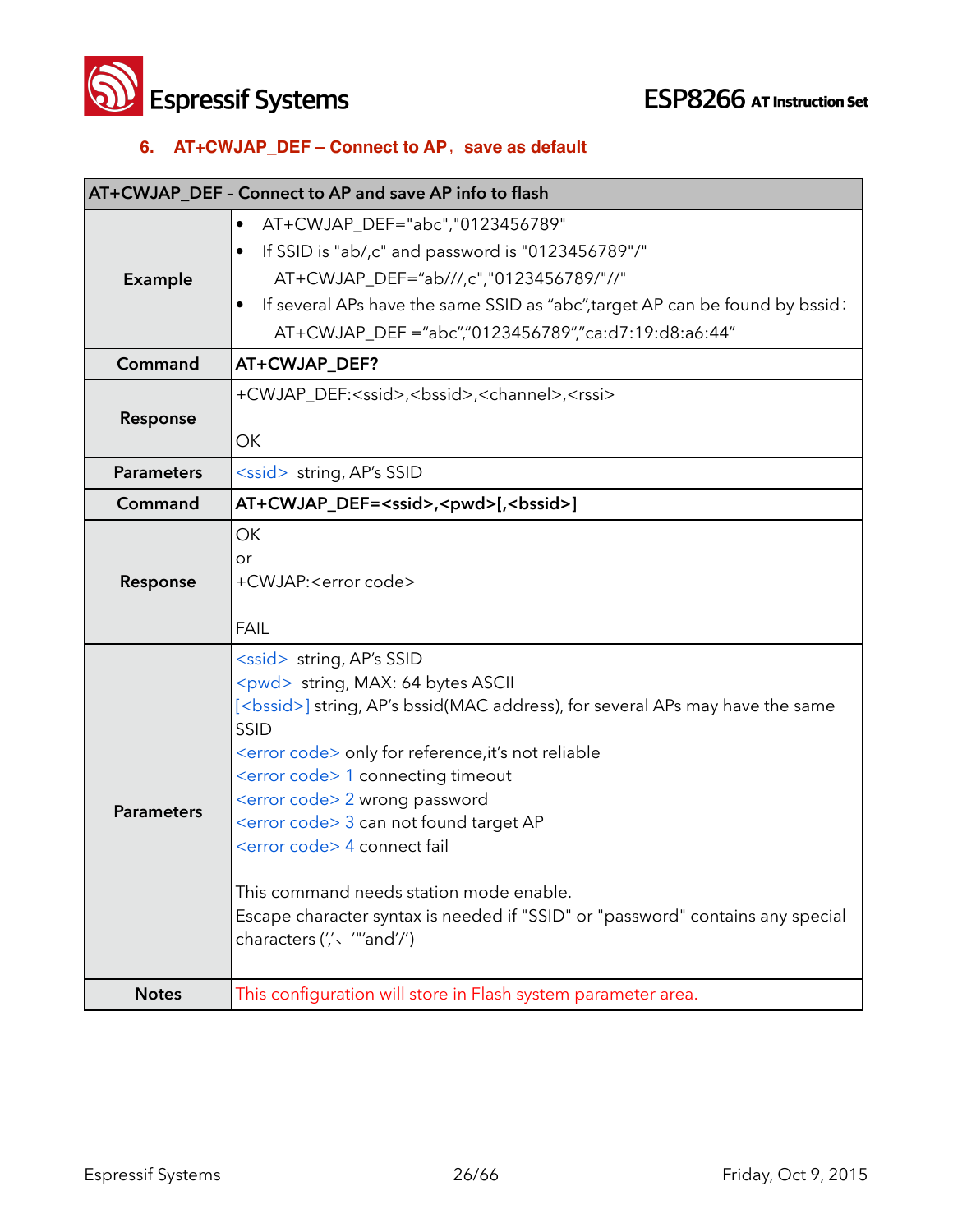

#### **7. AT+CWLAP – List available APs**

| <b>AT+CWLAP - Lists available APs</b> |                                                                                                                                                                                                                                                                                                                                                        |
|---------------------------------------|--------------------------------------------------------------------------------------------------------------------------------------------------------------------------------------------------------------------------------------------------------------------------------------------------------------------------------------------------------|
| Example                               | AT+CWLAP<br>$\bullet$<br>List of all available AP's detected by ESP8266<br>AT+CWLAP="wifi","ca:d7:19:d8:a6:44",6<br>Find AP with specific SSID and MAC at specific channel.<br>AT+CWLAP="wifi"<br>Find AP with specific SSID                                                                                                                           |
| Command                               | AT+CWLAP= <ssid>,<mac>,<ch></ch></mac></ssid>                                                                                                                                                                                                                                                                                                          |
| Response                              | +CWLAP: <ecn>,<ssid>,<rssi>,<mac>,<ch>,<freq offset=""><br/>OK<br/><b>ERROR</b></freq></ch></mac></rssi></ssid></ecn>                                                                                                                                                                                                                                  |
| <b>Parameters</b>                     | $<$ ecn $>$<br><b>OPEN</b><br>$\Omega$<br><b>WEP</b><br>1<br>$\overline{2}$<br>WPA_PSK<br>WPA2_PSK<br>3<br>4 WPA_WPA2_PSK<br><ssid> string, SSID of AP<br/><rssi> signal strength<br/><mac> string, MAC address<br/><freq offset=""> frequency offset of AP, unit: KHz. <freq offset=""> / 2.4 to get unit<br/>"ppm"</freq></freq></mac></rssi></ssid> |
| Command                               | AT+CWLAP                                                                                                                                                                                                                                                                                                                                               |
| Response                              | +CWLAP: <ecn>,<ssid>,<rssi>,<mac>,<ch>,<freq offset=""><br/>ОК<br/><b>ERROR</b></freq></ch></mac></rssi></ssid></ecn>                                                                                                                                                                                                                                  |
| <b>Parameters</b>                     | The same as above                                                                                                                                                                                                                                                                                                                                      |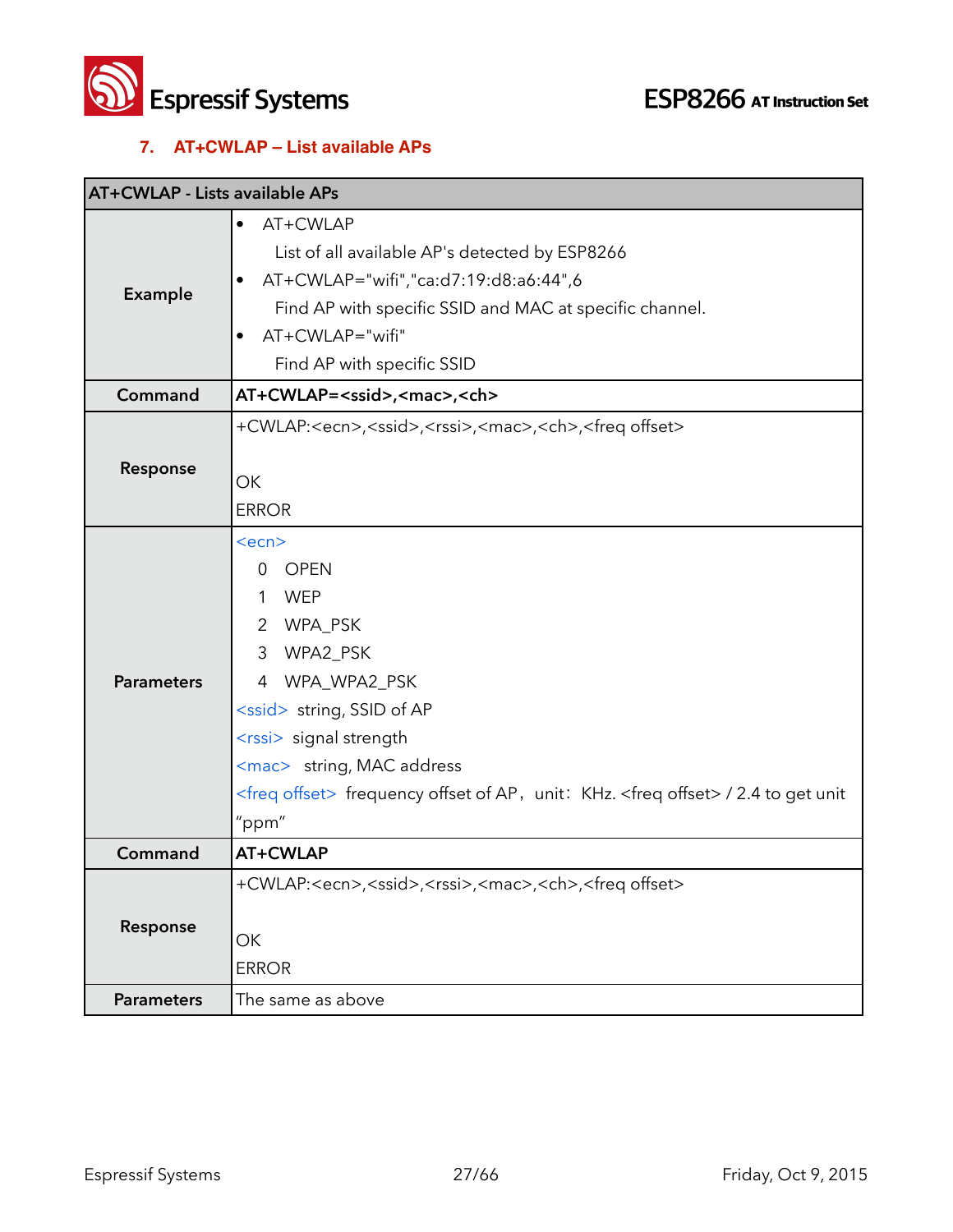

#### **8. AT+CWQAP – Disconnect from AP**

| AT+CWQAP - Disconnect from AP |                  |
|-------------------------------|------------------|
| Command                       | <b>AT+ CWQAP</b> |
| Response                      | ОК               |
| <b>Parameters</b>             | 'null            |

#### **9. AT+CWSAP – Configuration of softAP mode**

| <b>AT+ CWSAP - Configuration of softAP mode</b>                 |                                                                                                                                                                                                                                                                                                                                                                                                                                                                                                                               |
|-----------------------------------------------------------------|-------------------------------------------------------------------------------------------------------------------------------------------------------------------------------------------------------------------------------------------------------------------------------------------------------------------------------------------------------------------------------------------------------------------------------------------------------------------------------------------------------------------------------|
| [@deprecated]. Please use AT+CWSAP_CUR or AT+CWSAP_DEF instead. |                                                                                                                                                                                                                                                                                                                                                                                                                                                                                                                               |
| Example                                                         | AT+CWSAP="ESP8266","1234567890",5,3                                                                                                                                                                                                                                                                                                                                                                                                                                                                                           |
| Command                                                         | AT+CWSAP?                                                                                                                                                                                                                                                                                                                                                                                                                                                                                                                     |
| Response                                                        | +CWSAP: <ssid>,<pwd>,<chl>,<ecn>,<max conn="">,<ssid hidden=""></ssid></max></ecn></chl></pwd></ssid>                                                                                                                                                                                                                                                                                                                                                                                                                         |
| <b>Parameters</b>                                               | <ssid> string, ESP8266 softAP' SSID<br/><math>\langle \text{pwd} \rangle</math> string, range: <math>8 \sim 64</math> bytes ASCII<br/><chl> channel id<br/><ecn><br/><b>OPEN</b><br/>0<br/>2 WPA_PSK<br/>3 WPA2_PSK<br/>WPA_WPA2_PSK<br/>4<br/><max conn=""><br/>maximum count of stations that allowed to connect to ESP8266 soft-AP<br/>range: [1, 4]<br/><ssid hidden=""> Broadcast SSID by default<br/>0 broadcast SSID of ESP8266 soft-AP<br/>1 do not broadcast SSID of ESP8266 soft-AP</ssid></max></ecn></chl></ssid> |
| Command                                                         | AT+CWSAP= <ssid>,<pwd>,<chl>,<ecn>,<max conn="">,<ssid hidden=""></ssid></max></ecn></chl></pwd></ssid>                                                                                                                                                                                                                                                                                                                                                                                                                       |
| Response                                                        | <b>OK</b><br><b>ERROR</b>                                                                                                                                                                                                                                                                                                                                                                                                                                                                                                     |
| <b>Parameters</b>                                               | The same as above.                                                                                                                                                                                                                                                                                                                                                                                                                                                                                                            |
| <b>Notes</b>                                                    | This CMD is only available when softAP mode enable.<br>ESP8266 softAP don't support WEP.<br>This configuration will store in Flash system parameter area.                                                                                                                                                                                                                                                                                                                                                                     |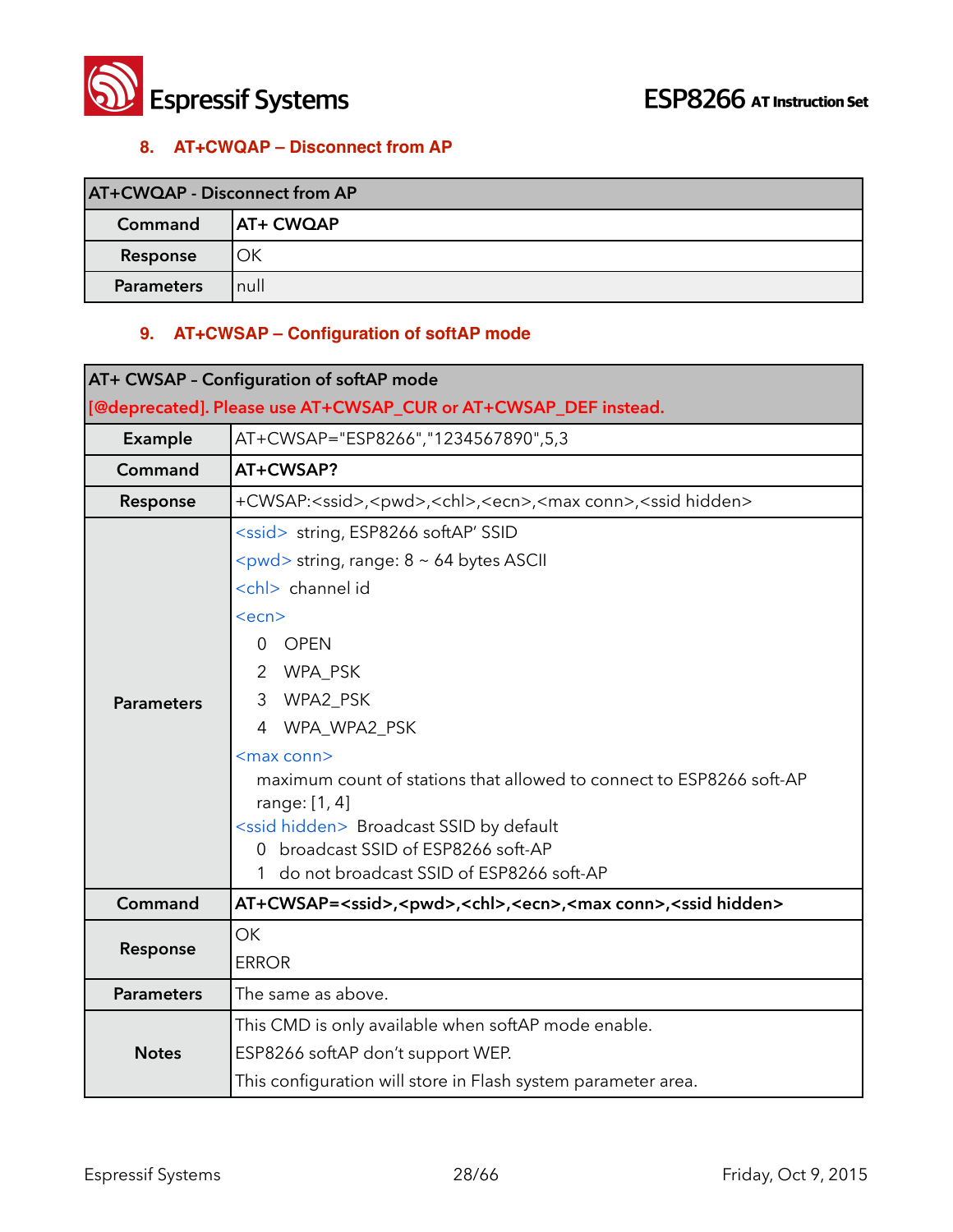

#### **10. AT+CWSAP\_CUR – Current config of softAP mode**

| AT+CWSAP_CUR - Set configuration of softAP mode, won't save to Flash |                                                                                                                                                                                                                                                                                                                                                                                                                                                                                                                 |
|----------------------------------------------------------------------|-----------------------------------------------------------------------------------------------------------------------------------------------------------------------------------------------------------------------------------------------------------------------------------------------------------------------------------------------------------------------------------------------------------------------------------------------------------------------------------------------------------------|
| Example                                                              | AT+CWSAP_CUR="ESP8266","1234567890",5,3                                                                                                                                                                                                                                                                                                                                                                                                                                                                         |
| Command                                                              | AT+CWSAP_CUR?                                                                                                                                                                                                                                                                                                                                                                                                                                                                                                   |
| Response                                                             | +CWSAP_CUR: <ssid>,<pwd>,<chl>,<ecn>,<max conn="">,<ssid hidden=""></ssid></max></ecn></chl></pwd></ssid>                                                                                                                                                                                                                                                                                                                                                                                                       |
| <b>Parameters</b>                                                    | <ssid> string, ESP8266 softAP' SSID<br/><pwd> string, range: 8 ~ 64 bytes ASCII<br/><chl> channel id<br/><math>&lt;</math>ecn<math>&gt;</math><br/><b>OPEN</b><br/>0<br/>WPA_PSK<br/>2<br/>WPA2_PSK<br/>3<br/>4 WPA_WPA2_PSK<br/><max conn=""><br/>maximum count of stations that allowed to connect to ESP8266 soft-AP<br/>range: [1, 4]<br/><ssid hidden=""> Broadcast SSID by default<br/>0 broadcast SSID of ESP8266 soft-AP<br/>1 do not broadcast SSID of ESP8266 soft-AP</ssid></max></chl></pwd></ssid> |
| Command                                                              | AT+CWSAP_CUR= <ssid>,<pwd>,<chl>,<ecn>,<max conn="">,<ssid hidden=""></ssid></max></ecn></chl></pwd></ssid>                                                                                                                                                                                                                                                                                                                                                                                                     |
| Response                                                             | <b>OK</b><br><b>ERROR</b>                                                                                                                                                                                                                                                                                                                                                                                                                                                                                       |
| <b>Parameters</b>                                                    | The same as above.                                                                                                                                                                                                                                                                                                                                                                                                                                                                                              |
| <b>Notes</b>                                                         | This command is only available when softAP mode enable.<br>ESP8266 softAP don't support WEP.<br>This configuration will NOT store in Flash.                                                                                                                                                                                                                                                                                                                                                                     |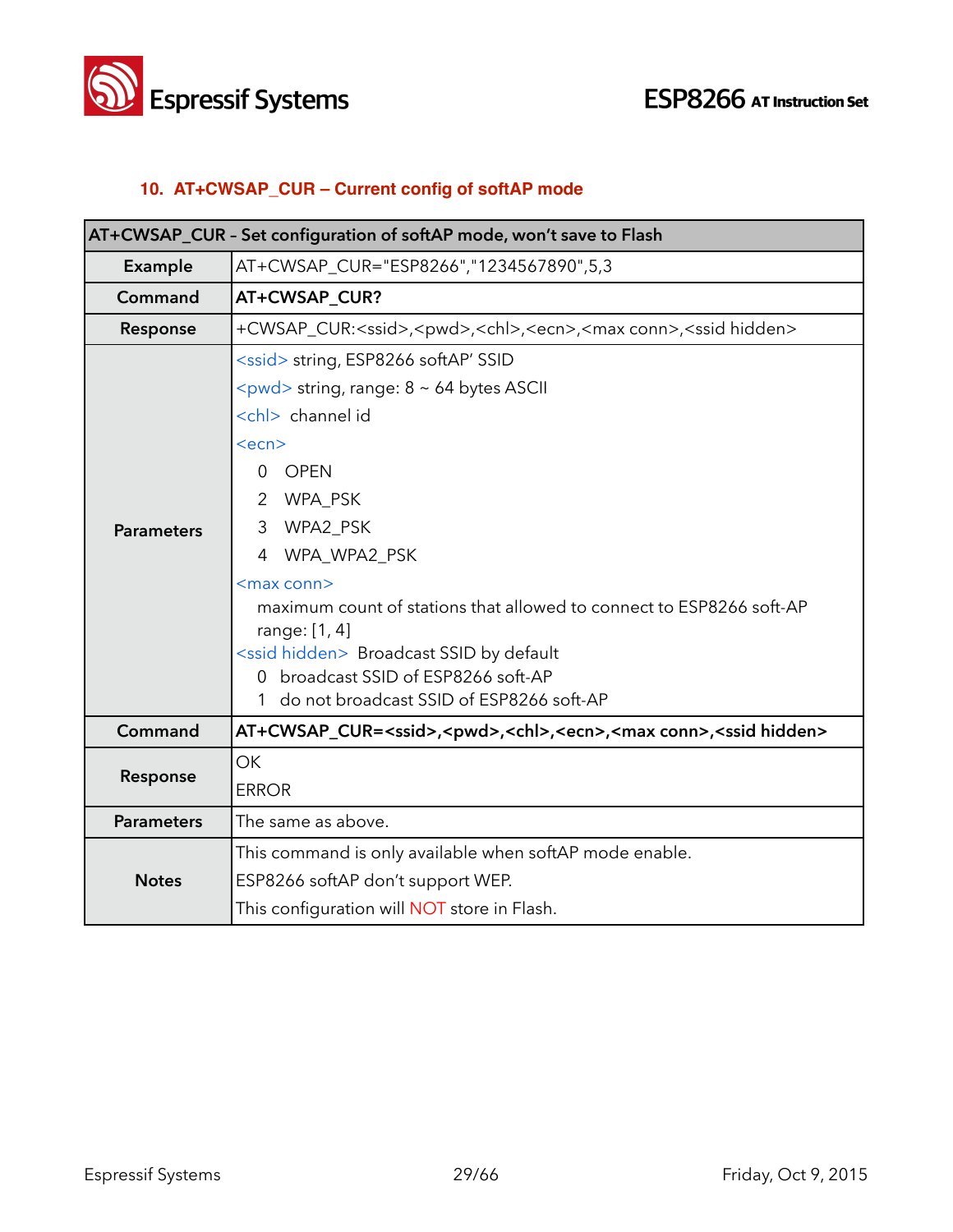



#### **11. AT+CWSAP\_DEF – Default config of softAP mode**

| AT+ CWSAP_DEF - Set configuration of softAP mode, save to Flash |                                                                                                                                                                                                                                                                                                                                                                                                                                                                                                      |
|-----------------------------------------------------------------|------------------------------------------------------------------------------------------------------------------------------------------------------------------------------------------------------------------------------------------------------------------------------------------------------------------------------------------------------------------------------------------------------------------------------------------------------------------------------------------------------|
| Example                                                         | AT+CWSAP_DEF="ESP8266","1234567890",5,3                                                                                                                                                                                                                                                                                                                                                                                                                                                              |
| Command                                                         | AT+CWSAP_DEF?                                                                                                                                                                                                                                                                                                                                                                                                                                                                                        |
| Response                                                        | +CWSAP_DEF: <ssid>,<pwd>,<chl>,<ecn>,<max conn="">,<ssid hidden=""></ssid></max></ecn></chl></pwd></ssid>                                                                                                                                                                                                                                                                                                                                                                                            |
| <b>Parameters</b>                                               | <ssid> string, ESP8266 softAP' SSID<br/><pwd> string, range: 8 ~ 64 bytes ASCII<br/><chl> channel ID<br/><ecn><br/><b>OPEN</b><br/>0<br/>2 WPA_PSK<br/>3 WPA2_PSK<br/>4 WPA_WPA2_PSK<br/><math>&lt;</math>max conn<math>&gt;</math><br/>maximum count of stations that allowed to connect to ESP8266 soft-AP<br/>range: [1, 4]<br/><ssid hidden=""> Broadcast SSID by default<br/>0 broadcast SSID of ESP8266 soft-AP<br/>1 do not broadcast SSID of ESP8266 soft-AP</ssid></ecn></chl></pwd></ssid> |
| Command                                                         | AT+CWSAP_DEF= <ssid>,<pwd>,<chl>,<ecn>,<max conn="">,<ssid hidden=""></ssid></max></ecn></chl></pwd></ssid>                                                                                                                                                                                                                                                                                                                                                                                          |
| Response                                                        | <b>OK</b><br><b>ERROR</b>                                                                                                                                                                                                                                                                                                                                                                                                                                                                            |
| <b>Parameters</b>                                               | The same as above.                                                                                                                                                                                                                                                                                                                                                                                                                                                                                   |
| <b>Notes</b>                                                    | This command is only available when softAP mode enable.<br>ESP8266 softAP don't support WEP.<br>This configuration will store in Flash system parameter area.                                                                                                                                                                                                                                                                                                                                        |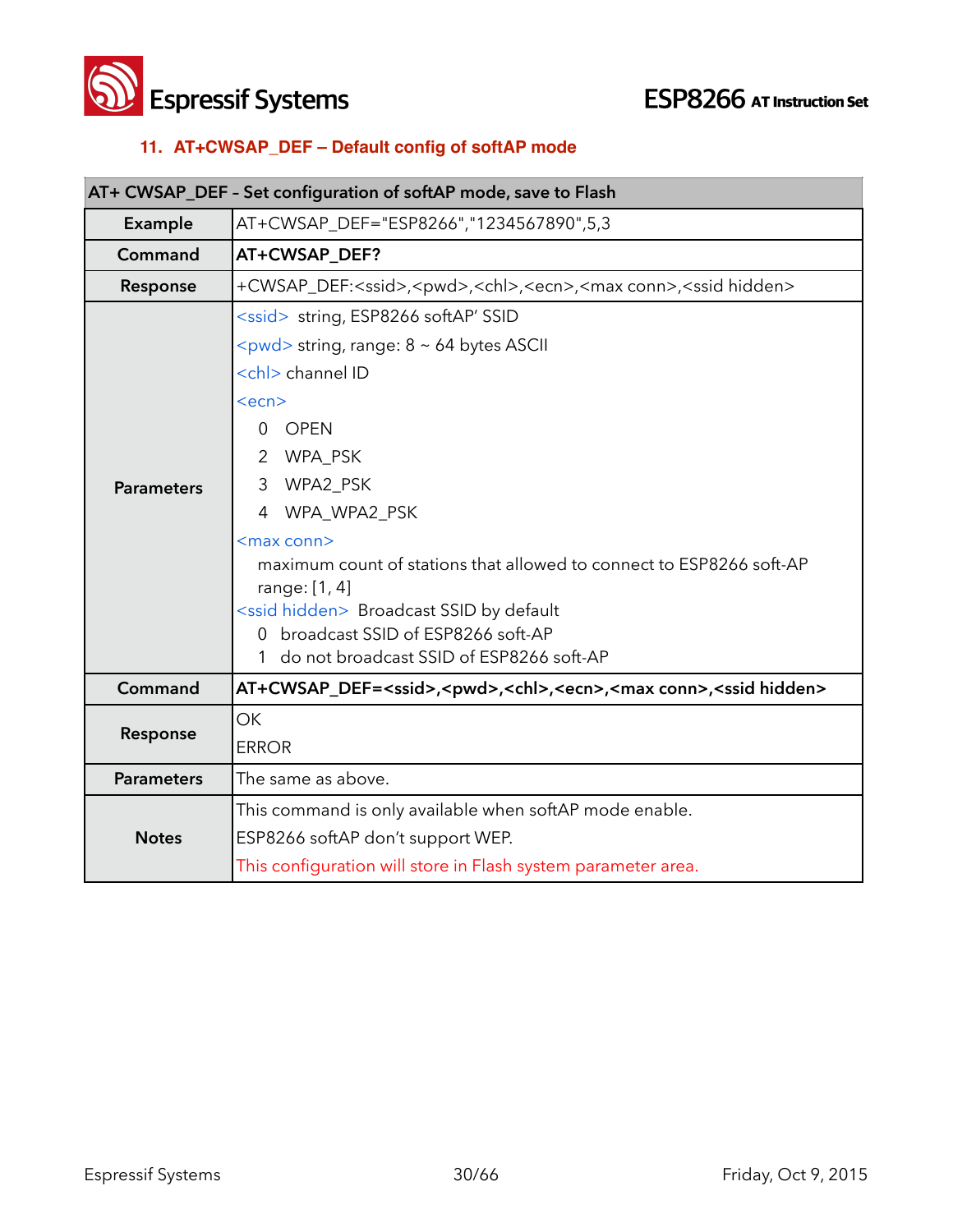

#### **12. AT+CWLIF – IP of stations**

This command is used to get the IP of stations that are connected to ESP8266 softAP.

| AT+ CWLIF- IP of stations which are connected to ESP8266 softAP |                                                                                |
|-----------------------------------------------------------------|--------------------------------------------------------------------------------|
|                                                                 | <ip addr="">,<mac></mac></ip>                                                  |
| Response                                                        |                                                                                |
|                                                                 | OK                                                                             |
| <b>Parameters</b>                                               | <ip addr=""> IP address of stations which are connected to ESP8266 softAP</ip> |
|                                                                 | <mac> MAC address of stations which are connected to ESP8266 softAP</mac>      |
| <b>Notes</b>                                                    | This command can not get static IP, it is only available if DHCP is enabled.   |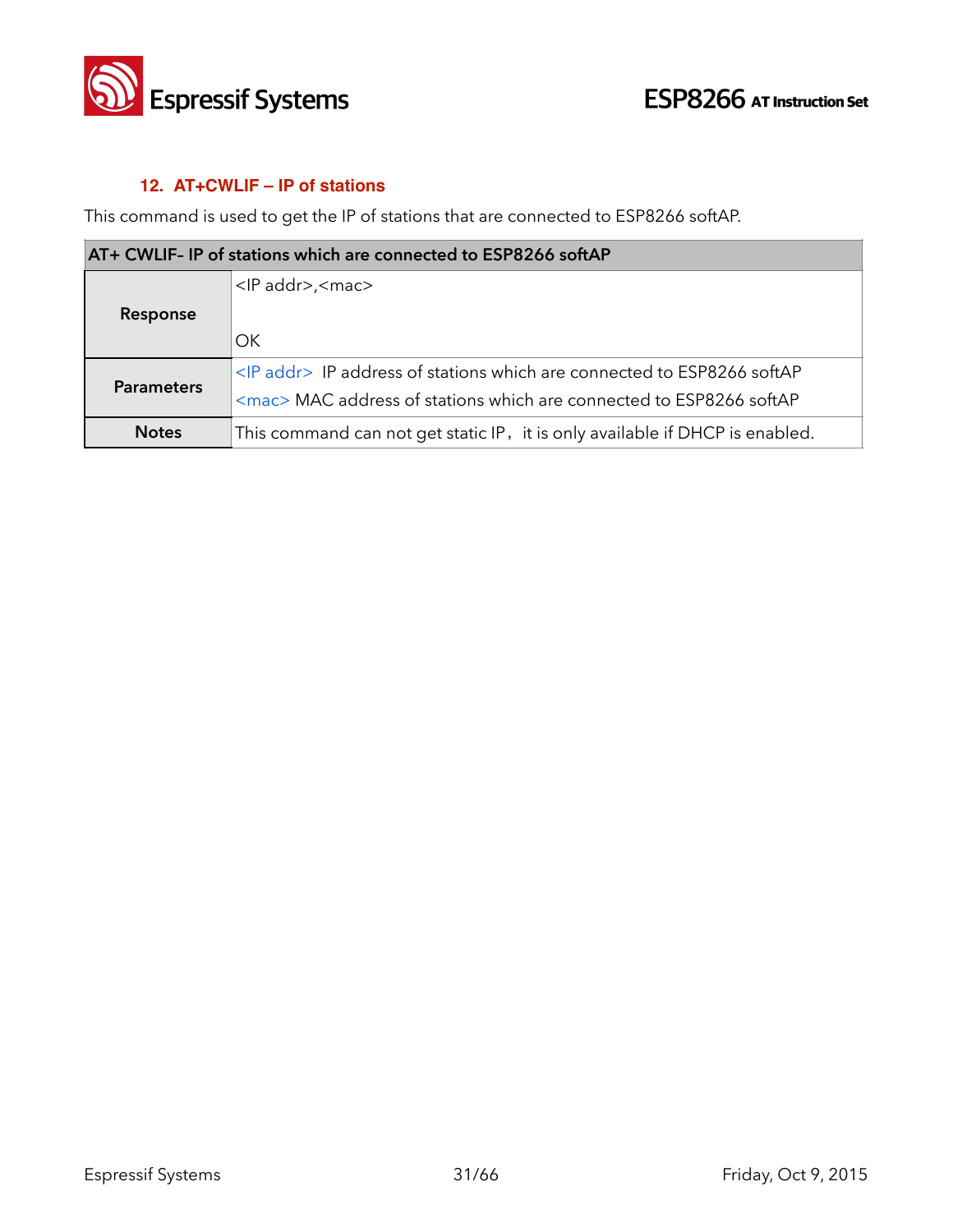

#### **13. AT+CWDHCP – Enable/Disable DHCP**

| AT+ CWDHCP - Enable/Disable DHCP |                                                                                        |  |
|----------------------------------|----------------------------------------------------------------------------------------|--|
|                                  | [@deprecated]. Please use AT+CWDHCP_CUR or AT+CWDHCP_DEF instead.                      |  |
| Command                          | AT+CWDHCP?                                                                             |  |
| Response                         | DHCP disabled or enabled now?                                                          |  |
|                                  | Bit0: 0 - soft-AP DHCP disable                                                         |  |
| <b>Parameters</b>                | 1 - soft-AP DHCP enable                                                                |  |
|                                  | bit1: 0 - station DHCP disable                                                         |  |
|                                  | 1 - station DHCP enable                                                                |  |
| Command                          | AT+CWDHCP= <mode>,<en></en></mode>                                                     |  |
| Response                         | <b>OK</b>                                                                              |  |
|                                  | <mode></mode>                                                                          |  |
|                                  | 0 : set ESP8266 soft-AP                                                                |  |
|                                  | 1 : set ESP8266 station                                                                |  |
| <b>Parameters</b>                | 2 : set both softAP and station                                                        |  |
|                                  | <en></en>                                                                              |  |
|                                  | 0 : Disable DHCP                                                                       |  |
|                                  | 1 : Enable DHCP                                                                        |  |
|                                  | This configuration will store in Flash user parameter area.<br>$\bullet$               |  |
|                                  | This configuration interact with static IP related AT commands (AT+CIPSTA<br>$\bullet$ |  |
| <b>Notes</b>                     | related and AT+CIPAP related):                                                         |  |
|                                  | If enable DHCP, static IP will be disabled;<br>▶                                       |  |
|                                  | If enable static IP, DHCP will be disabled;<br>$\blacktriangleright$                   |  |
|                                  | This will depends on the last configuration.<br>▶                                      |  |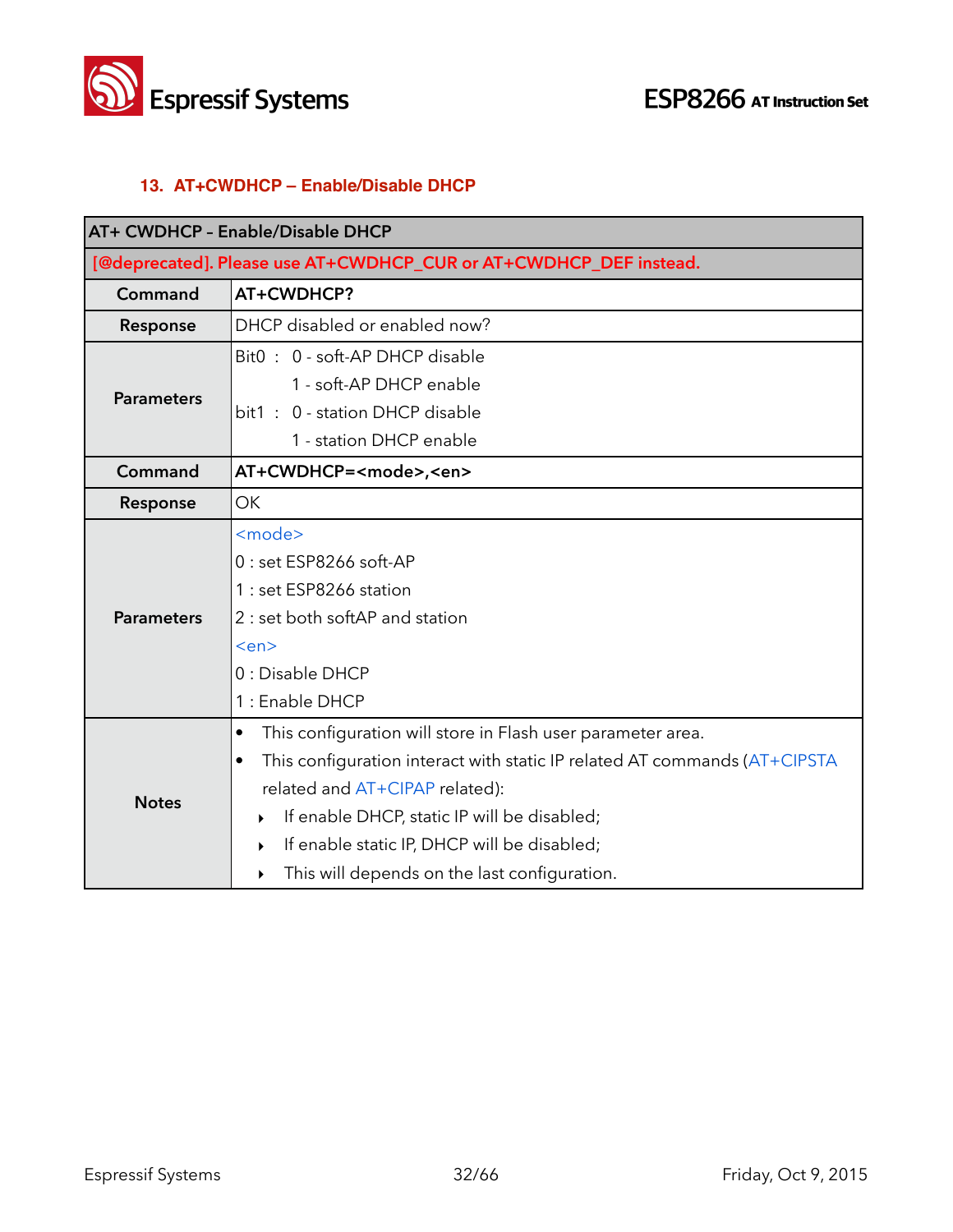



#### **14. AT+CWDHCP\_CUR – Enable/Disable DHCP**

| AT+ CWDHCP_CUR - Enable/Disable DHCP, won't save to flash |                                                                                        |
|-----------------------------------------------------------|----------------------------------------------------------------------------------------|
| Command                                                   | AT+CWDHCP_CUR?                                                                         |
| Response                                                  | DHCP disabled or enabled now?                                                          |
|                                                           | Bit0: 0 - soft-AP DHCP disable                                                         |
| <b>Parameters</b>                                         | 1 - soft-AP DHCP enable                                                                |
|                                                           | bit1: 0 - station DHCP disable                                                         |
|                                                           | 1 - station DHCP enable                                                                |
| Command                                                   | AT+CWDHCP_CUR= <mode>,<en></en></mode>                                                 |
| Response                                                  | <b>OK</b>                                                                              |
|                                                           | <mode></mode>                                                                          |
|                                                           | $0:$ set ESP8266 soft-AP                                                               |
|                                                           | 1 : set ESP8266 station                                                                |
| <b>Parameters</b>                                         | 2 : set both softAP and station                                                        |
|                                                           | <en></en>                                                                              |
|                                                           | 0 : Disable DHCP                                                                       |
|                                                           | 1 : Enable DHCP                                                                        |
|                                                           | This configuration will NOT store in Flash user parameter area.<br>$\bullet$           |
|                                                           | This configuration interact with static IP related AT commands (AT+CIPSTA<br>$\bullet$ |
| <b>Notes</b>                                              | related and AT+CIPAP related):                                                         |
|                                                           | If enable DHCP, static IP will be disabled;<br>▶                                       |
|                                                           | If enable static IP, DHCP will be disabled;<br>▶                                       |
|                                                           | This will depends on the last configuration.<br>▶                                      |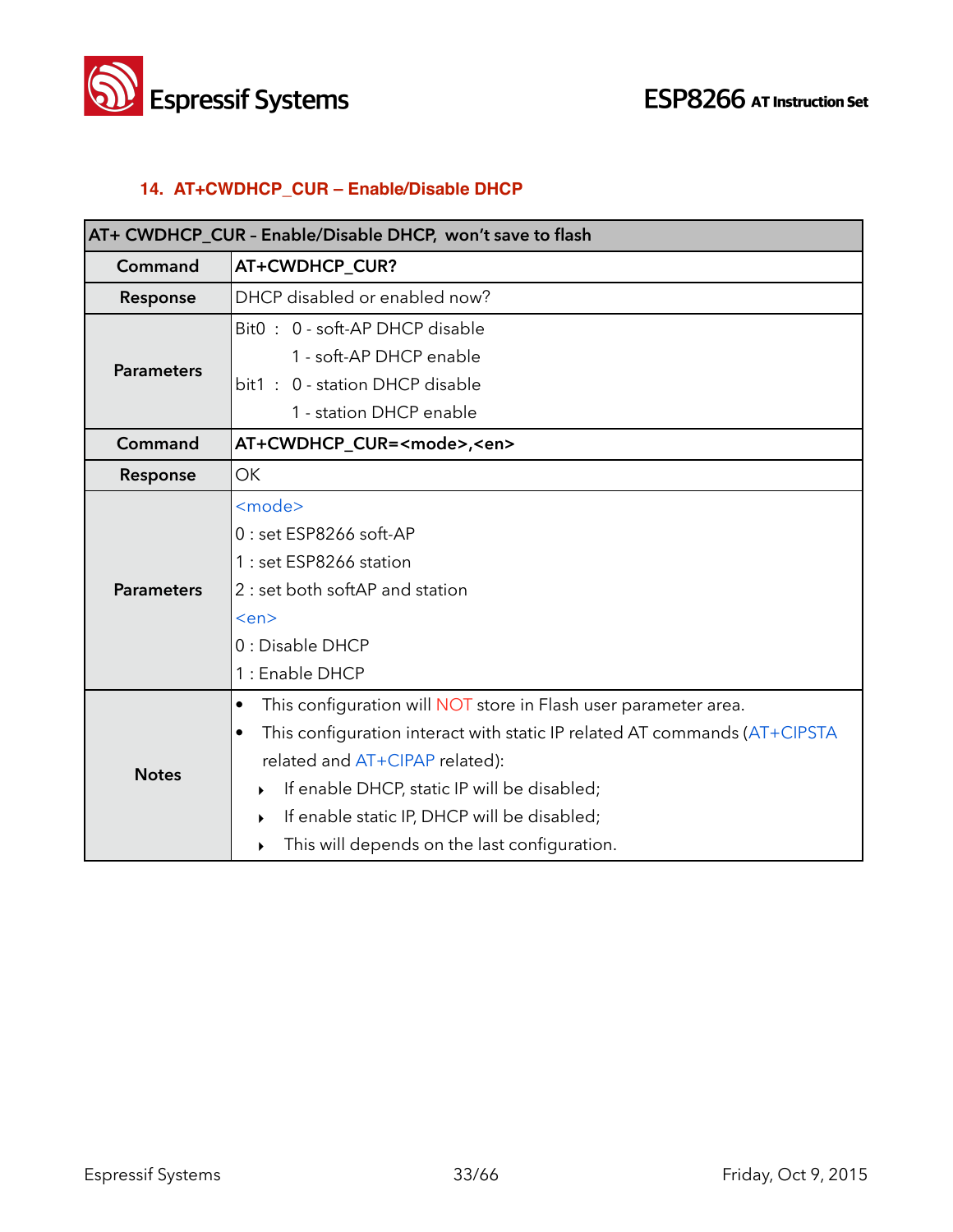



#### **15. AT+CWDHCP\_DEF – Enable/Disable DHCP and save to Flash**

| AT+ CWDHCP_DEF - Enable/Disable DHCP and save to flash |                                                                           |
|--------------------------------------------------------|---------------------------------------------------------------------------|
| Command                                                | AT+CWDHCP_DEF?                                                            |
| Response                                               | DHCP disabled or enabled now?                                             |
|                                                        | Bit0: 0 - soft-AP DHCP disable                                            |
| <b>Parameters</b>                                      | 1 - soft-AP DHCP enable                                                   |
|                                                        | bit1: 0 - station DHCP disable                                            |
|                                                        | 1 - station DHCP enable                                                   |
| Command                                                | AT+CWDHCP_DEF= <mode>,<en></en></mode>                                    |
| Response                                               | <b>OK</b>                                                                 |
|                                                        | <mode></mode>                                                             |
|                                                        | 0 : set ESP8266 soft-AP                                                   |
|                                                        | 1 : set ESP8266 station                                                   |
| <b>Parameters</b>                                      | 2 : set both softAP and station                                           |
|                                                        | <en></en>                                                                 |
|                                                        | 0 : Disable DHCP                                                          |
|                                                        | 1 : Enable DHCP                                                           |
|                                                        | This configuration will store in Flash user parameter area.<br>$\bullet$  |
|                                                        | This configuration interact with static IP related AT commands (AT+CIPSTA |
| <b>Notes</b>                                           | related and AT+CIPAP related):                                            |
|                                                        | If enable DHCP, static IP will be disabled;<br>▶                          |
|                                                        | If enable static IP, DHCP will be disabled;<br>▶                          |
|                                                        | This will depends on the last configuration.<br>▶                         |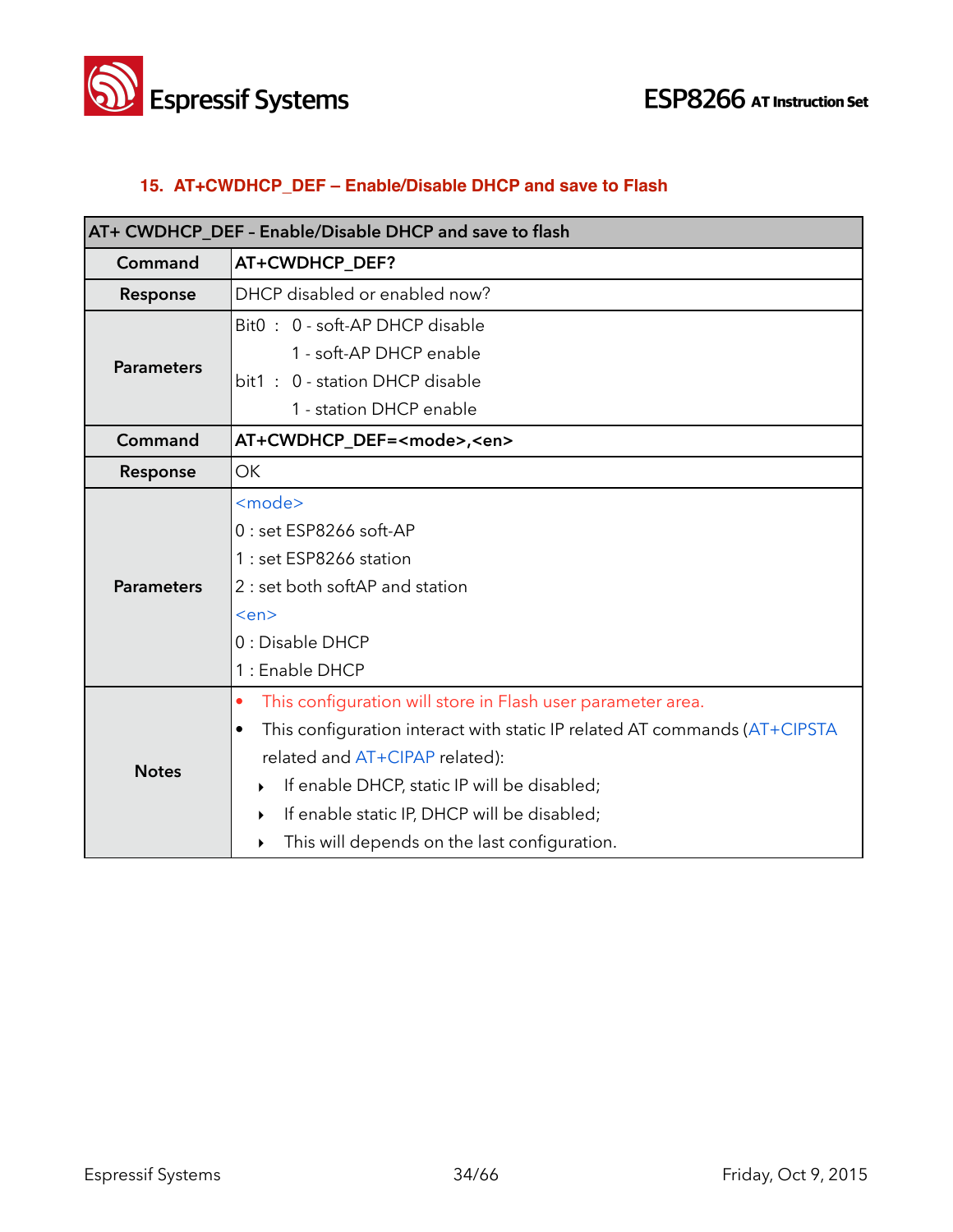

#### **16. AT+CWDHCPS\_CUR – Set the IP address allocated by ESP8266 soft-AP DHCP, cannot save to flash**

This AT command is enabled when ESP8266 runs as soft-AP, and when DHCP server is running normally. The IP address should be on the same network segment with the IP address of ESP8266 soft-AP. This configuration will not be stored in Flash.

| AT+CWDHCPS_CUR - Set the IP address allocated by ESP8266 soft-AP DHCP, not be stored in |                                                                                                                                                                                                                                                                                                                                                                                                                                           |
|-----------------------------------------------------------------------------------------|-------------------------------------------------------------------------------------------------------------------------------------------------------------------------------------------------------------------------------------------------------------------------------------------------------------------------------------------------------------------------------------------------------------------------------------------|
| flash                                                                                   |                                                                                                                                                                                                                                                                                                                                                                                                                                           |
|                                                                                         | AT+CWDHCPS_CUR=1,3,"192.168.4.10","192.168.4.15"                                                                                                                                                                                                                                                                                                                                                                                          |
| <b>Example</b>                                                                          | or                                                                                                                                                                                                                                                                                                                                                                                                                                        |
|                                                                                         | AT+CWDHCPS_CUR=0 // Disable the settings and use the default IP range.                                                                                                                                                                                                                                                                                                                                                                    |
| Command                                                                                 | AT+CWDHCPS_CUR?                                                                                                                                                                                                                                                                                                                                                                                                                           |
| Response                                                                                | +CWDHCPS_CUR= <lease time="">,<start ip="">,<end ip=""></end></start></lease>                                                                                                                                                                                                                                                                                                                                                             |
| <b>Parameters</b>                                                                       | $\leq$ enable $>0$ : Disable the settings and use the default IP range.<br>1: Enable setting the IP range, parameters below have to be set.<br>$\le$ lease time> the unit of lease time is minute, range [1, 2880]<br>start IP of the IP range that can be got from ESP8266 soft-AP<br>$<$ start IP $>$<br><b>DHCP</b> server<br><end ip=""><br/>end IP of the IP range that can be got from ESP8266 soft-AP<br/><b>DHCP</b> server</end> |
| Command                                                                                 | AT+CWDHCPS_CUR= <enable>,<lease time="">, <start ip="">,<end ip=""></end></start></lease></enable>                                                                                                                                                                                                                                                                                                                                        |
| Response                                                                                | OK                                                                                                                                                                                                                                                                                                                                                                                                                                        |
| <b>Parameters</b>                                                                       | The same as above.                                                                                                                                                                                                                                                                                                                                                                                                                        |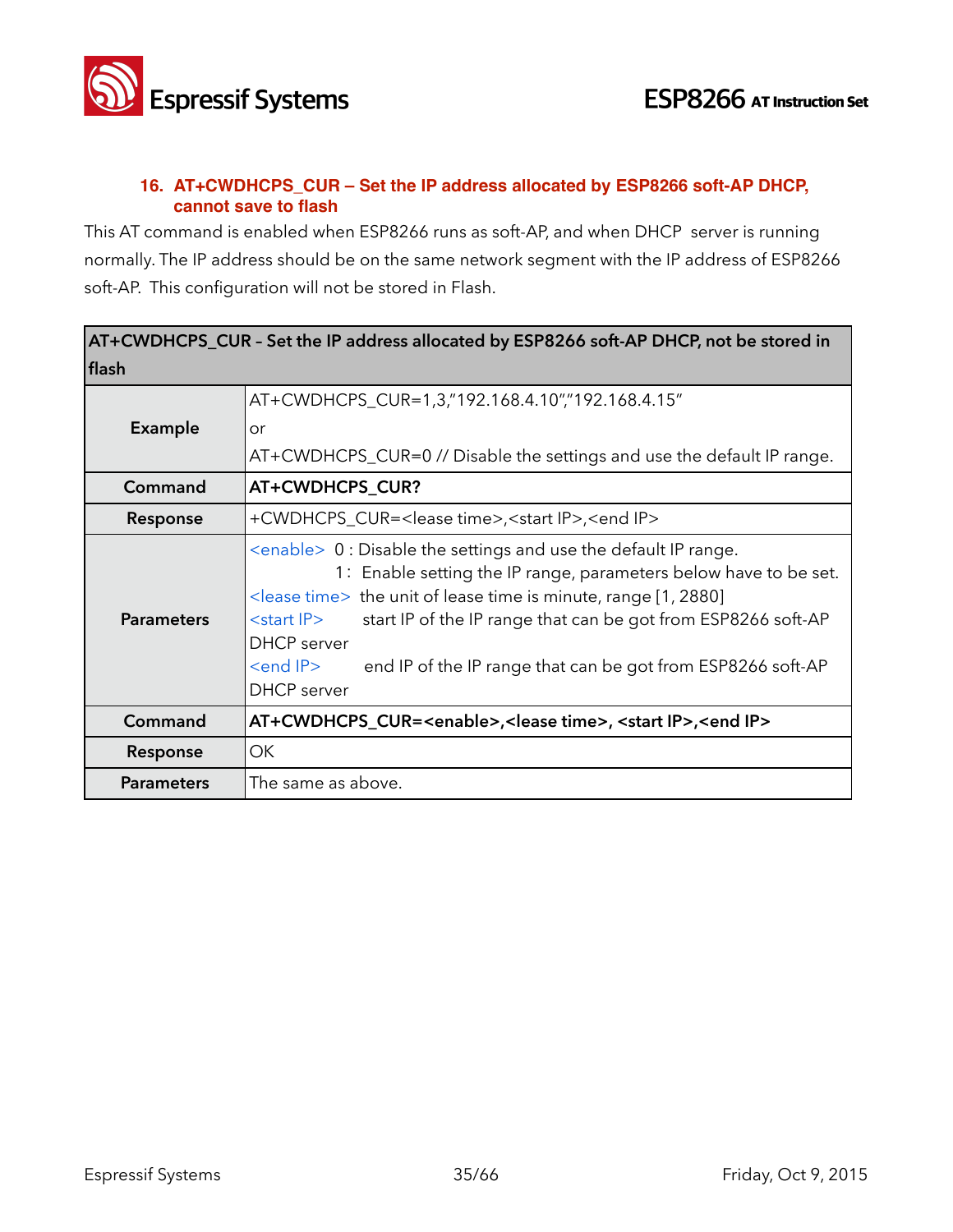

#### **17. AT+CWDHCPS\_DEF – Set the IP address allocated by ESP8266 soft-AP DHCP, save to flash**

This AT command is enabled when ESP8266 runs as soft-AP, and when DHCP server is running normally. The IP address should be on the same network segment with the IP address of ESP8266 soft-AP. This configuration will be stored in Flash user parameter area.

| AT+CWDHCPS_DEF - Set the IP address allocated by ESP8266 soft-AP DHCP, can be stored in |                                                                                                                                                                                                                                                                                                                                                                                                                                                   |
|-----------------------------------------------------------------------------------------|---------------------------------------------------------------------------------------------------------------------------------------------------------------------------------------------------------------------------------------------------------------------------------------------------------------------------------------------------------------------------------------------------------------------------------------------------|
| flash                                                                                   |                                                                                                                                                                                                                                                                                                                                                                                                                                                   |
|                                                                                         | AT+CWDHCPS_DEF=1,3,"192.168.4.10","192.168.4.15"                                                                                                                                                                                                                                                                                                                                                                                                  |
| <b>Example</b>                                                                          | or                                                                                                                                                                                                                                                                                                                                                                                                                                                |
|                                                                                         | AT+CWDHCPS_DEF=0 // Disable the settings and use the default IP range.                                                                                                                                                                                                                                                                                                                                                                            |
| Command                                                                                 | AT+CWDHCPS_DEF?                                                                                                                                                                                                                                                                                                                                                                                                                                   |
| Response                                                                                | +CWDHCPS_DEF= <lease time="">,<start ip="">,<end ip=""></end></start></lease>                                                                                                                                                                                                                                                                                                                                                                     |
| <b>Parameters</b>                                                                       | $\leq$ enable $> 0$ : Disable the settings and use the default IP range.<br>1: Enable setting the IP range, parameters below have to be set.<br>$\le$ lease time> the unit of lease time is minute, range [1, 2880]<br>start IP of the IP range that can be got from ESP8266 soft-AP<br><start ip=""><br/><b>DHCP</b> server<br/><end ip=""><br/>end IP of the IP range that can be got from ESP8266 soft-AP<br/><b>DHCP</b> server</end></start> |
| Command                                                                                 | AT+CWDHCPS_DEF= <enable>,<lease time="">, <start ip="">,<end ip=""></end></start></lease></enable>                                                                                                                                                                                                                                                                                                                                                |
| Response                                                                                | OK                                                                                                                                                                                                                                                                                                                                                                                                                                                |
| <b>Parameters</b>                                                                       | The same as above.                                                                                                                                                                                                                                                                                                                                                                                                                                |

#### **18. AT+CWAUTOCONN – Auto connect to AP or not**

ESP8266 station will connect to AP automatically when power on by default.

| AT+CWAUTOCONN - Connect to AP automatically or not |                                                               |
|----------------------------------------------------|---------------------------------------------------------------|
| Example                                            | AT+CWAUTOCONN=1                                               |
| Command                                            | AT+CWAUTOCONN= <enable></enable>                              |
| Response                                           | OK.                                                           |
|                                                    | <enable></enable>                                             |
| <b>Parameters</b>                                  | 0 : do NOT auto-connect to AP when power on                   |
|                                                    | 1 : connect to AP automatically when power on                 |
| <b>Notes</b>                                       | This configuration will store in Flash system parameter area. |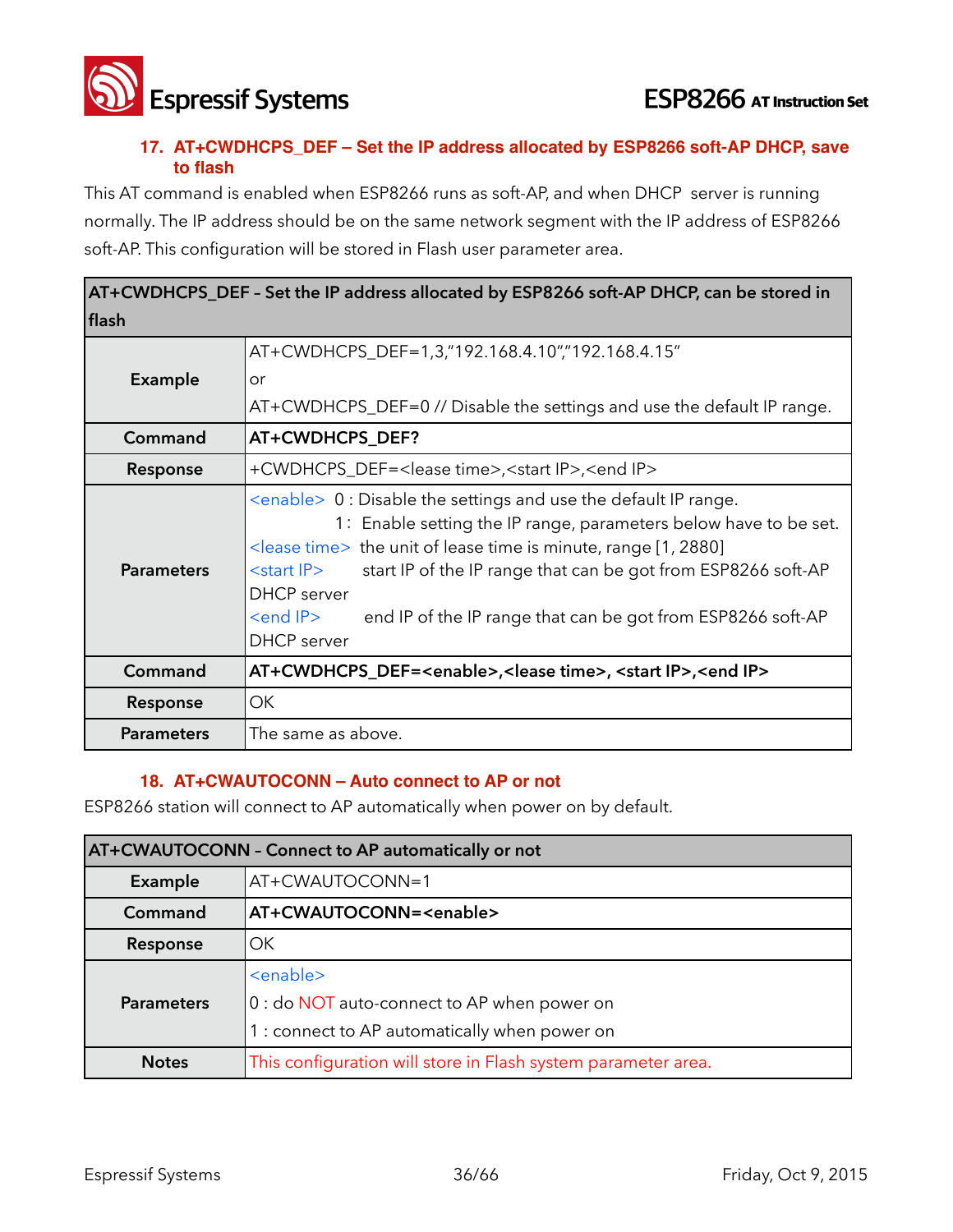

**Espressif Systems ESP8266** AT Instruction Set

#### **19. AT+CIPSTAMAC – Set MAC address of station**

MAC addresses of ESP8266 soft-AP and station are different, please do NOT set them to be the same. And the bit 0 of the first byte of ESP8266 MAC address can not be 1, for example, MAC address can be "18:fe:35:98:d3:7b", but can not be "18:fe:35:98:d3:7b".

| AT+ CIPSTAMAC - Set MAC address of ESP8266 station |                                                                  |  |
|----------------------------------------------------|------------------------------------------------------------------|--|
|                                                    | [@deprecated]. Use AT+CIPSTAMAC_CUR or AT+CIPSTAMAC_DEF instead. |  |
| Example                                            | AT+CIPSTAMAC="18:fe:35:98:d3:7b"                                 |  |
| Command                                            | AT+CIPSTAMAC?                                                    |  |
|                                                    | +CIPSTAMAC: <mac></mac>                                          |  |
| Response                                           |                                                                  |  |
|                                                    | OK.                                                              |  |
| <b>Parameters</b>                                  | <mac> string, MAC address of ESP8266 station</mac>               |  |
| Command                                            | AT+CIPSTAMAC= <mac></mac>                                        |  |
| Response                                           | OK.                                                              |  |
| <b>Parameters</b>                                  | <mac> string, MAC address of ESP8266 station</mac>               |  |
| <b>Notes</b>                                       | This configuration will store in Flash user parameter area.      |  |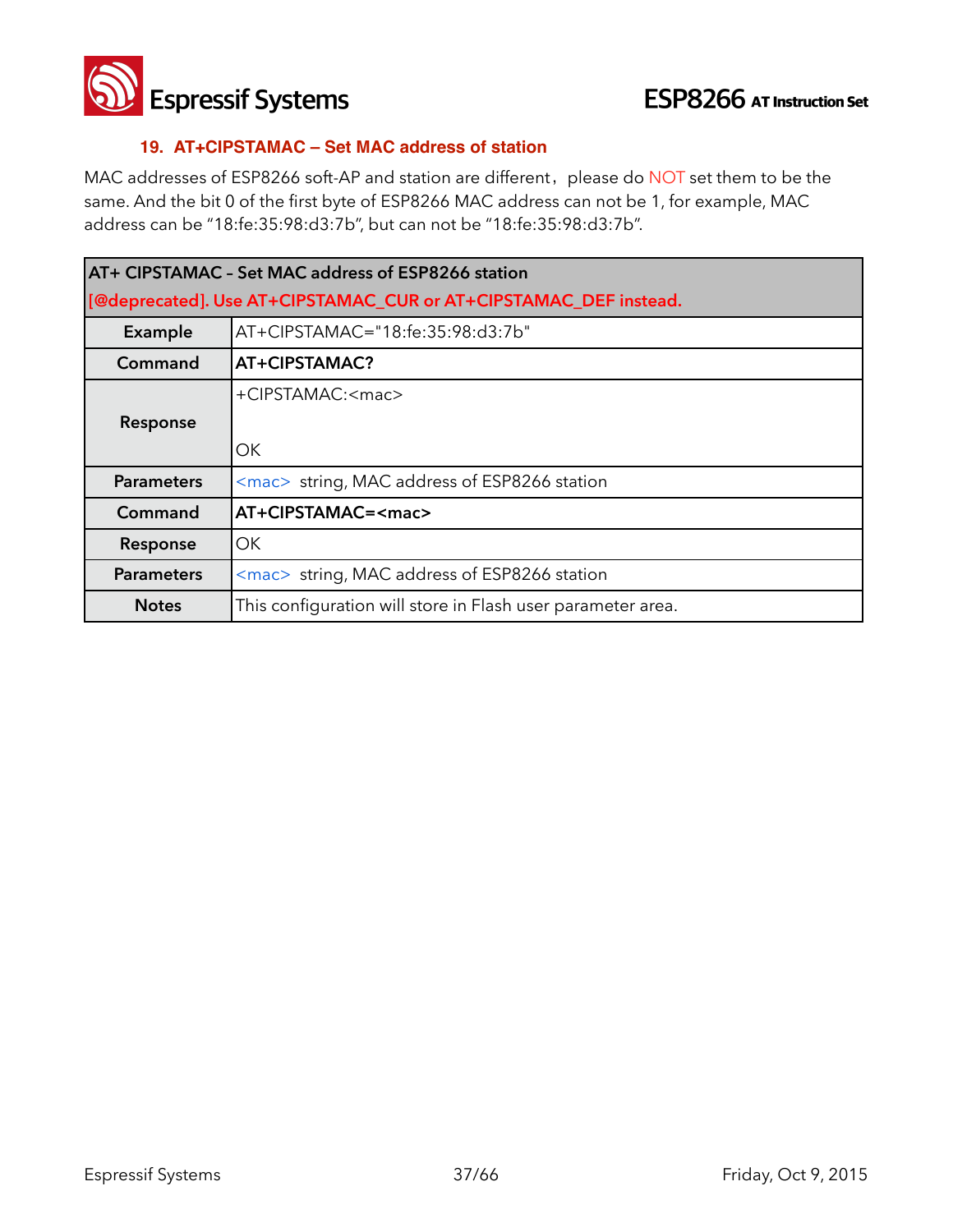

#### **20. AT+CIPSTAMAC\_CUR – Set MAC address of station**

MAC addresses of ESP8266 soft-AP and station are different, please do NOT set them to be the same. And the bit 0 of the first byte of ESP8266 MAC address can not be 1, for example, MAC address can be "18:fe:35:98:d3:7b", but can not be "18:fe:35:98:d3:7b".

| AT+ CIPSTAMAC_CUR - Set MAC address of ESP8266 station, won't save to Flash |                                                                |
|-----------------------------------------------------------------------------|----------------------------------------------------------------|
| Example                                                                     | AT+CIPSTAMAC_CUR="18:fe:35:98:d3:7b"                           |
| Command                                                                     | <b>AT+CIPSTAMAC CUR?</b>                                       |
|                                                                             | +CIPSTAMAC_CUR: <mac></mac>                                    |
| Response                                                                    |                                                                |
|                                                                             | OK.                                                            |
| <b>Parameters</b>                                                           | $\langle$ mac $\rangle$ string, MAC address of ESP8266 station |
| Command                                                                     | AT+CIPSTAMAC_CUR= <mac></mac>                                  |
| Response                                                                    | OK.                                                            |
| <b>Parameters</b>                                                           | <mac> string, MAC address of ESP8266 station</mac>             |
| <b>Notes</b>                                                                | This configuration will <b>NOT</b> store in Flash.             |

#### **21. AT+CIPSTAMAC\_DEF – Set MAC address of station, save as default**

MAC addresses of ESP8266 soft-AP and station are different, please do NOT set them to be the same. And the bit 0 of the first byte of ESP8266 MAC address can not be 1, for example, MAC address can be "18:fe:35:98:d3:7b", but can not be "18:fe:35:98:d3:7b".

| AT+ CIPSTAMAC_DEF - Set MAC address of ESP8266 station, save to Flash |                                                                |
|-----------------------------------------------------------------------|----------------------------------------------------------------|
| Example                                                               | AT+CIPSTAMAC_DEF="18:fe:35:98:d3:7b"                           |
| Command                                                               | AT+CIPSTAMAC_DEF?                                              |
|                                                                       | +CIPSTAMAC DEF: <mac></mac>                                    |
| Response                                                              |                                                                |
|                                                                       | OK.                                                            |
| <b>Parameters</b>                                                     | <mac> string, MAC address of ESP8266 station</mac>             |
| Command                                                               | AT+CIPSTAMAC DEF= <mac></mac>                                  |
| Response                                                              | OK.                                                            |
| <b>Parameters</b>                                                     | $\langle$ mac $\rangle$ string, MAC address of ESP8266 station |
| <b>Notes</b>                                                          | This configuration will store in Flash user parameter area.    |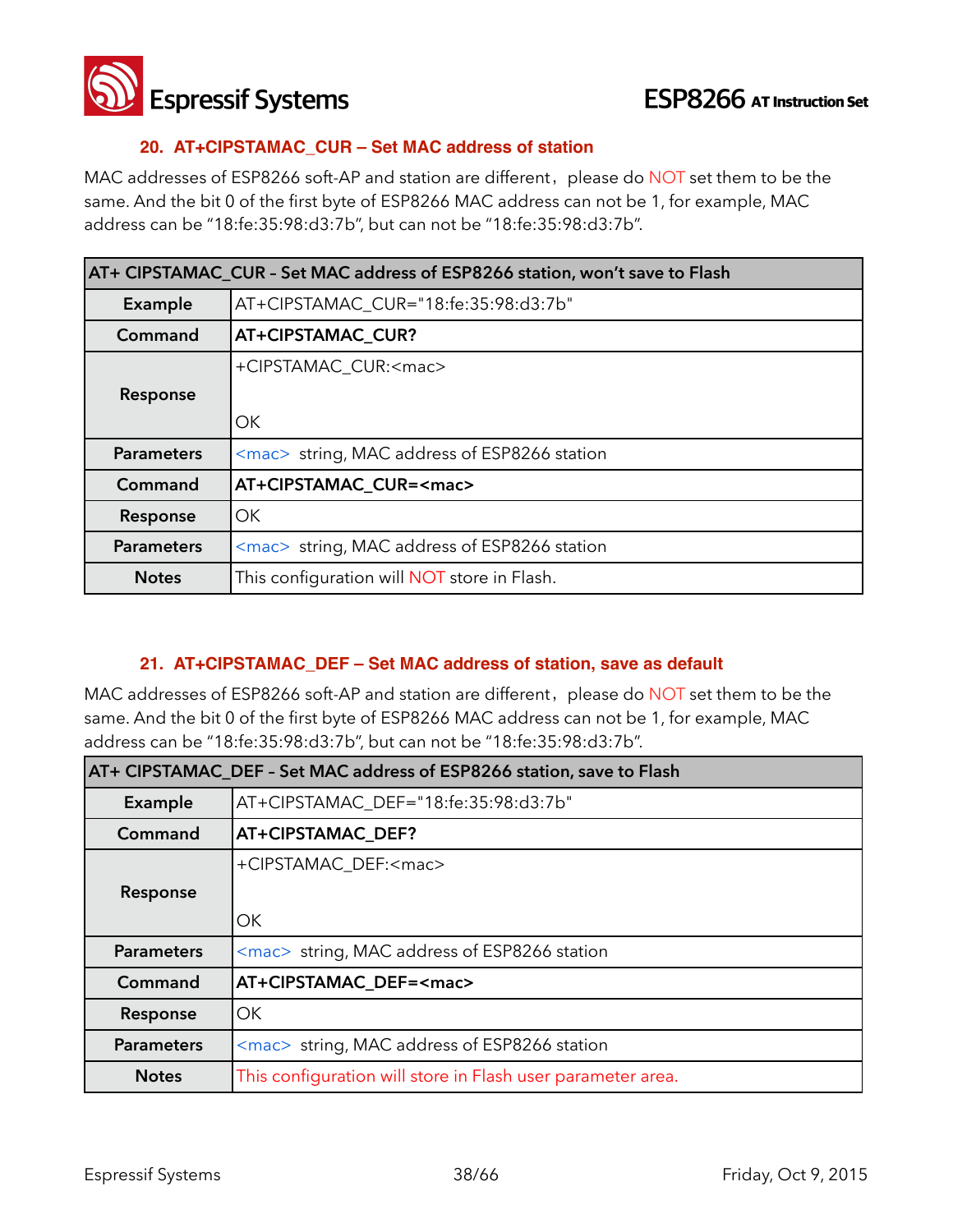

#### **22. AT+CIPAPMAC – Set MAC address of softAP**

MAC addresses of ESP8266 soft-AP and station are different, please do NOT set them to be the same. And the bit 0 of the first byte of ESP8266 MAC address can not be 1, for example, MAC address can be "1a:fe:36:97:d5:7b", but can not be "15:fe:36:97:d5:7b".

| AT+ CIPAPMAC - Set MAC address of ESP8266 softAP |                                                                |
|--------------------------------------------------|----------------------------------------------------------------|
|                                                  | [@deprecated]. Use AT+CIPAPMAC_CUR or AT+CIPAPMAC_DEF instead. |
| Example                                          | AT+CIPAPMAC="1a:fe:36:97:d5:7b"                                |
| Command                                          | AT+CIPAPMAC?                                                   |
|                                                  | +CIPAPMAC: <mac></mac>                                         |
| Response                                         |                                                                |
|                                                  | ОK                                                             |
| <b>Parameters</b>                                | <mac> string, MAC address of ESP8266 softAP</mac>              |
| Command                                          | AT+CIPAPMAC= <mac></mac>                                       |
| Response                                         | ОK                                                             |
| <b>Parameters</b>                                | <mac> string, MAC address of ESP8266 softAP</mac>              |
| <b>Notes</b>                                     | This configuration will store in Flash user parameter area.    |

#### **23. AT+CIPAPMAC\_CUR – Set MAC address of softAP**

MAC addresses of ESP8266 soft-AP and station are different, please do NOT set them to be the same. And the bit 0 of the first byte of ESP8266 MAC address can not be 1, for example, MAC address can be "1a:fe:36:97:d5:7b", but can not be "15:fe:36:97:d5:7b".

| AT+CIPAPMAC_CUR - Set MAC addr of ESP8266 softAP, won't save to Flash |                                                    |
|-----------------------------------------------------------------------|----------------------------------------------------|
| Example                                                               | AT+CIPAPMAC_CUR="1a:fe:36:97:d5:7b"                |
| Command                                                               | AT+CIPAPMAC_CUR?                                   |
|                                                                       | +CIPAPMAC_CUR: <mac></mac>                         |
| Response                                                              |                                                    |
|                                                                       | OK                                                 |
| <b>Parameters</b>                                                     | <mac> string, MAC address of ESP8266 soft-AP</mac> |
| Command                                                               | AT+CIPAPMAC CUR= <mac></mac>                       |
| Response                                                              | OK                                                 |
| <b>Parameters</b>                                                     | <mac> string, MAC address of ESP8266 soft-AP</mac> |
| <b>Notes</b>                                                          | This configuration will not store in Flash.        |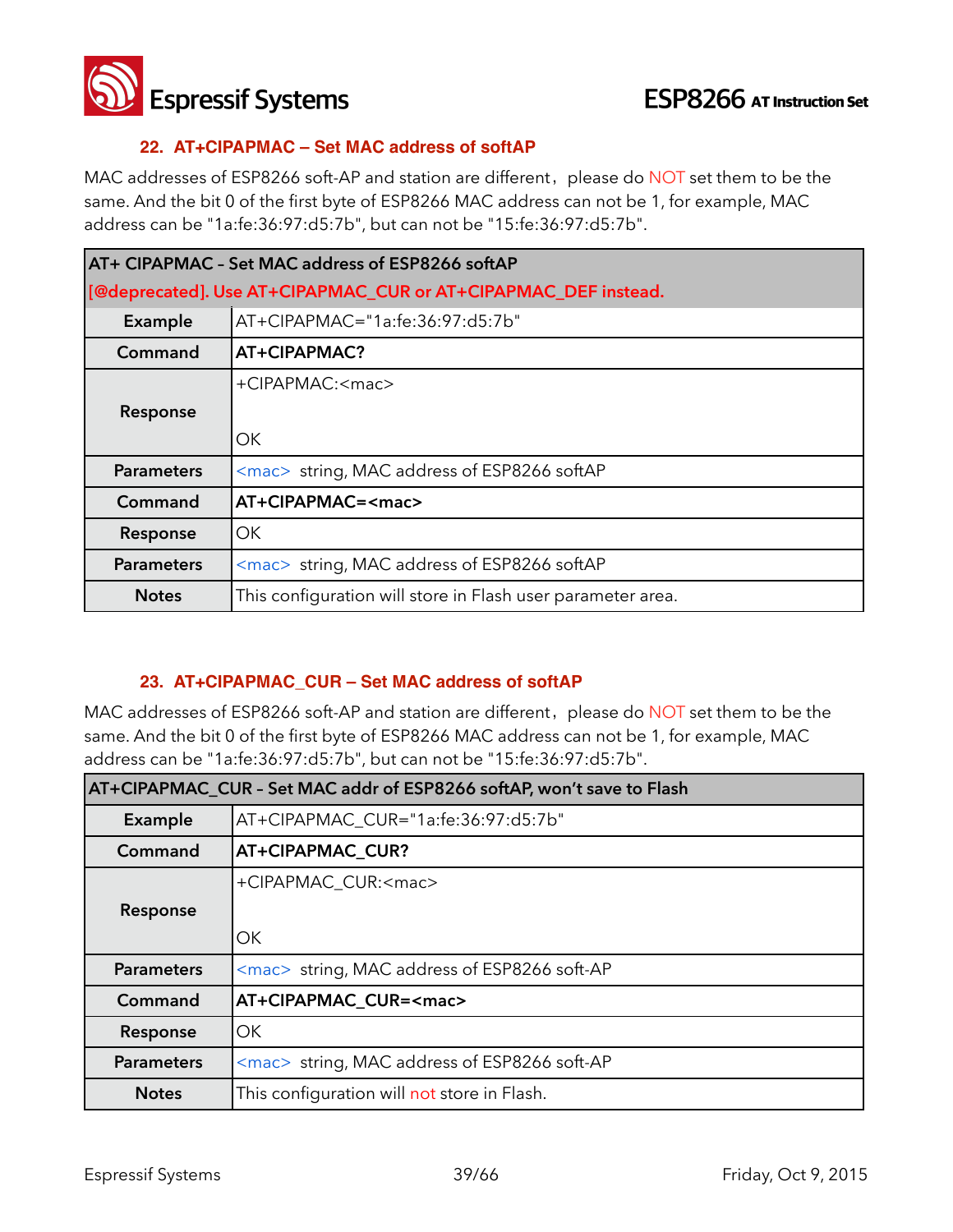

#### **24. AT+CIPAPMAC\_DEF – Set MAC address of softAP and save as default**

MAC addresses of ESP8266 soft-AP and station are different, please do NOT set them to be the same. And the bit 0 of the first byte of ESP8266 MAC address can not be 1, for example, MAC address can be "1a:fe:36:97:d5:7b", but can not be "15:fe:36:97:d5:7b".

| AT+ CIPAPMAC_DEF - Set MAC address of ESP8266 softAP, save to Flash |                                                             |
|---------------------------------------------------------------------|-------------------------------------------------------------|
| Example                                                             | AT+CIPAPMAC_DEF="1a:fe:36:97:d5:7b"                         |
| Command                                                             | <b>AT+CIPAPMAC DEF?</b>                                     |
|                                                                     | +CIPAPMAC DEF: <mac></mac>                                  |
| Response                                                            |                                                             |
|                                                                     | OK                                                          |
| <b>Parameters</b>                                                   | <mac> string, MAC address of ESP8266 soft-AP</mac>          |
| Command                                                             | AT+CIPAPMAC DEF= <mac></mac>                                |
| Response                                                            | OK                                                          |
| <b>Parameters</b>                                                   | <mac> string, MAC address of ESP8266 soft-AP</mac>          |
| <b>Notes</b>                                                        | This configuration will store in Flash user parameter area. |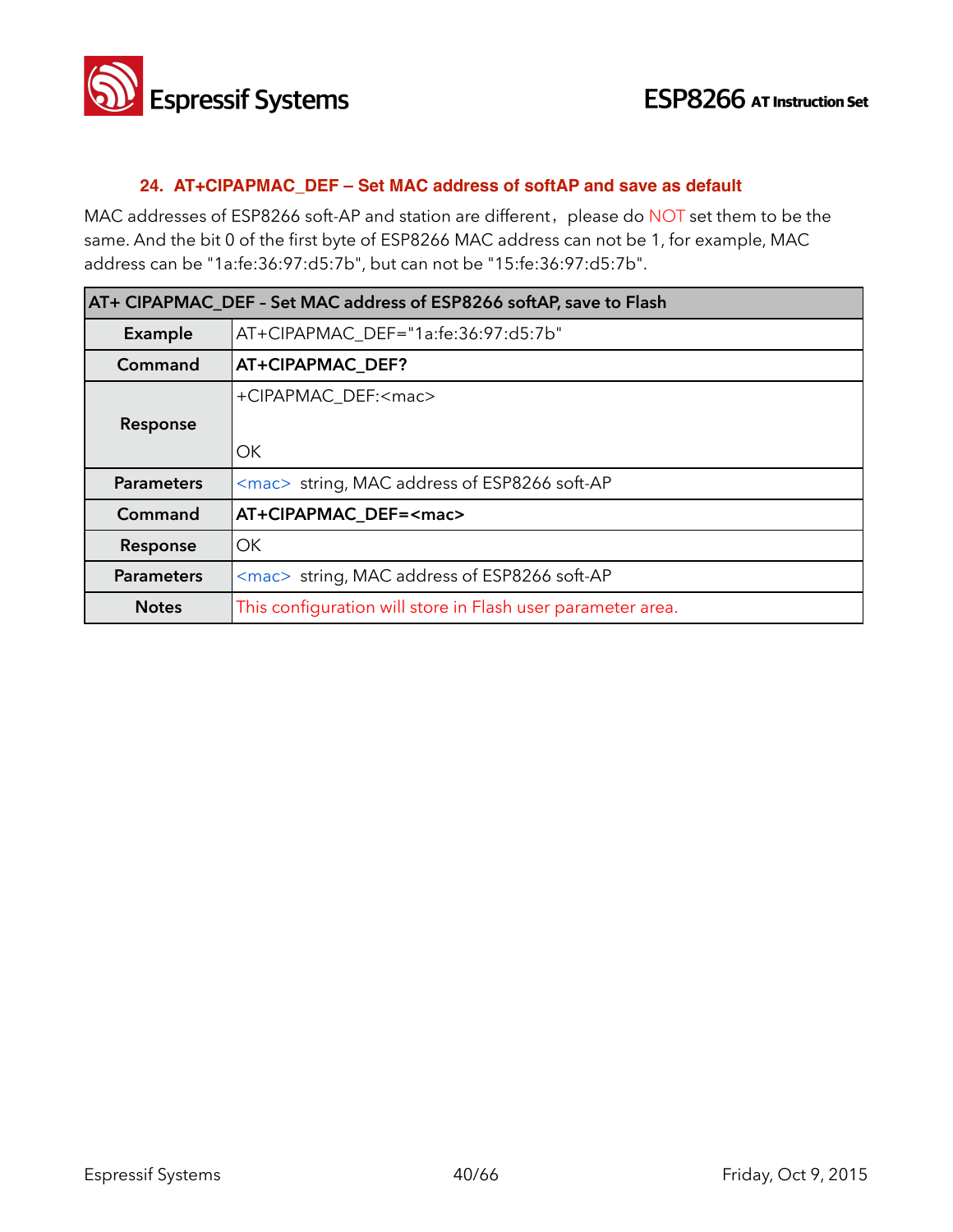

#### **25. AT+CIPSTA – Set IP address of station**

Only after ESP8266 station connected to AP, station IP can be got and inquiried. This configuration will store in Flash user parameter area.

| AT+ CIPSTA - Set IP address of ESP8266 station |                                                                   |  |
|------------------------------------------------|-------------------------------------------------------------------|--|
|                                                | [@deprecated]. Please use AT+CIPSTA_CUR or AT+CIPSTA_DEF instead. |  |
| Example                                        | AT+CIPSTA="192.168.6.100","192.168.6.1","255.255.255.0"           |  |
| Command                                        | AT+CIPSTA?                                                        |  |
|                                                | +CIPSTA: <ip></ip>                                                |  |
| Response                                       |                                                                   |  |
|                                                | ОК                                                                |  |
| <b>Parameters</b>                              | $\langle P \rangle$ string, IP address of ESP8266 station         |  |
| Command                                        | AT+CIPSTA= <ip>[,<gateway>,<netmask>]</netmask></gateway></ip>    |  |
| Response                                       | OK                                                                |  |
|                                                | <ip> string, IP address of ESP8266 station</ip>                   |  |
| <b>Parameters</b>                              | [ <gateway>] gateway</gateway>                                    |  |
|                                                | [ <netmask>] netmask</netmask>                                    |  |
|                                                | This configuration interacts with AT+CWDHCP related AT commands:  |  |
| <b>Notes</b>                                   | If enable static IP, DHCP will be disabled;<br>٠                  |  |
|                                                | If enable DHCP, static IP will be disabled;<br>٠                  |  |
|                                                | This will depend on the last configuration.<br>٠                  |  |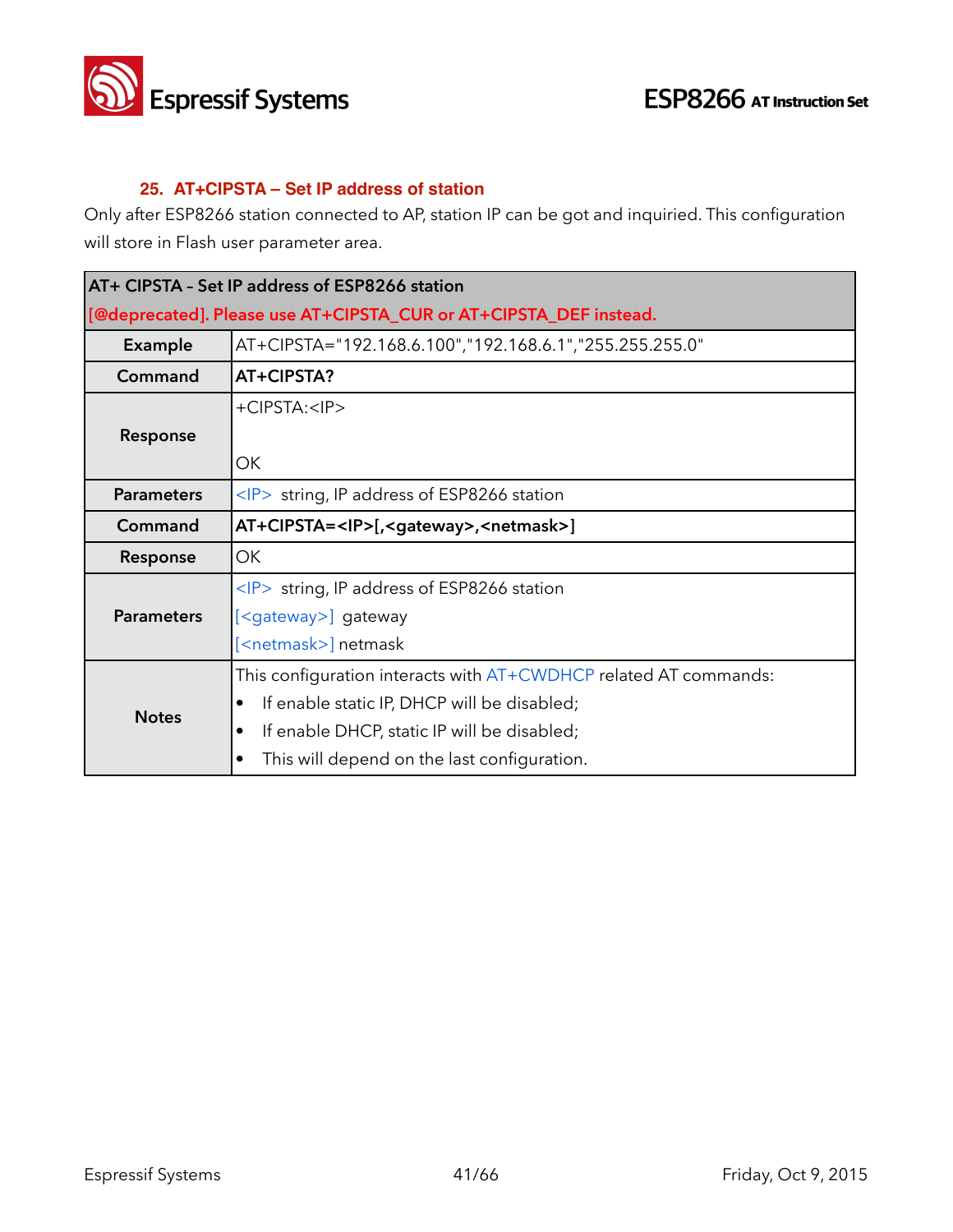

#### **26. AT+CIPSTA\_CUR – Set IP address of station**

Only after ESP8266 station connected to AP, station IP can be got and inquiried. This configuration

will NOT store in Flash.

| AT+CIPSTA_CUR - Set IP address of ESP8266 station, won't save to Flash |                                                                       |
|------------------------------------------------------------------------|-----------------------------------------------------------------------|
| <b>Example</b>                                                         | AT+CIPSTA_CUR="192.168.6.100","192.168.6.1","255.255.255.0"           |
| Command                                                                | AT+CIPSTA_CUR?                                                        |
|                                                                        | +CIPSTA_CUR: <ip></ip>                                                |
| Response                                                               |                                                                       |
|                                                                        | ОK                                                                    |
| <b>Parameters</b>                                                      | Param description                                                     |
|                                                                        | <ip> string, IP address of ESP8266 station</ip>                       |
| Command                                                                | AT+CIPSTA_CUR= <ip>[,<gateway>,<netmask>]</netmask></gateway></ip>    |
| Response                                                               | ОK                                                                    |
|                                                                        | $\langle P \rangle$ string, IP address of ESP8266 station             |
| <b>Parameters</b>                                                      | [ <gateway>] gateway</gateway>                                        |
|                                                                        | [ <netmask>] netmask</netmask>                                        |
|                                                                        | This configuration interacts with DHCP related AT commands (AT+CWDHCP |
|                                                                        | related):                                                             |
| <b>Notes</b>                                                           | If enable static IP, DHCP will be disabled;                           |
|                                                                        | If enable DHCP, static IP will be disabled;<br>$\bullet$              |
|                                                                        | This will depend on the last configuration.<br>٠                      |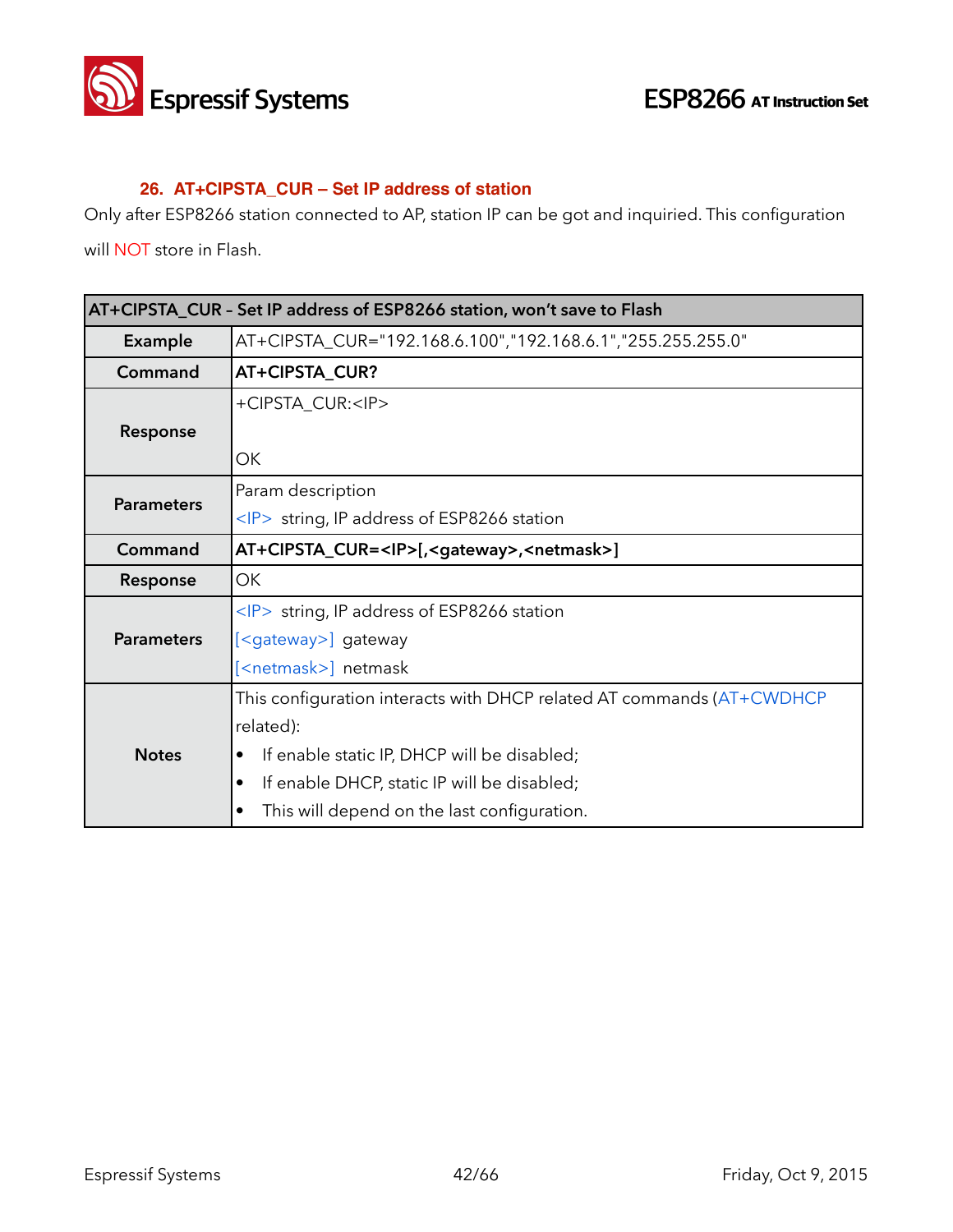

#### **27. AT+CIPSTA\_DEF – Set IP address of station and save as default**

| AT+CIPSTA_DEF - Set IP address of ESP8266 station, save to Flash |                                                                       |
|------------------------------------------------------------------|-----------------------------------------------------------------------|
| Example                                                          | AT+CIPSTA_DEF="192.168.6.100","192.168.6.1","255.255.255.0"           |
| Command                                                          | AT+CIPSTA_DEF?                                                        |
|                                                                  | +CIPSTA: <ip></ip>                                                    |
| Response                                                         |                                                                       |
|                                                                  | ОK                                                                    |
| <b>Parameters</b>                                                | $\langle P \rangle$ string, IP address of ESP8266 station             |
| Command                                                          | AT+CIPSTA_DEF= <ip>[,<gateway>,<netmask>]</netmask></gateway></ip>    |
| Response                                                         | ОK                                                                    |
|                                                                  | $\langle P \rangle$ string, IP address of ESP8266 station             |
| <b>Parameters</b>                                                | [ <gateway>] gateway</gateway>                                        |
|                                                                  | [ <netmask>] netmask</netmask>                                        |
|                                                                  | This configuration will store in Flash user parameter area.           |
|                                                                  | This configuration interacts with DHCP related AT commands (AT+CWDHCP |
| <b>Notes</b>                                                     | related):                                                             |
|                                                                  | If enable static IP, DHCP will be disabled;                           |
|                                                                  | If enable DHCP, static IP will be disabled;                           |
|                                                                  | This will depend on the last configuration.                           |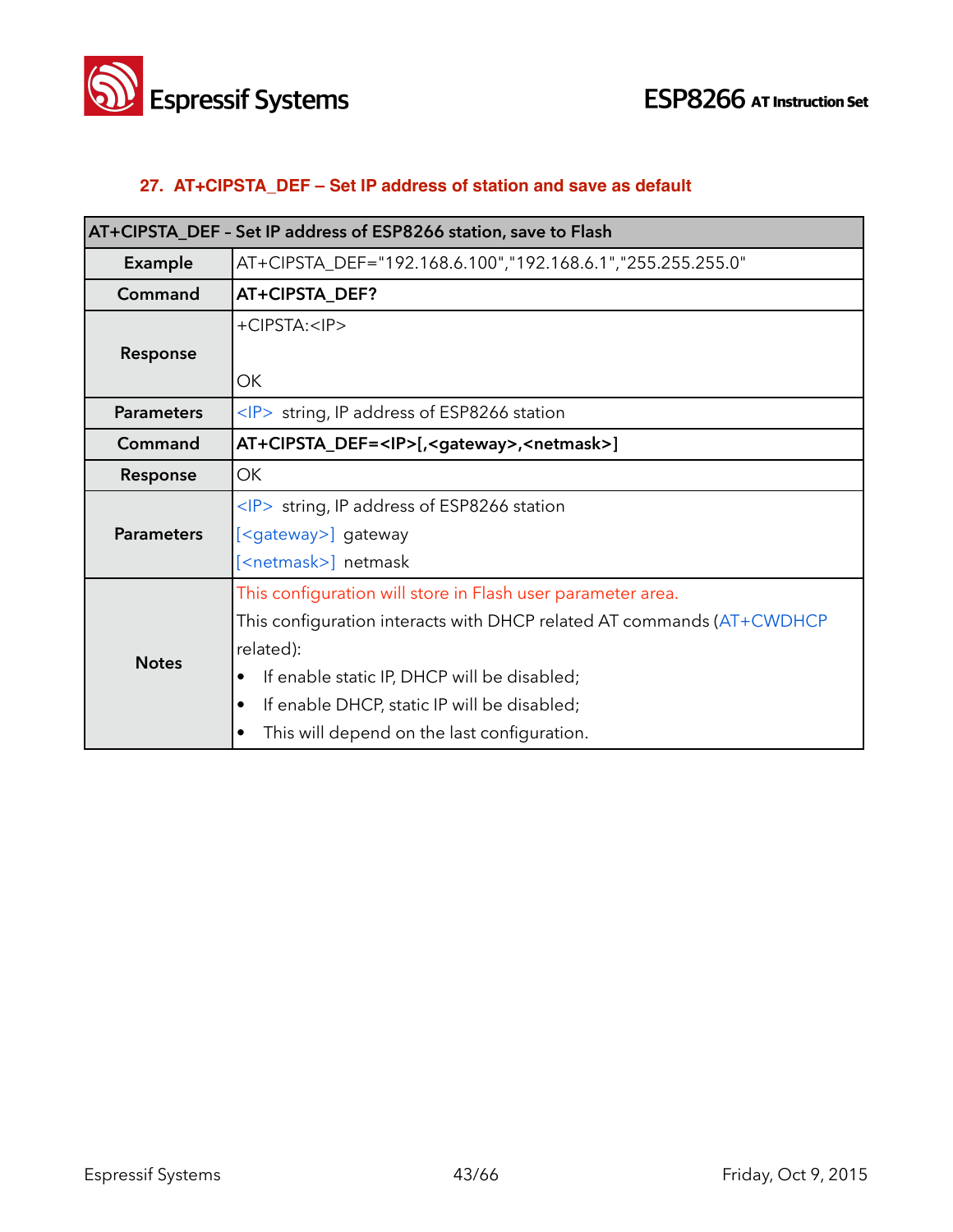

#### **28. AT+ CIPAP – Set IP address of softAP**

ESP8266 only support class C IP address. This configuration will store in Flash user parameter area.

| AT+ CIPAP - Set IP address of ESP8266 softAP |                                                                       |
|----------------------------------------------|-----------------------------------------------------------------------|
|                                              | [@deprecated]. Please use AT+CIPAP_CUR or AT+CIPAP_DEF instead.       |
| <b>Example</b>                               | AT+CIPAP="192.168.5.1","192.168.5.1","255.255.255.0"                  |
| Command                                      | AT+CIPAP?                                                             |
|                                              | $+CIPAP: $                                                            |
| Response                                     |                                                                       |
|                                              | OK                                                                    |
| <b>Parameters</b>                            | <ip> string, IP address of ESP8266 softAP</ip>                        |
| Command                                      | AT+CIPAP= <ip>[,<gateway>,<netmask>]</netmask></gateway></ip>         |
| Response                                     | <b>OK</b>                                                             |
|                                              | <ip> string, IP address of ESP8266 softAP</ip>                        |
| <b>Parameters</b>                            | [ <gateway>] gateway</gateway>                                        |
|                                              | [ <netmask>] netmask</netmask>                                        |
|                                              | This configuration interacts with DHCP related AT commands (AT+CWDHCP |
|                                              | related):                                                             |
| <b>Notes</b>                                 | If enable static IP, DHCP will be disabled;                           |
|                                              | If enable DHCP, static IP will be disabled;                           |
|                                              | This will depend on the last configuration.                           |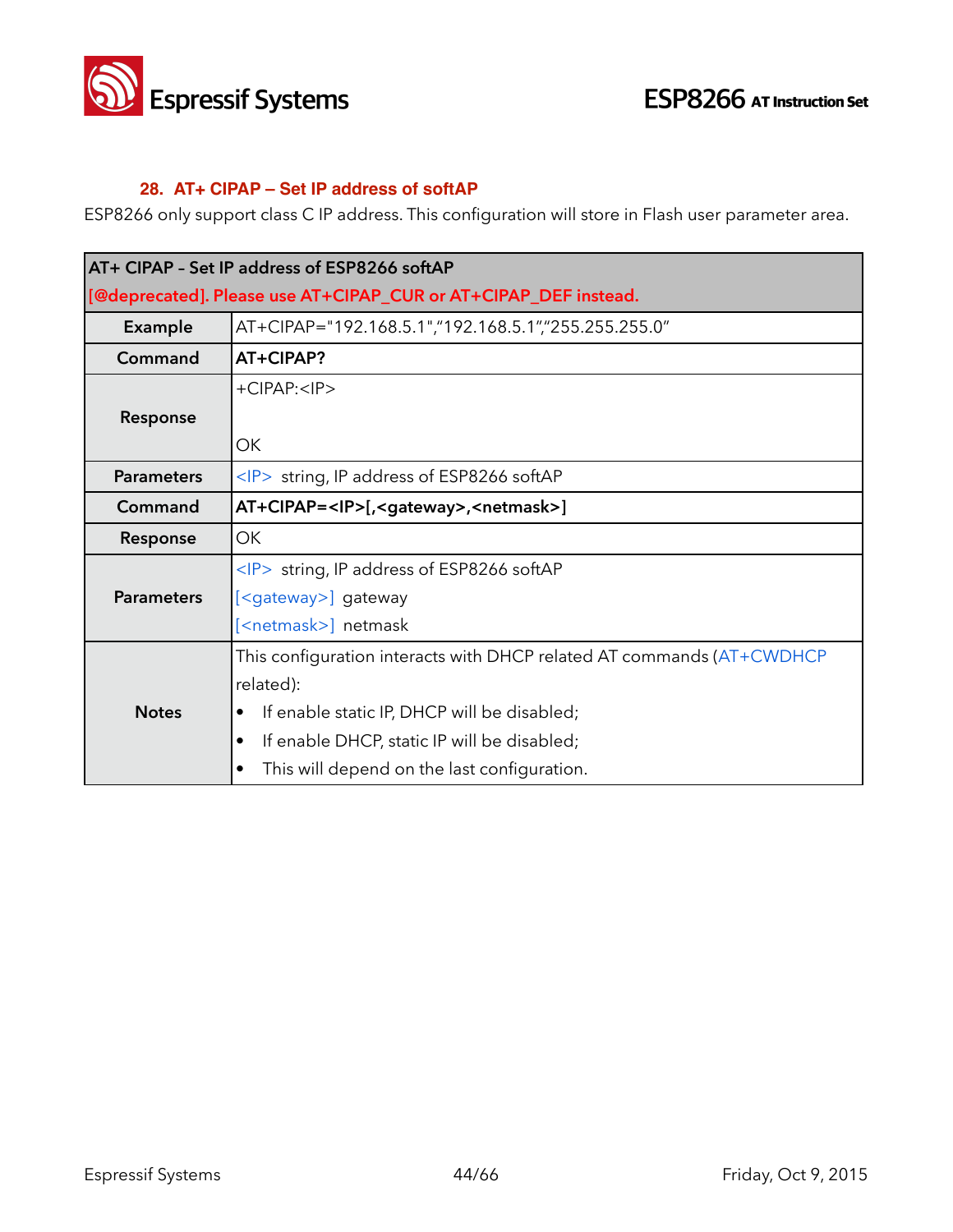

#### **29. AT+CIPAP\_CUR – Set IP address of softAP**

ESP8266 only support class C IP address. This configuration will NOT store in Flash.

| AT+CIPAP_CUR - Set IP address of ESP8266 softAP, won't save to Flash |                                                                       |
|----------------------------------------------------------------------|-----------------------------------------------------------------------|
| Example                                                              | AT+CIPAP_CUR="192.168.5.1","192.168.5.1","255.255.255.0"              |
| Command                                                              | AT+CIPAP_CUR?                                                         |
|                                                                      | +CIPAP_CUR: <ip></ip>                                                 |
| Response                                                             |                                                                       |
|                                                                      | ОΚ                                                                    |
| <b>Parameters</b>                                                    | $\langle P \rangle$ string, IP address of ESP8266 softAP              |
| Command                                                              | AT+CIPAP_CUR= <ip>[,<gateway>,<netmask>]</netmask></gateway></ip>     |
| Response                                                             | OK                                                                    |
|                                                                      | $\langle P \rangle$ string, IP address of ESP8266 softAP              |
| <b>Parameters</b>                                                    | [ <gateway>] gateway</gateway>                                        |
|                                                                      | [ <netmask>] netmask</netmask>                                        |
|                                                                      | This configuration interacts with DHCP related AT commands (AT+CWDHCP |
|                                                                      | related):                                                             |
| <b>Notes</b>                                                         | If enable static IP, DHCP will be disabled;                           |
|                                                                      | If enable DHCP, static IP will be disabled;                           |
|                                                                      | This will depend on the last configuration.                           |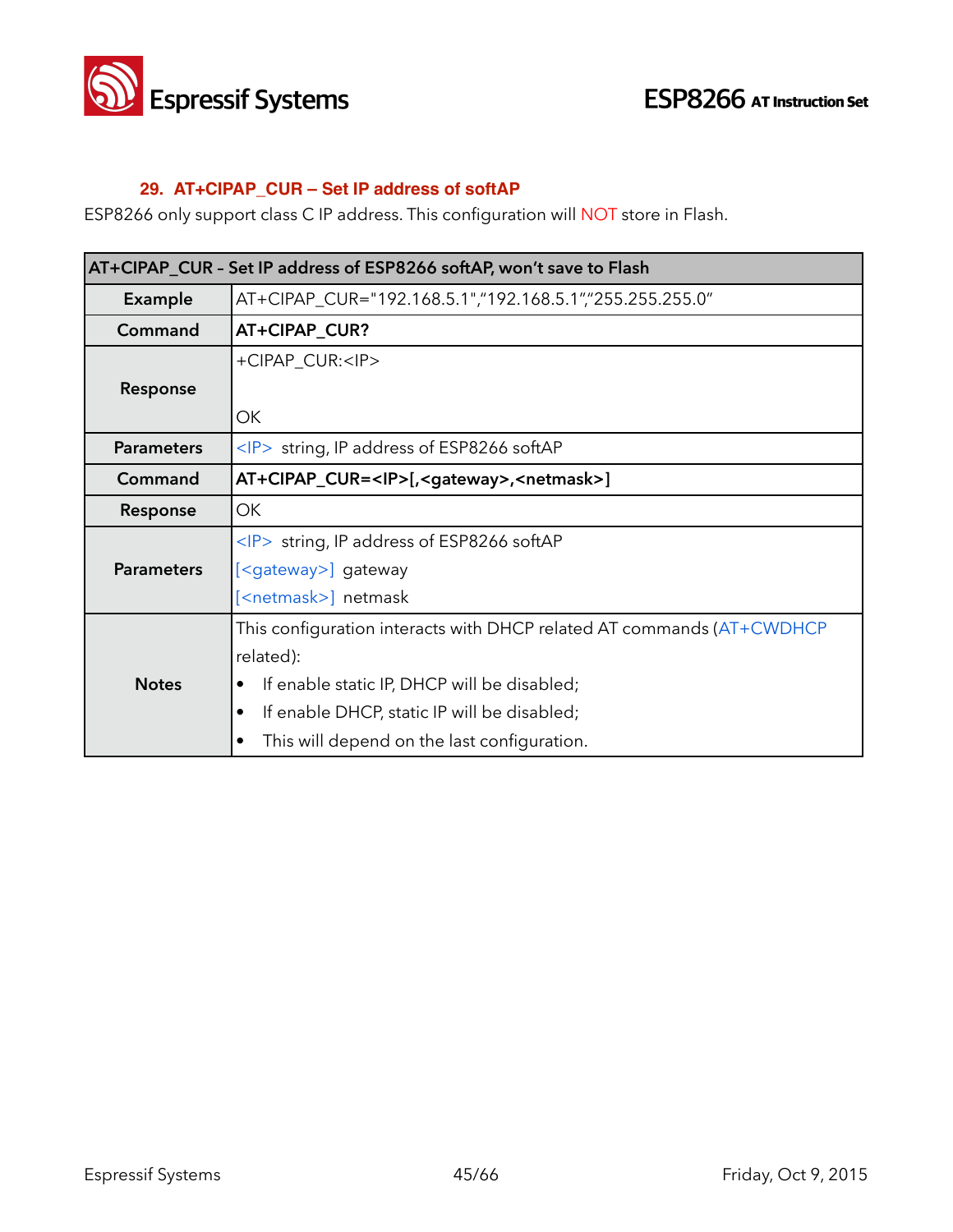

#### **30. AT+CIPAP\_DEF – Set IP address of softAP, save as default**

ESP8266 only support class C IP address.

| AT+ CIPAP_DEF - Set IP address of ESP8266 softAP, save to Flash |                                                                       |
|-----------------------------------------------------------------|-----------------------------------------------------------------------|
| Example                                                         | AT+CIPAP_DEF="192.168.5.1","192.168.5.1","255.255.255.0"              |
| Command                                                         | AT+CIPAP_DEF?                                                         |
|                                                                 | +CIPAP_DEF: <ip></ip>                                                 |
| Response                                                        |                                                                       |
|                                                                 | OK                                                                    |
| <b>Parameters</b>                                               | $\langle P \rangle$ string, IP address of ESP8266 softAP              |
| Command                                                         | AT+CIPAP_DEF= <ip>[,<gateway>,<netmask>]</netmask></gateway></ip>     |
| Response                                                        | OK                                                                    |
|                                                                 | $\langle P \rangle$ string, IP address of ESP8266 softAP              |
| <b>Parameters</b>                                               | [ <gateway>] gateway</gateway>                                        |
|                                                                 | [ <netmask>] netmask</netmask>                                        |
|                                                                 | This configuration will store in Flash user parameter area.           |
| <b>Notes</b>                                                    | This configuration interacts with DHCP related AT commands (AT+CWDHCP |
|                                                                 | related):                                                             |
|                                                                 | If enable static IP, DHCP will be disabled;                           |
|                                                                 | If enable DHCP, static IP will be disabled;<br>٠                      |
|                                                                 | This will depend on the last configuration.                           |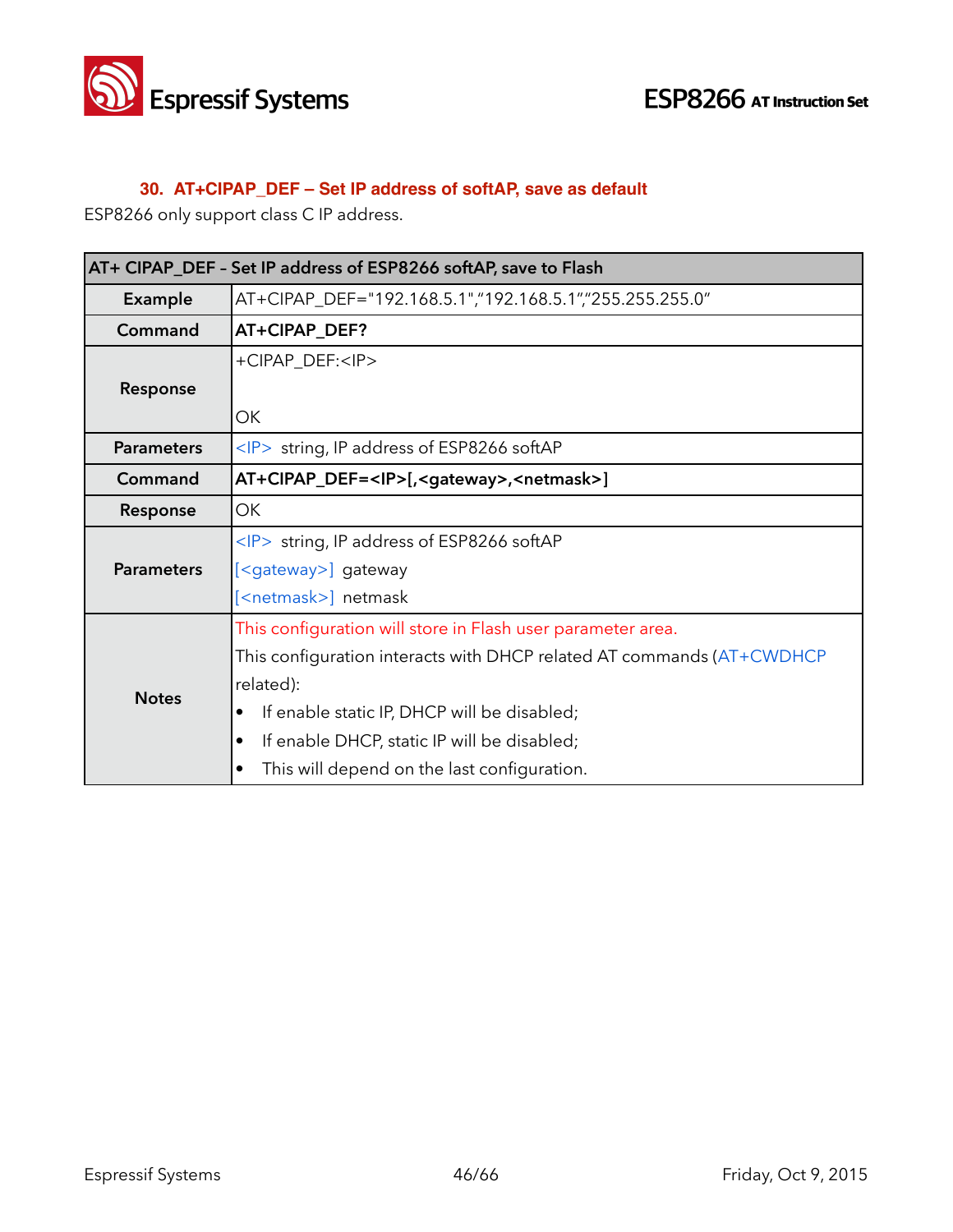

#### **31. AT+CWSTARTSMART – Start SmartConfig**

SmartConfig is only available in station mode. SmartConfig can get protocol type (AirKiss or ESP-TOUCH) automatically by command "AT+CWSTARTSMART". Or users can use command "AT +CWSTARTSMART=<type>" to set a specific protocol type.

|                   | <b>AT+CWSTARTSMART - Start SmartConfig</b>                                               |  |
|-------------------|------------------------------------------------------------------------------------------|--|
| Example           | $AT+CWMODE=1$                                                                            |  |
|                   | AT+CWSTARTSMART                                                                          |  |
| Command           | AT+CWSTARTSMART                                                                          |  |
| Response          | <b>OK</b>                                                                                |  |
| <b>Parameters</b> | none                                                                                     |  |
| <b>Notes</b>      | The type of SmartConfig will be ESP-Touch + AirKiss, if the command is "AT               |  |
|                   | +CWSTARTSMART"                                                                           |  |
| Command           | AT+CWSTARTSMART= <type></type>                                                           |  |
| Response          | <b>OK</b>                                                                                |  |
|                   | <type></type>                                                                            |  |
| <b>Parameters</b> | $1:ESP-Touch$                                                                            |  |
|                   | $2:$ AirKiss<br>3 : ESP-Touch + AirKiss                                                  |  |
|                   | Message "Smart get wifi info" means Smart Config get AP's information<br>$\bullet$       |  |
|                   | successfully, then ESP8266 try to connect to target AP, print "WIFI                      |  |
| <b>Notes</b>      | CONNECTED" and "WIFI GOT IP" if succeed;                                                 |  |
|                   | ESP8266 can't do anything during SmartConfig so please wait till it succeed<br>$\bullet$ |  |
|                   | or use command "AT+CWSTOPSMART" to stop SmartConfig.                                     |  |

#### **32. AT+CWSTOPSMART – stop SmartConfig**

| <b>AT+CWSTOPSMART stop SmartConfig</b> |                                                                                                                                                |
|----------------------------------------|------------------------------------------------------------------------------------------------------------------------------------------------|
| Command                                | <b>AT+CWSTOPSMART</b>                                                                                                                          |
| Response                               | OK                                                                                                                                             |
| <b>Notes</b>                           | No matter SmartConfig succeed or not, before any other AT commands please<br>always call "AT+CWSTOPSMART" to release the buffer it took first. |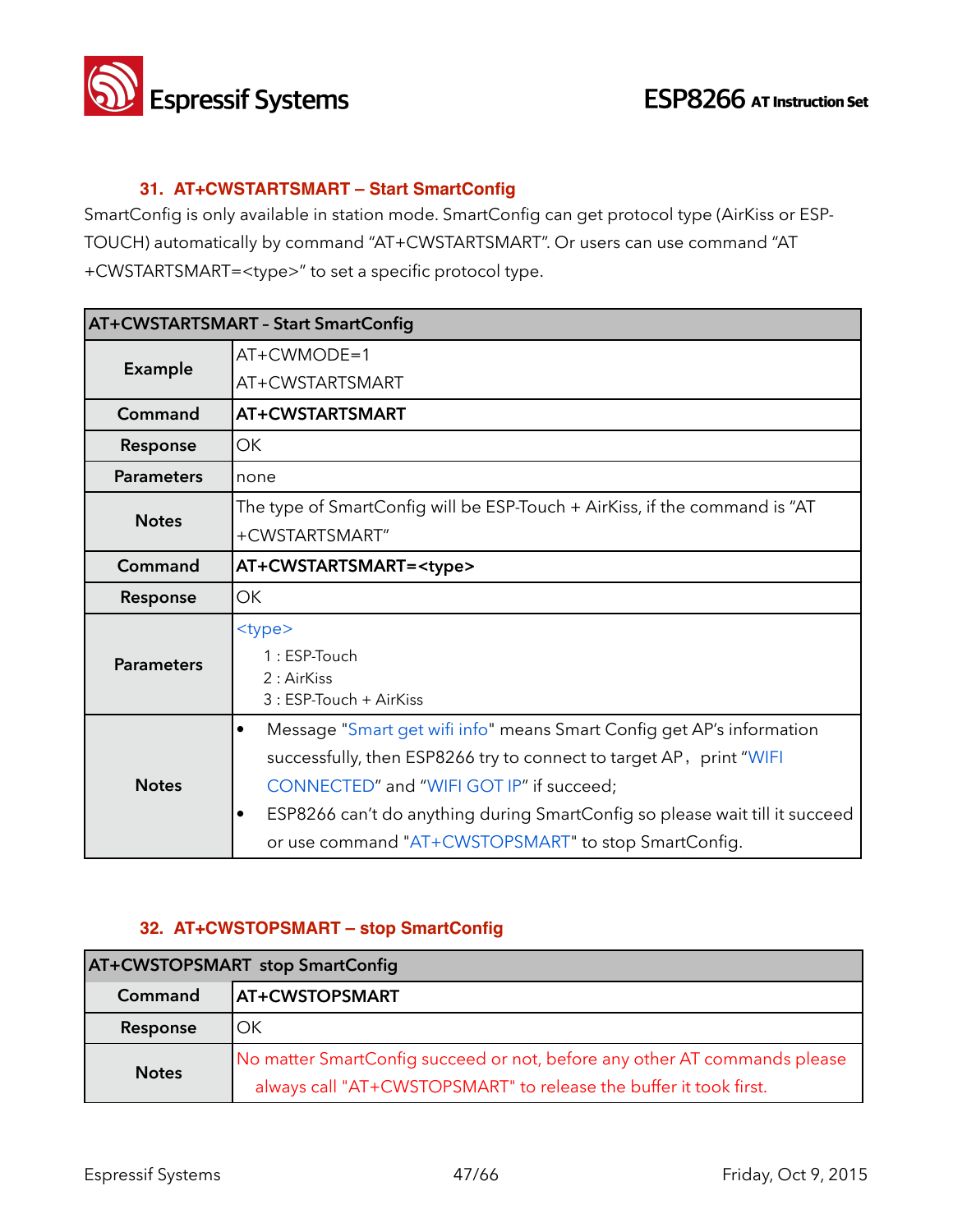

## **5. TCP/IP Related AT Commands**

## **5.1. Overview**

| <b>TCP/IP</b>    |                                                                   |
|------------------|-------------------------------------------------------------------|
| Command          | Description                                                       |
| AT+ CIPSTATUS    | Get connection status                                             |
| AT+CIPSTART      | Establish TCP connection or register UDP port                     |
| AT+CIPSEND       | Send data                                                         |
| AT+CIPSENDEX     | Send data, if <length> or "\0" is met, data will be sent</length> |
| AT+CIPSENDBUF    | Write data into TCP-send-buffer                                   |
| AT+CIPBUFRESET   | Reset segment ID count                                            |
| AT+CIPBUFSTATUS  | Check status of TCP-send-buffer                                   |
| AT+CIPCHECKSEQ   | Check if a specific segment is sent or not                        |
| AT+CIPCLOSE      | Close TCP/UDP connection                                          |
| AT+CIFSR         | Get local IP address                                              |
| AT+CIPMUX        | Set multiple connections mode                                     |
| AT+CIPSERVER     | Configure as server                                               |
| AT+CIPMODE       | Set transmission mode                                             |
| AT+SAVETRANSLINK | Save transparent transmission link to Flash                       |
| AT+CIPSTO        | Set timeout when ESP8266 runs as TCP server                       |
| AT+CIUPDATE      | Upgrade firmware through network                                  |
| AT+PING          | <b>Function PING</b>                                              |
| AT+CIPDINFO      | Show remote IP and remote port with "+IPD"                        |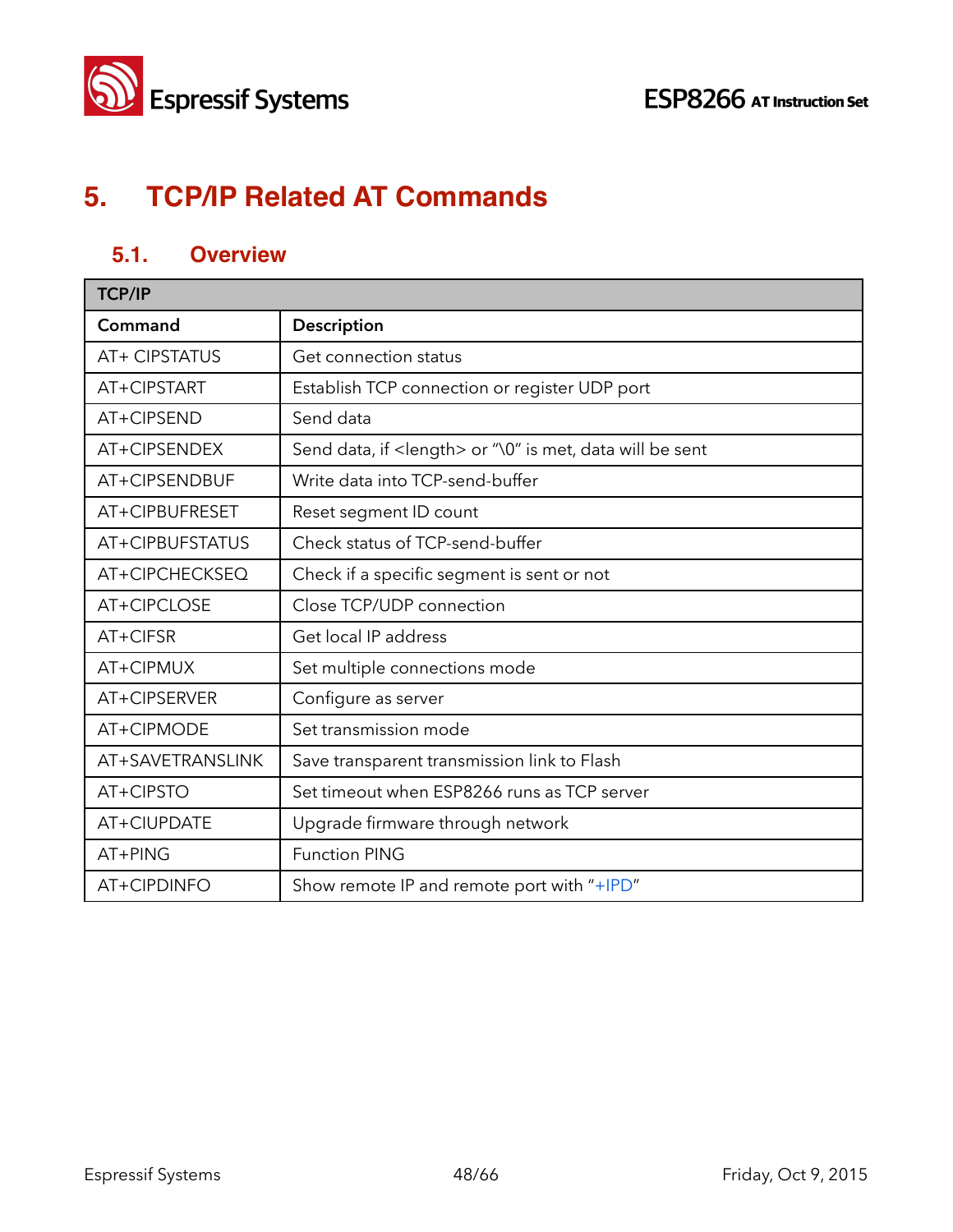



## **5.2. TCP/IP**

#### **1. AT+CIPSTATUS – Check network connection status**

| AT+CIPSTATUS - Check network connection status |                                                                                                                                                                                                                                                                                                                                                                                                                               |
|------------------------------------------------|-------------------------------------------------------------------------------------------------------------------------------------------------------------------------------------------------------------------------------------------------------------------------------------------------------------------------------------------------------------------------------------------------------------------------------|
| Command                                        | AT+CIPSTATUS                                                                                                                                                                                                                                                                                                                                                                                                                  |
| Response                                       | STATUS: <stat><br/>+CIPSTATUS:<link id=""/>,<type>,<remote_ip>,<remote_port>,<br/><local_port>,<tetype></tetype></local_port></remote_port></remote_ip></type></stat>                                                                                                                                                                                                                                                         |
| <b>Parameters</b>                              | $<$ stat $>$<br>2: GotIP<br>3 : Connected<br>4 : Disconnected<br>$\frac{1}{\sin k}$ ID of the connection (0~4), for multi-connect<br><type> string, "TCP" or "UDP"<br/><remote_ip> string, remote IP address.<br/><remote_port> remote port number<br/><local_port> ESP8266 local port number<br/><tetype><br/>0: ESP8266 runs as client<br/>1: ESP8266 runs as server</tetype></local_port></remote_port></remote_ip></type> |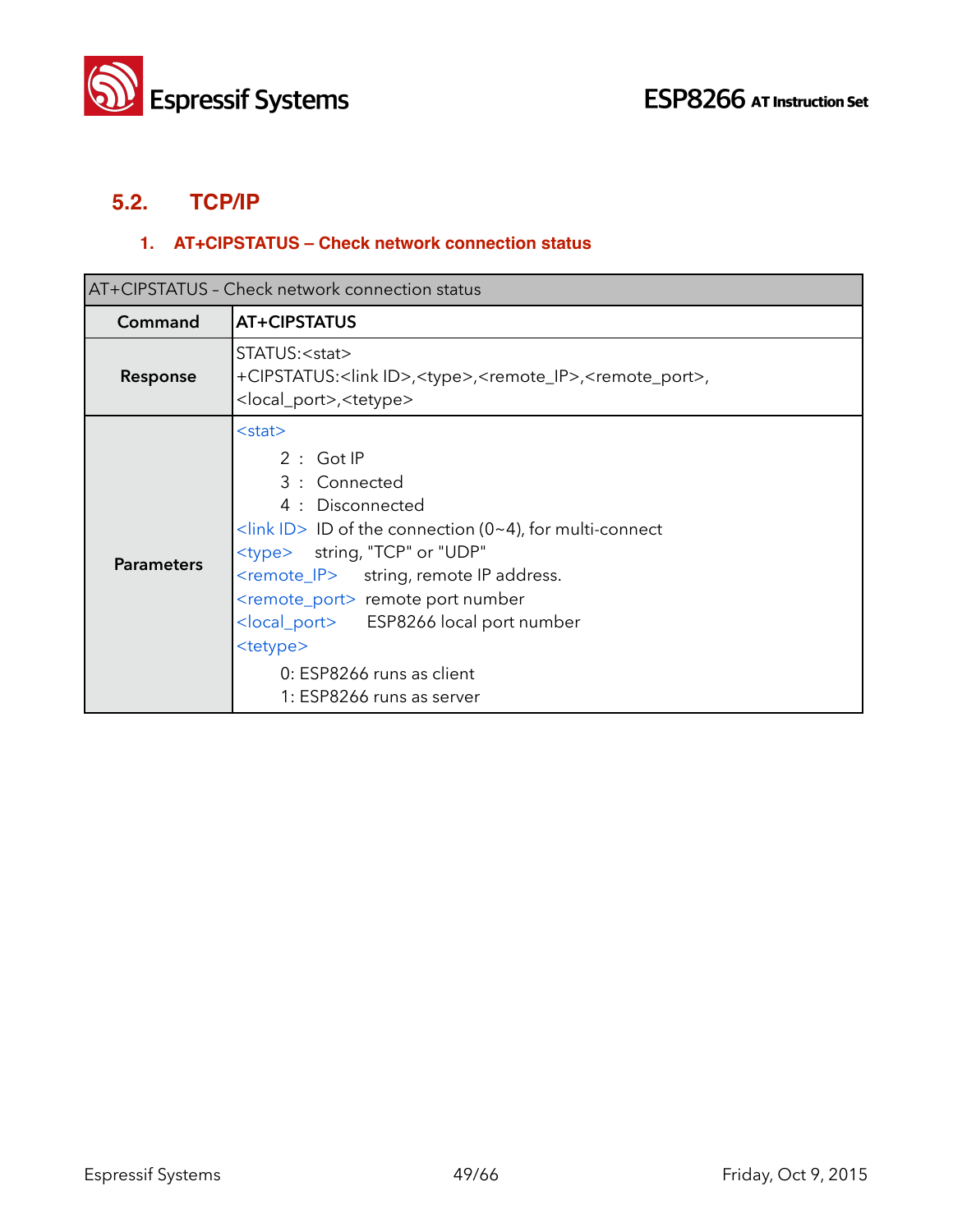

**ESP8266** AT Instruction Set

#### **2. AT+CIPSTART – Establish TCP connection or UDP transmission**

Please refer to documentation "4B-ESP8266\_\_AT Command Examples" on how to use this command.

|                            | AT+CIPSTART - Function 1: Establish TCP connection                                             |  |
|----------------------------|------------------------------------------------------------------------------------------------|--|
| Example                    | AT+CIPSTART="TCP","iot.espressif.cn",8000                                                      |  |
|                            | AT+CIPSTART="TCP","192.168.101.110",1000                                                       |  |
| Single connection          | AT+CIPSTART=                                                                                   |  |
| $(AT+CIPMUX=0)$            | <type>,<remote ip="">,<remote port="">[,<tcp alive="" keep="">]</tcp></remote></remote></type> |  |
| <b>Multiple connection</b> | AT+CIPSTART= <link id=""/> ,                                                                   |  |
| $(AT+CIPMUX=1)$            | <type>,<remote ip="">,<remote port="">[,<tcp alive="" keep="">]</tcp></remote></remote></type> |  |
|                            | OK                                                                                             |  |
|                            | or                                                                                             |  |
|                            | <b>ERROR</b>                                                                                   |  |
| Response                   |                                                                                                |  |
|                            | If TCP is connected already, returns                                                           |  |
|                            | <b>ALREADY CONNECT</b>                                                                         |  |
|                            | <link id=""/> ID of network connection (0~4), used for multi-connection                        |  |
|                            | <type> string, "TCP" or "UDP"</type>                                                           |  |
|                            | <remote ip=""> string, remote IP address</remote>                                              |  |
| <b>Parameters</b>          | <remote port=""> string, remote port number</remote>                                           |  |
|                            | [ <tcp alive="" keep="">] detection time interval when TCP is kept alive, this</tcp>           |  |
|                            | function is closed by default.                                                                 |  |
|                            | [ <tcp alive="" keep="">] 0 : disable TCP keep-alive</tcp>                                     |  |
|                            | [ <tcp alive="" keep="">] 1 ~ 7200 : detection time interval, unit: second</tcp>               |  |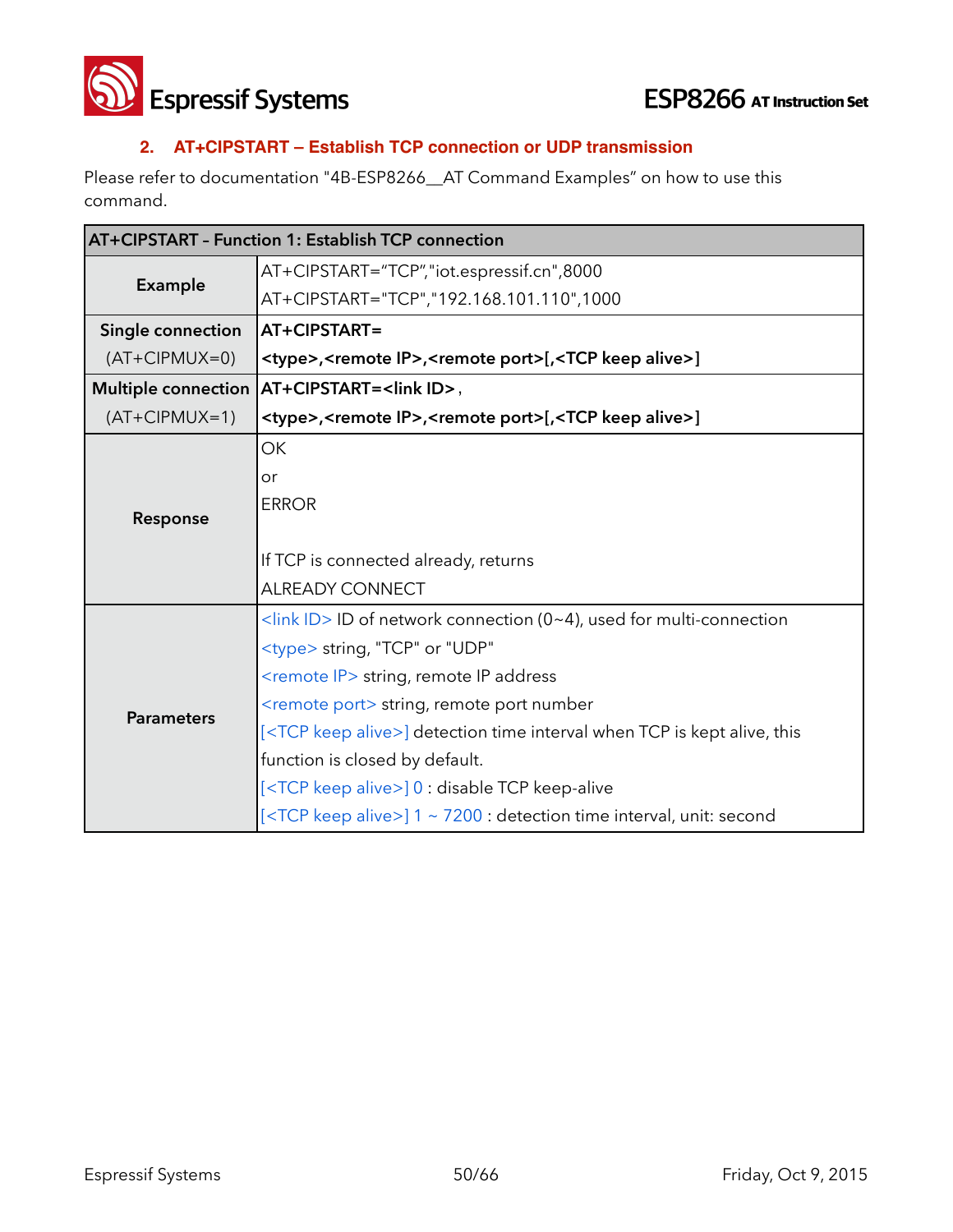

|                            | AT+CIPSTART - Function 2: Register UDP port, start connection                                                             |  |
|----------------------------|---------------------------------------------------------------------------------------------------------------------------|--|
| Example                    | AT+CIPSTART="UDP","192.168.101.110",1000,1002,2                                                                           |  |
| Single connection          | AT+CIPSTART= <type>,<remote ip="">,<remote port="">[,<udp local="" port="">,</udp></remote></remote></type>               |  |
| $(AT+CIPMUX=0)$            | <udp mode="">1</udp>                                                                                                      |  |
| <b>Multiple connection</b> | AT+CIPSTART= <link id=""/> , <type>,<remote ip="">,<remote port="">[,<udp local<="" th=""></udp></remote></remote></type> |  |
| $(AT+CIPMUX=1)$            | port>, <udp mode="">]</udp>                                                                                               |  |
|                            | OK                                                                                                                        |  |
|                            | or                                                                                                                        |  |
| Response                   | <b>ERROR</b>                                                                                                              |  |
|                            |                                                                                                                           |  |
|                            | If connection already exists, returns                                                                                     |  |
|                            | <b>ALREADY CONNECT</b>                                                                                                    |  |
|                            | <link id=""/> ID of network connection (0~4), used for multi-connection                                                   |  |
|                            | <type> string, "TCP" or "UDP"</type>                                                                                      |  |
|                            | <remote ip=""> string, remote IP</remote>                                                                                 |  |
|                            | <remote port=""> string, remote port</remote>                                                                             |  |
|                            | [ <udp local="" port="">] UDP port of ESP8266</udp>                                                                       |  |
| <b>Parameters</b>          | [ <udp mode="">] In UDP transparent transmission, it has to be 0.</udp>                                                   |  |
|                            | [ <udp mode="">] 0 : destination peer entity of UDP will not change.</udp>                                                |  |
|                            | [ <udp mode="">] 1 : destination peer entity of UDP can change once.</udp>                                                |  |
|                            | [ <udp mode="">] 2 : destination peer entity of UDP is allowed to change.</udp>                                           |  |
|                            |                                                                                                                           |  |
|                            | Note: [ <udp mode="">] can only be used when [<udp local="" port="">] is set.</udp></udp>                                 |  |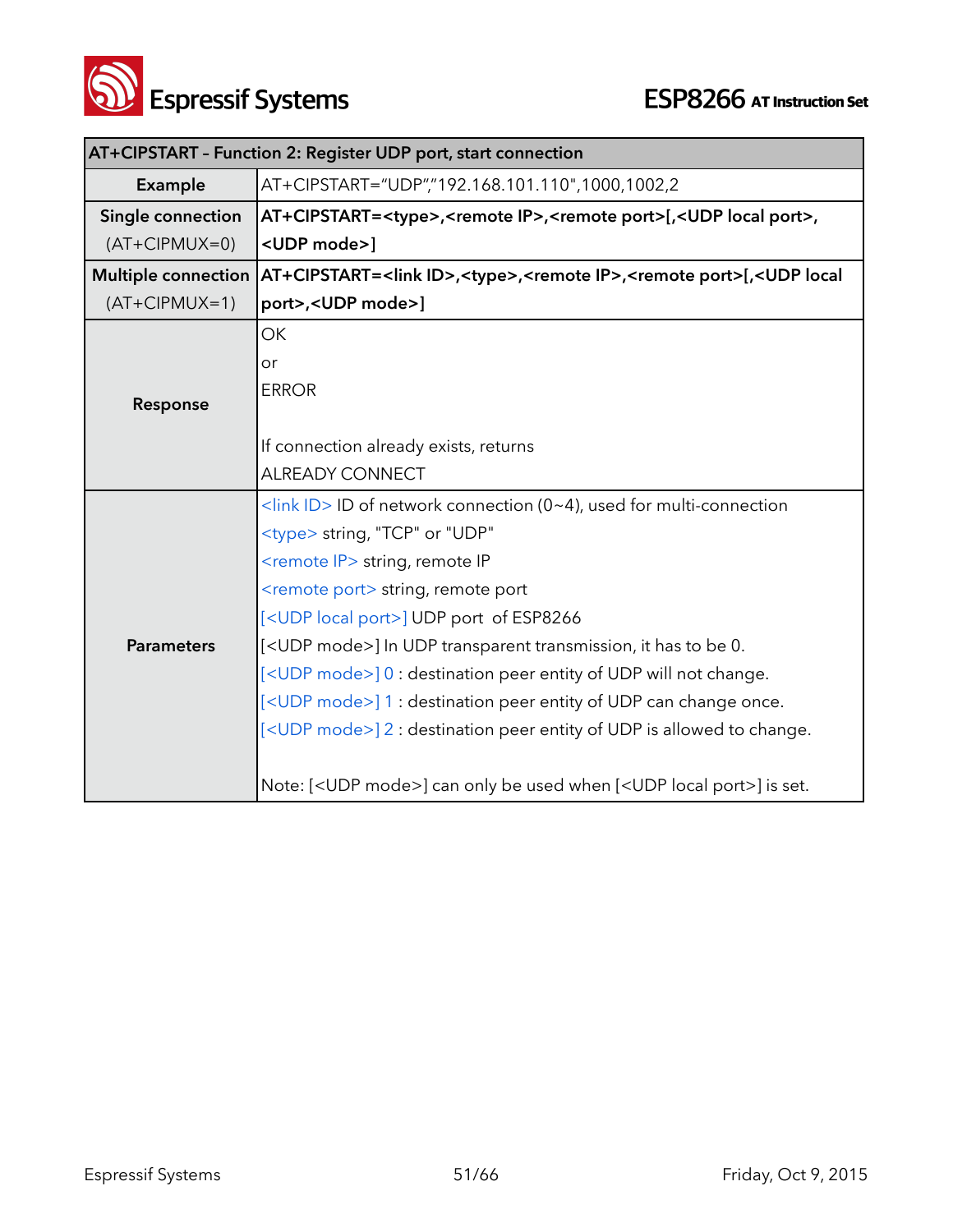

#### **3. AT+CIPSEND – Send data**

Please refer to documentation "4B-ESP8266\_AT Command Examples" for more examples.

| AT+CIPSEND - Send data     |                                                                                                     |
|----------------------------|-----------------------------------------------------------------------------------------------------|
| Single connection          | $(+CIPMUX=0)$                                                                                       |
|                            | AT+CIPSEND= <length></length>                                                                       |
| <b>Multiple connection</b> | $(+CIPMUX=1)$                                                                                       |
|                            | AT+CIPSEND= <link id=""/> , <length></length>                                                       |
| <b>UDP Transmission</b>    | AT+CIPSEND=[ <link id=""/> ,] <length>[,<remote ip="">,<remote port="">]</remote></remote></length> |
|                            | Wrap return ">" after set command. Begins receive of serial data, when data                         |
|                            | length is met, starts transmission of data.                                                         |
|                            |                                                                                                     |
| Response                   | If connection cannot be established or gets disconnected during send,                               |
|                            | returns                                                                                             |
|                            | <b>ERROR</b>                                                                                        |
|                            | If data is transmitted successfully, returns                                                        |
|                            | <b>SEND OK</b>                                                                                      |
|                            | $\frac{1}{\sin k}$ ID > ID of the connection (0~4), for multi-connect                               |
| <b>Parameters</b>          | <length> data length, MAX 2048 bytes</length>                                                       |
|                            | [ <remote ip="">] UDP transmission can set remote IP when send data</remote>                        |
|                            | [ <remote port="">] UDP transmission can set remote port when send data</remote>                    |
| Command                    | <b>AT+CIPSEND</b>                                                                                   |
|                            | Wrap return ">" after execute command. Enters unvarnished transmission,                             |
|                            | 20ms interval between each packet, maximum 2048 bytes per packet. When                              |
|                            | single packet containing "+++" is received, it returns to normal command                            |
|                            | mode. Please wait at least 1 second before sending next AT command.                                 |
| Response                   |                                                                                                     |
|                            | This command can only be used in transparent transmission mode which                                |
|                            | require to be single connection mode.                                                               |
|                            | For UDP transparent transmission, <udp mode=""> has to be 0 in command "AT</udp>                    |
|                            | +CIPSTART"                                                                                          |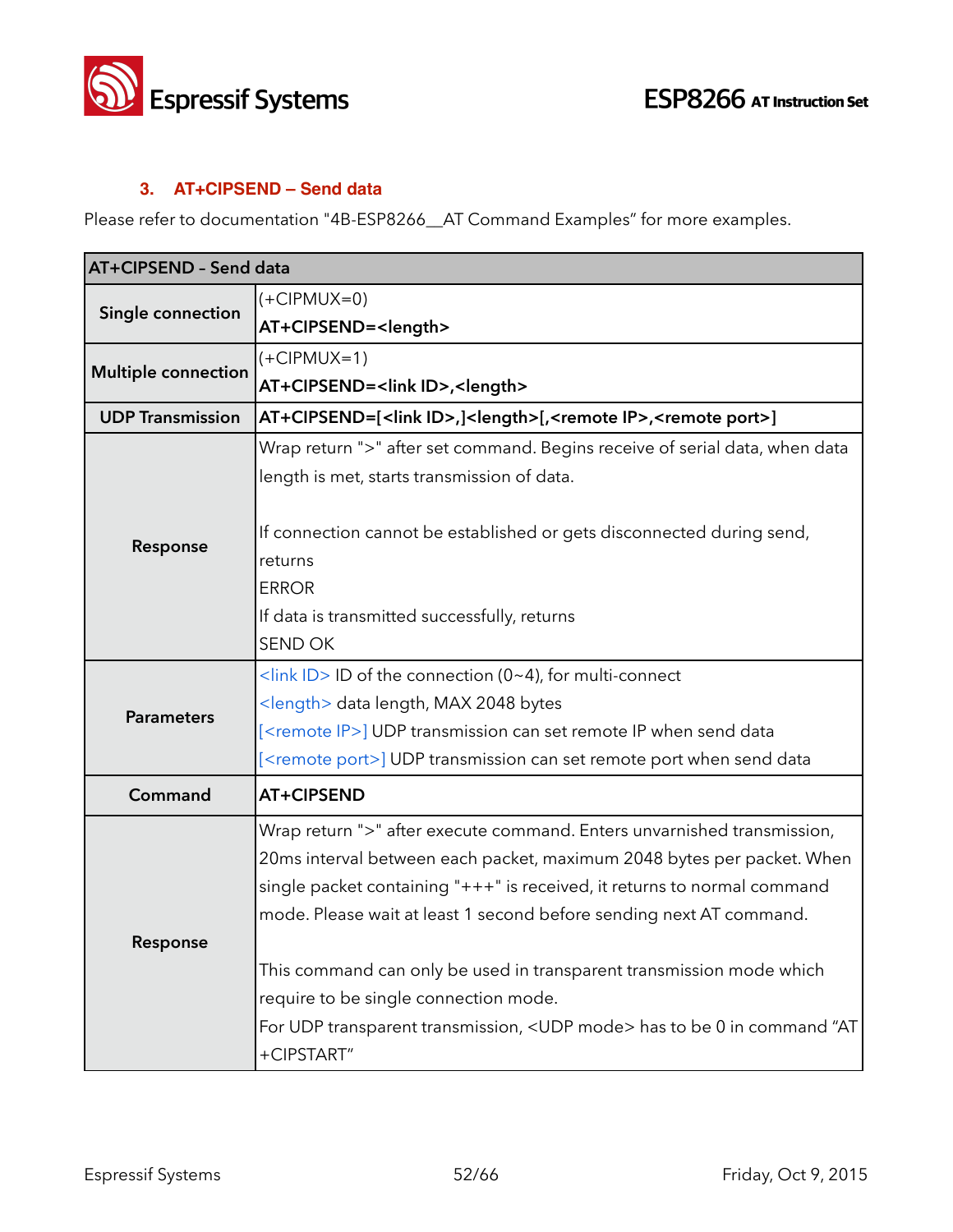

#### **4. AT+CIPSENDEX – Send data**

| AT+CIPSENDEX - Send data   |                                                                                                       |
|----------------------------|-------------------------------------------------------------------------------------------------------|
| Single connection          | $(+CIPMUX=0)$                                                                                         |
|                            | AT+CIPSENDEX= <length></length>                                                                       |
| <b>Multiple connection</b> | $(+CIPMUX=1)$                                                                                         |
|                            | AT+CIPSENDEX= <link id=""/> , <length></length>                                                       |
| <b>UDP Transmission</b>    | AT+CIPSENDEX=[ <link id=""/> ,] <length>[,<remote ip="">,<remote port="">]</remote></remote></length> |
|                            | Wrap return ">" after set command. Begins receive of serial data, when data                           |
|                            | length or "\0" is met, starts transmission of data.                                                   |
|                            | So if sending "\0" is needed, please send it as "\\0"                                                 |
|                            |                                                                                                       |
| Response                   | If connection cannot be established or gets disconnected during send,                                 |
|                            | returns                                                                                               |
|                            | <b>ERROR</b>                                                                                          |
|                            | If data is transmitted successfully, returns                                                          |
|                            | <b>SEND OK</b>                                                                                        |
|                            |                                                                                                       |
| <b>Parameters</b>          | <link id=""/> ID of the connection (0~4), for multi-connect                                           |
|                            | <length> data length, MAX 2048 bytes</length>                                                         |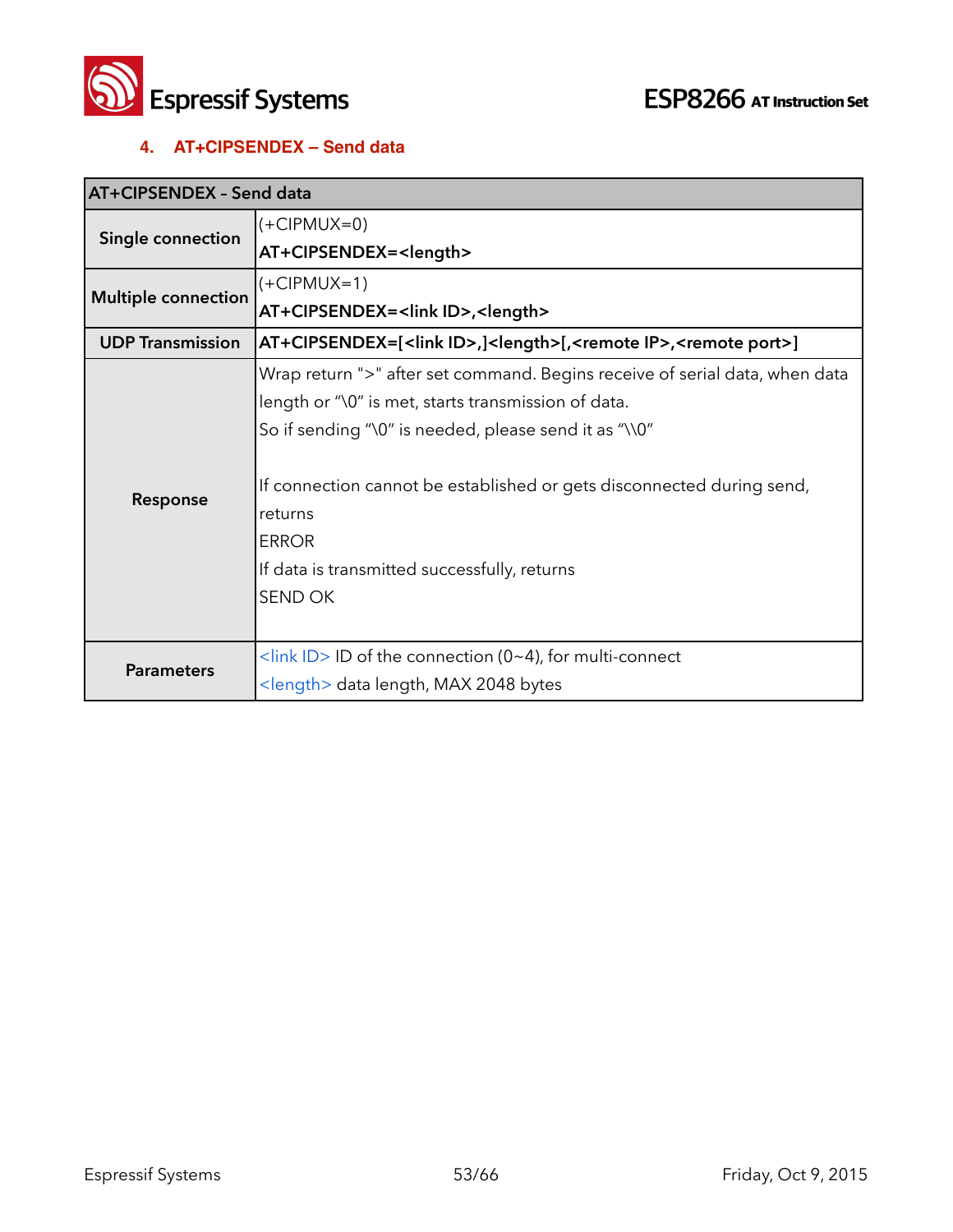

#### **5. AT+CIPSENDBUF – Write data into TCP-send-buffer**

This command only write data into TCP-send-buffer, so it can be called continually, needn't wait for "SEND OK"; if a TCP segment is sent successfully, it will return <segment ID>,SEND OK. Before data <length> is met, input "+++" can switch back from data mode to command mode, and discard the data received before, cancel the "AT+CIPSENDBUF".

| AT+CIPSENDBUF - Write data into TCP-send-buffer |                                                                                                       |
|-------------------------------------------------|-------------------------------------------------------------------------------------------------------|
| Single connection                               | $(+CIPMUX=0)$                                                                                         |
|                                                 | AT+CIPSENDBUF= <length></length>                                                                      |
|                                                 | $(+CIPMUX=1)$                                                                                         |
| <b>Multiple connection</b>                      | AT+CIPSENDBUF= <link id=""/> , <length></length>                                                      |
|                                                 | <current id="" segment="">,<segment id="" of="" sent="" successfully="" which=""></segment></current> |
|                                                 | OK                                                                                                    |
|                                                 | $\gt$                                                                                                 |
|                                                 |                                                                                                       |
|                                                 | Wrap return ">" begins receiving of serial data, when data <length> is met,</length>                  |
|                                                 | send it; data more than <length> will be discarded, and returns "busy"</length>                       |
|                                                 |                                                                                                       |
|                                                 | If connection cannot be established, or it's not a TCP connection, or buffer                          |
| Response                                        | full, or some other error occurred, returns                                                           |
|                                                 | <b>ERROR</b>                                                                                          |
|                                                 |                                                                                                       |
|                                                 | If data is transmitted successfully,                                                                  |
|                                                 | (1) for single connection, returns                                                                    |
|                                                 | <segment id="">, SEND OK</segment>                                                                    |
|                                                 |                                                                                                       |
|                                                 | (2) for multiple connection, returns                                                                  |
|                                                 | <link id=""/> , <segment id="">,SEND OK</segment>                                                     |
|                                                 | <link id=""/> ID of the connection (0~4), for multi-connect                                           |
| <b>Parameters</b>                               | <segment id=""> uint32, starts from 1, add 1 every time be called;</segment>                          |
|                                                 | <length> data length, data more than <length> will be discarded, MAX 2048</length></length>           |
|                                                 | bytes                                                                                                 |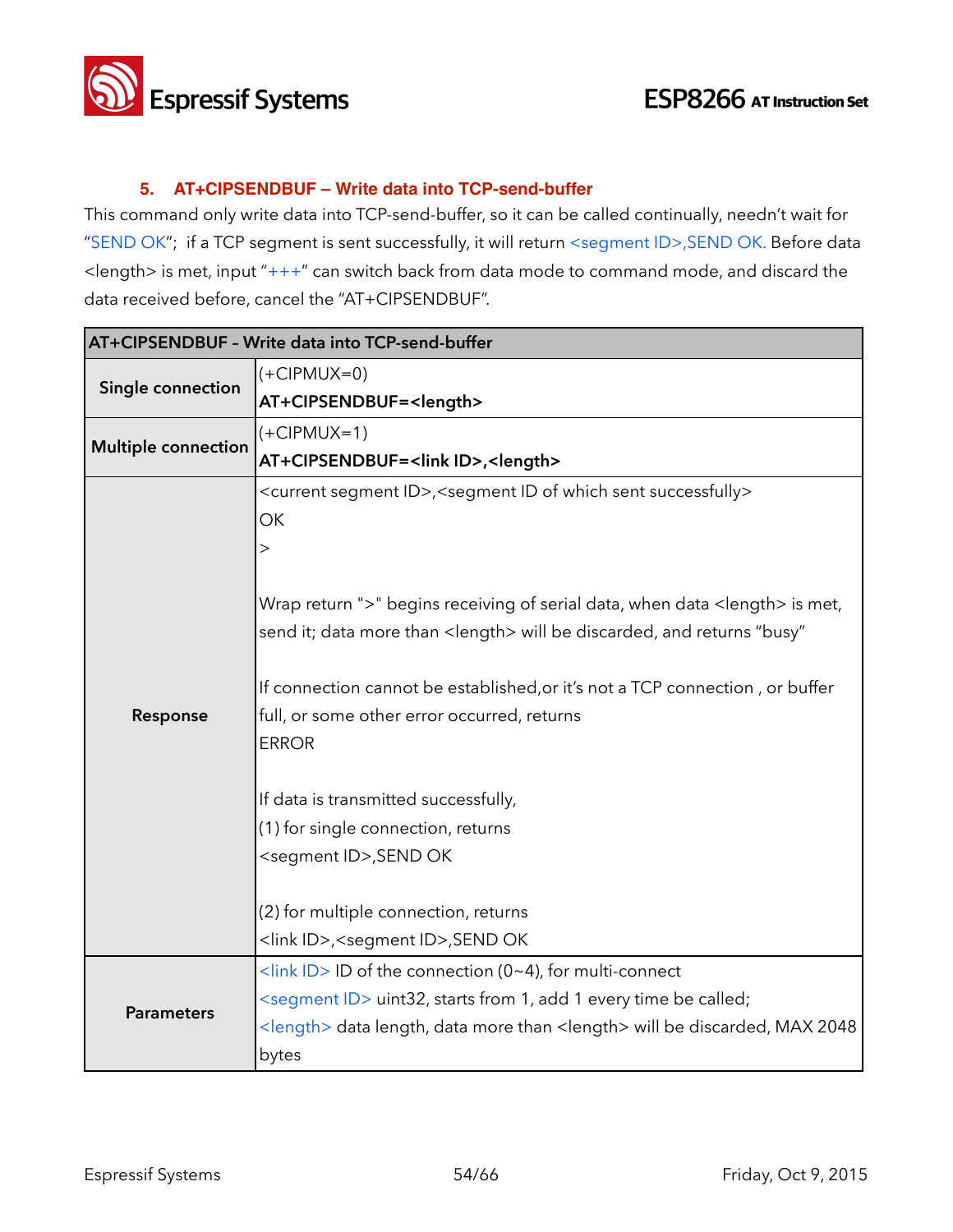

#### **6. AT+CIPBUFSTATUS – Check status of TCP-send-buffer**

|                            | AT+CIPBUFSTATUS - Check status of TCP-send-buffer                                             |
|----------------------------|-----------------------------------------------------------------------------------------------|
|                            | Single connection:                                                                            |
|                            | AT+CIPBUFSTATUS returns 20,15,10,200,7                                                        |
|                            | 20 : means the latest segment ID is 19, next time we call AT                                  |
|                            | +CIPSENDBUF, the segment ID returned will be 20;                                              |
|                            | 15: means TCP segment of which ID is 15 is the latest segment that                            |
| <b>Example</b>             | sent (may not succeed) ;                                                                      |
|                            | 10: means TCP segment of which ID is 10 sent successfully;                                    |
|                            | 200: TCP-send-buffer remain 200 bytes that available;                                         |
|                            | 7: available TCP queue number, it's not reliable; when queue number is 0,                     |
|                            | no more TCP data can be sent.                                                                 |
|                            | $(+CIPMUX=0)$                                                                                 |
| Single connection          | <b>AT+CIPBUFSTATUS</b>                                                                        |
|                            | $(+CIPMUX=1)$                                                                                 |
| <b>Multiple connection</b> | AT+CIPBUFSTATUS= <link id=""/>                                                                |
|                            | <next id="" segment="">, &lt; segment ID of which has sent &gt;, &lt; segment ID of</next>    |
|                            | which sent successfully>, <remain buffer="" size="">, <queue number=""></queue></remain>      |
|                            |                                                                                               |
| Response                   | OK                                                                                            |
|                            |                                                                                               |
|                            | If connection is not established, returns                                                     |
|                            | <b>ERROR</b>                                                                                  |
|                            | <link id=""/> ID of the connection (0~4), for multi-connect                                   |
|                            | <next id="" segment=""> next segment ID will be got by AT+CIPSENDBUF;</next>                  |
|                            | <segment has="" id="" of="" sent="" which=""> the latest segment that sent (may not</segment> |
|                            | succeed) ;                                                                                    |
| <b>Parameters</b>          | <segment id="" of="" sent="" successfully="" which=""> the latest segment that sent</segment> |
|                            | successfully;                                                                                 |
|                            | <remain buffer="" size=""> TCP-send-buffer remain buffer size;</remain>                       |
|                            | <queue number=""> available TCP queue number, it's not reliable; when</queue>                 |
|                            | queue number is 0, no more TCP data can be sent.                                              |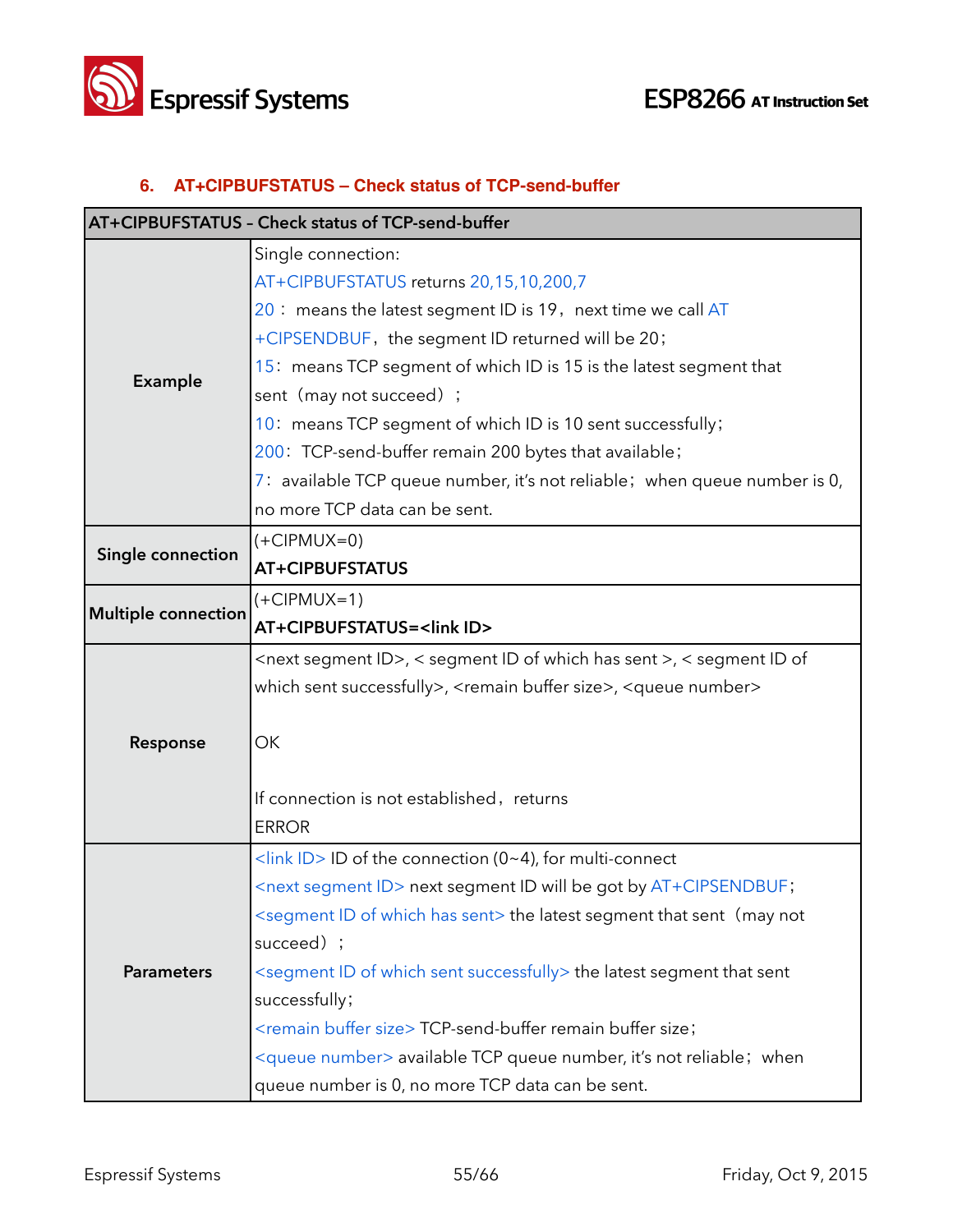

## **7. AT+CIPCHECKSEQ – Check if specific segment sent successfully or not**

| AT+CIPCHECKSEQ - Check if specific segment sent successfully or not |                                                                       |
|---------------------------------------------------------------------|-----------------------------------------------------------------------|
| Single connection                                                   | $(+CIPMUX=0)$                                                         |
|                                                                     | AT+CIPCHECKSEQ= <segment id=""></segment>                             |
|                                                                     | (+CIPMUX=1)                                                           |
| Multiple connection                                                 | AT+CIPCHECKSEQ= <link id=""/> , <segment id=""></segment>             |
|                                                                     | [ <link id=""/> ,] <segment id="">,<status></status></segment>        |
|                                                                     |                                                                       |
| Response                                                            | ОK                                                                    |
|                                                                     |                                                                       |
|                                                                     | If connection is not established, returns                             |
|                                                                     | <b>ERROR</b>                                                          |
| <b>Parameters</b>                                                   | $\frac{1}{\sin k}$ ID > ID of the connection (0~4), for multi-connect |
|                                                                     | <segment id=""> segment ID got by AT+CIPSENDBUF;</segment>            |
|                                                                     | <status>TRUE, sent successfully; FALSE, send fail</status>            |
| <b>Note</b>                                                         | Only keep status of the latest 32 segments at most.                   |

#### **8. AT+CIPBUFRESET – Reset segment ID count**

| <b>AT+CIPBUFRESET - Reset segment ID count</b> |                                                                                |
|------------------------------------------------|--------------------------------------------------------------------------------|
| Single connection                              | $(+CIPMUX=0)$                                                                  |
|                                                | AT+CIPBUFRESET                                                                 |
| <b>Multiple connection</b>                     | $(+CIPMUX=1)$                                                                  |
|                                                | AT+CIPBUFRESET= <link id=""/>                                                  |
|                                                | OK                                                                             |
|                                                |                                                                                |
| Response                                       | If connection is not established or there are still TCP data wait for sending, |
|                                                | returns                                                                        |
|                                                | <b>ERROR</b>                                                                   |
| <b>Parameters</b>                              | $\frac{1}{2}$ <link id=""/> ID of the connection (0~4), for multi-connect      |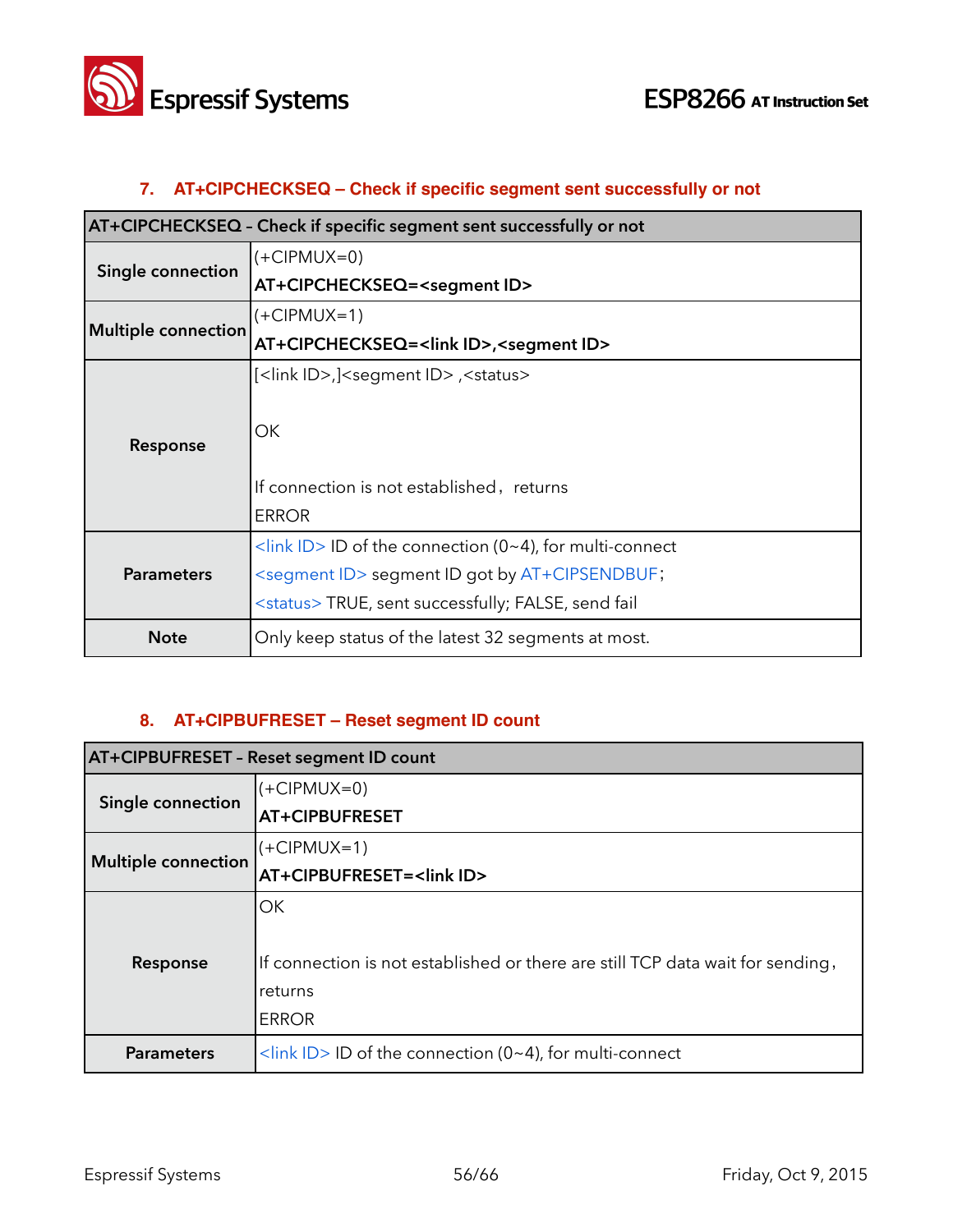

#### **9. AT+CIPCLOSE – Close TCP or UDP connection**

| <b>AT+CIPCLOSE - Close TCP or UDP connection</b> |                                                                                               |
|--------------------------------------------------|-----------------------------------------------------------------------------------------------|
| <b>Multiple connection</b>                       | AT+CIPCLOSE= <link id=""/>                                                                    |
| Response                                         | ОК                                                                                            |
|                                                  | or                                                                                            |
|                                                  | <b>ERROR</b>                                                                                  |
| <b>Parameters</b>                                | $\frac{1}{2}$ <link id=""/> ID no. of connection to close, when ID=5, all connections will be |
|                                                  | closed.                                                                                       |
|                                                  | (ID=5 has no effect in server mode)                                                           |
| Single connection                                | <b>AT+CIPCLOSE</b>                                                                            |
| Response                                         | ΟK                                                                                            |
|                                                  | or                                                                                            |
|                                                  | If no such connection, returns                                                                |
|                                                  | <b>ERROR</b>                                                                                  |

#### **10. AT+CIFSR – Get local IP address**

| AT+CIFSR - Get local IP address |                                                                                         |
|---------------------------------|-----------------------------------------------------------------------------------------|
| Command                         | AT+ CIFSR                                                                               |
|                                 | + CIFSR: <ip address=""></ip>                                                           |
| Response                        | ОK<br><b>ERROR</b>                                                                      |
| <b>Parameters</b>               | <ip address=""><br/>IP address of ESP8266 softAP<br/>IP address of ESP8266 station</ip> |
| <b>Note</b>                     | Only after ESP8266 station connected to AP, station IP can be got and inquiried.        |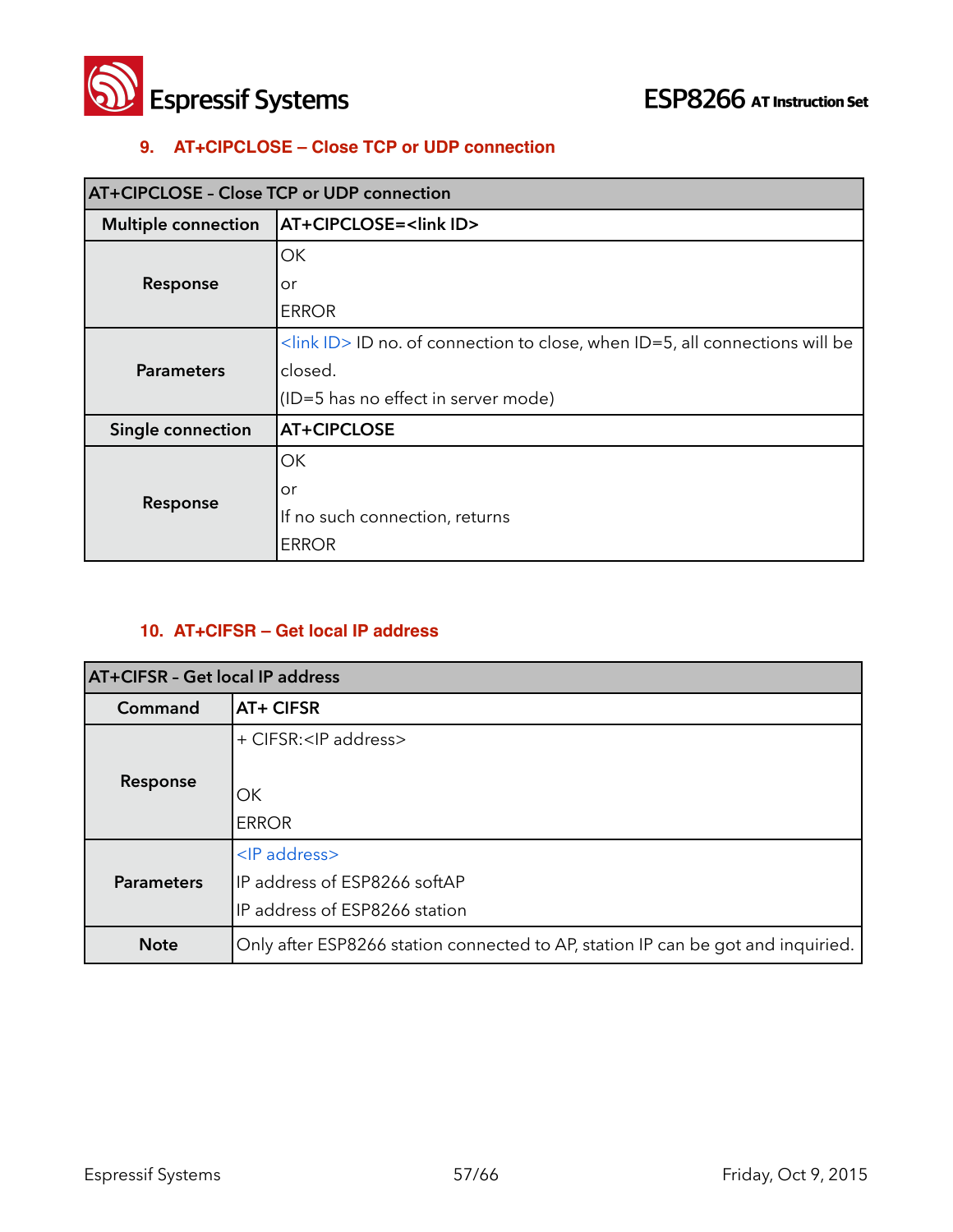



#### **11. AT+CIPMUX – Enable multiple connections**

| AT+ CIPMUX - Enable multiple connections or not |                                                                                    |  |
|-------------------------------------------------|------------------------------------------------------------------------------------|--|
| <b>Example</b>                                  | $AT+CIPMUX=1$                                                                      |  |
| Command                                         | AT+CIPMUX?                                                                         |  |
|                                                 | + CIPMUX: <mode></mode>                                                            |  |
| Response                                        |                                                                                    |  |
|                                                 | ОΚ                                                                                 |  |
| <b>Parameters</b>                               | <mode>0 single connection</mode>                                                   |  |
|                                                 | <mode>1 multiple connection</mode>                                                 |  |
| Command                                         | AT+CIPMUX= <mode></mode>                                                           |  |
|                                                 | OK                                                                                 |  |
| Response                                        |                                                                                    |  |
|                                                 | If already connected, returns                                                      |  |
|                                                 | Link is builded                                                                    |  |
| <b>Parameters</b>                               | The same as above.                                                                 |  |
| <b>Notes</b>                                    | 1. "AT+CIPMUX=1" can only be set when transparent transmission disabled            |  |
|                                                 | $('AT+CIPMODE=0")$                                                                 |  |
|                                                 | 2. This mode can only be changed after all connections are disconnected.           |  |
|                                                 | 3. If TCP server is started, has to delete TCP server first, then change to single |  |
|                                                 | connection is allowed.                                                             |  |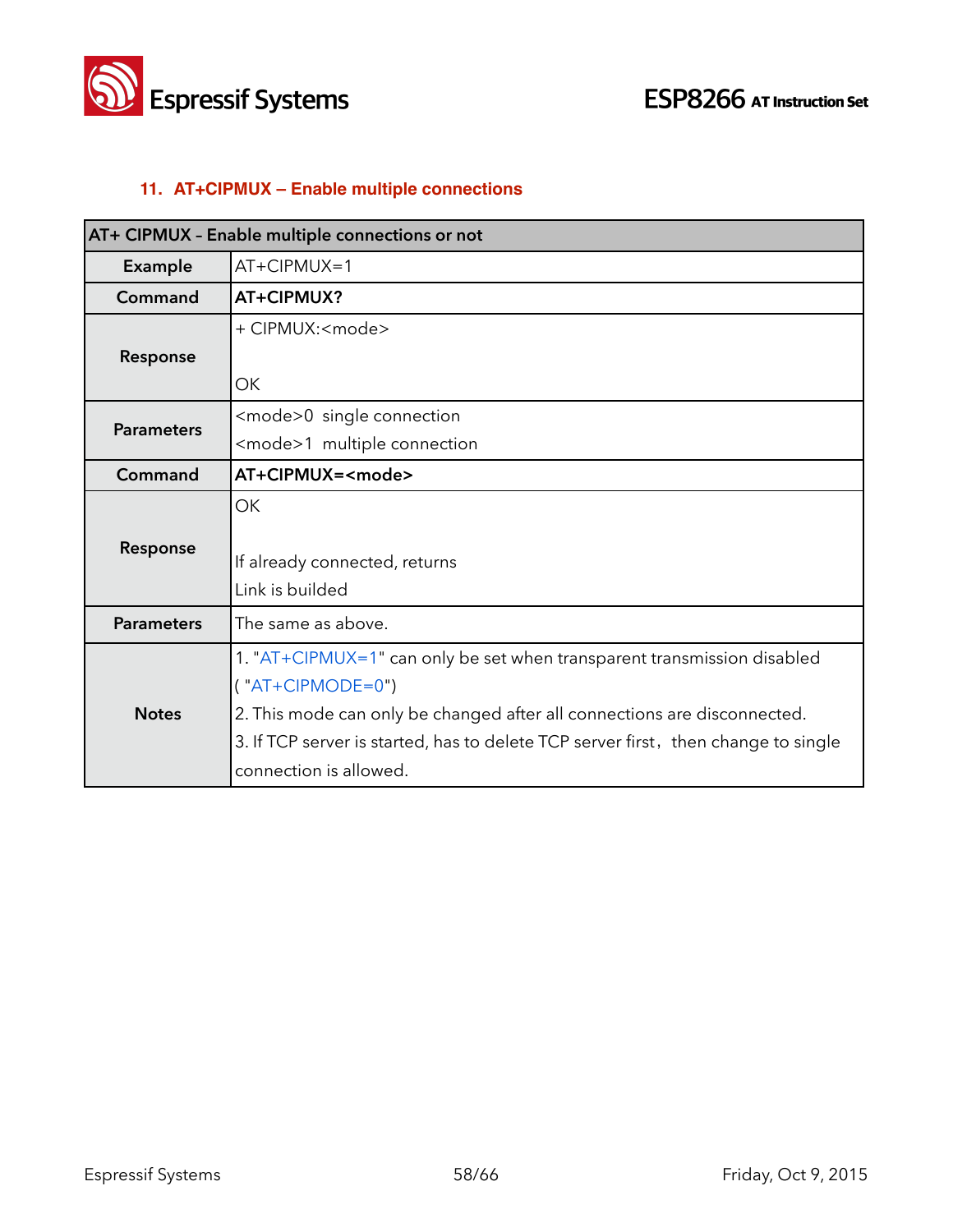

#### **12. AT+CIPSERVER – Configure as TCP server**

Server monitor will automatically be created when Server is created. When a client is connected to the server, it will take up one connection, be gave an id.

| AT+CIPSERVER - Configure as TCP server |                                             |  |
|----------------------------------------|---------------------------------------------|--|
| Example                                | AT+CIPMUX=1                                 |  |
|                                        | AT+CIPSERVER=1,1001                         |  |
| Command                                | AT+CIPSERVER= <mode>[,<port>]</port></mode> |  |
| Response                               | OK.                                         |  |
| <b>Parameters</b>                      | <mode> 0 Delete server</mode>               |  |
|                                        | <mode> 1 Create server</mode>               |  |
|                                        | <port> port number, default is 333</port>   |  |
| <b>Notes</b>                           | Server can only be created when AT+CIPMUX=1 |  |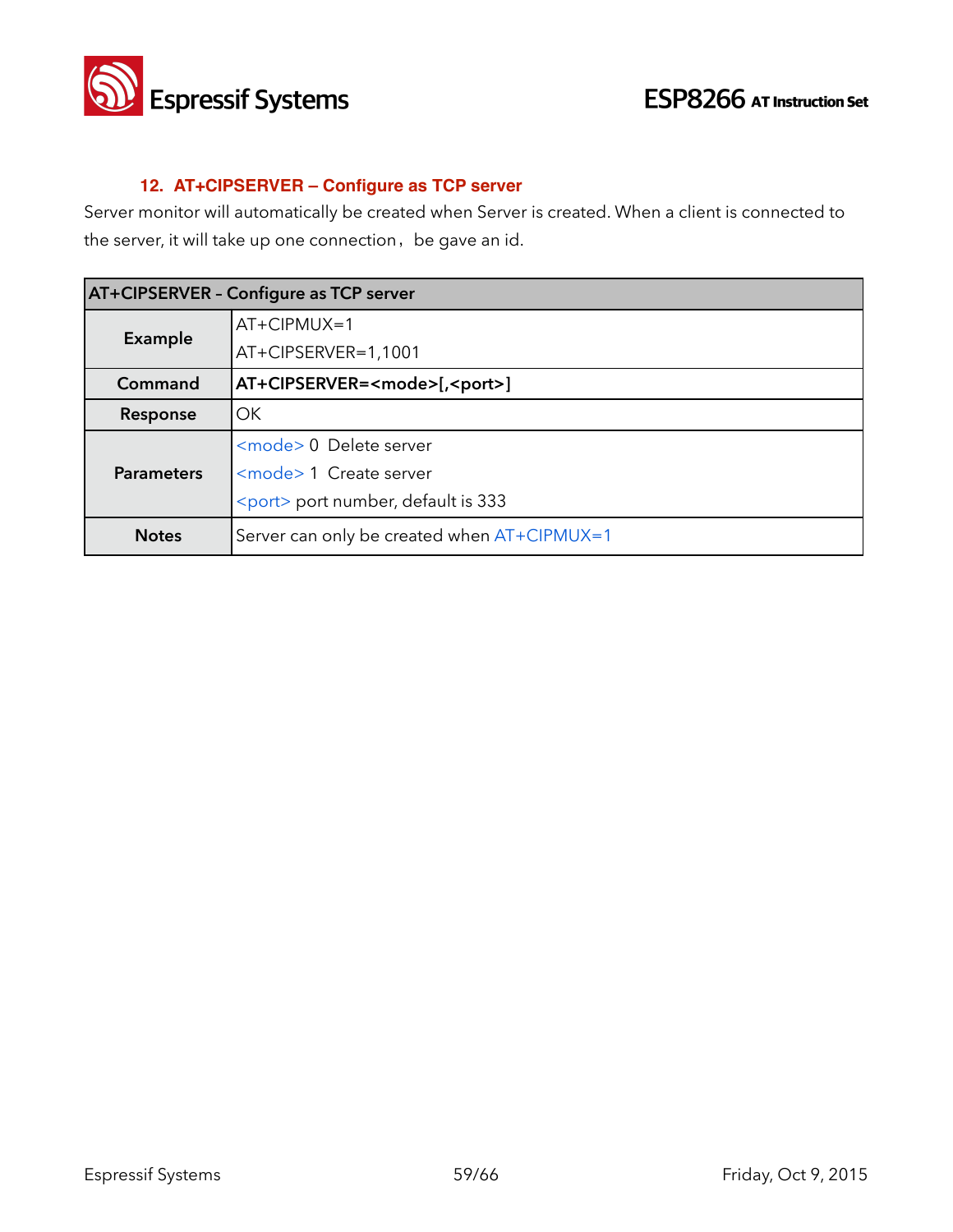**Espressif Systems ESP8266** AT Instruction Set

#### **13. AT+CIPMODE – Set transfer mode**

UART-WiFi passthrough mode (transparent transmission) can only be enabled in TCP single connection mode or UDP of which remote IP and port won't change (parameter <UDP mode> is 0 when using command "AT+CIPSTART" to create a UDP transmission) .

During UART-WiFi passthrough transmission, if it is TCP connection and the TCP connection breaks, ESP8266 will keep trying to reconnect until " $++$ " is inputed to quit from transmission. After " $++$ ", please wait at least 1 second before sending next AT command.

If it is a normal TCP transmission and TCP connection breaks, ESP8266 will prompt " [<link ID>,] CLOSED" , and won't try to reconnect. Users can call "AT+CIPSTART" to create a connection again if it's needed.

| AT+ CIPMODE - Set transfer mode |                                               |
|---------------------------------|-----------------------------------------------|
| Example                         | $AT+CIPMODE=1$                                |
| Command                         | AT+CIPMODE?                                   |
|                                 | + CIPMODE: <mode></mode>                      |
| Response                        |                                               |
|                                 | ОK                                            |
| <b>Parameters</b>               | same as below                                 |
| Command                         | AT+CIPMODE= <mode></mode>                     |
|                                 | OK.                                           |
| Response                        | If already connected, returns                 |
|                                 | Link is builded                               |
| <b>Parameters</b>               | <mode>0 normal mode</mode>                    |
|                                 | <mode>1 UART-WiFi passthrough mode</mode>     |
| <b>Notes</b>                    | This configuration would NOT save into Flash. |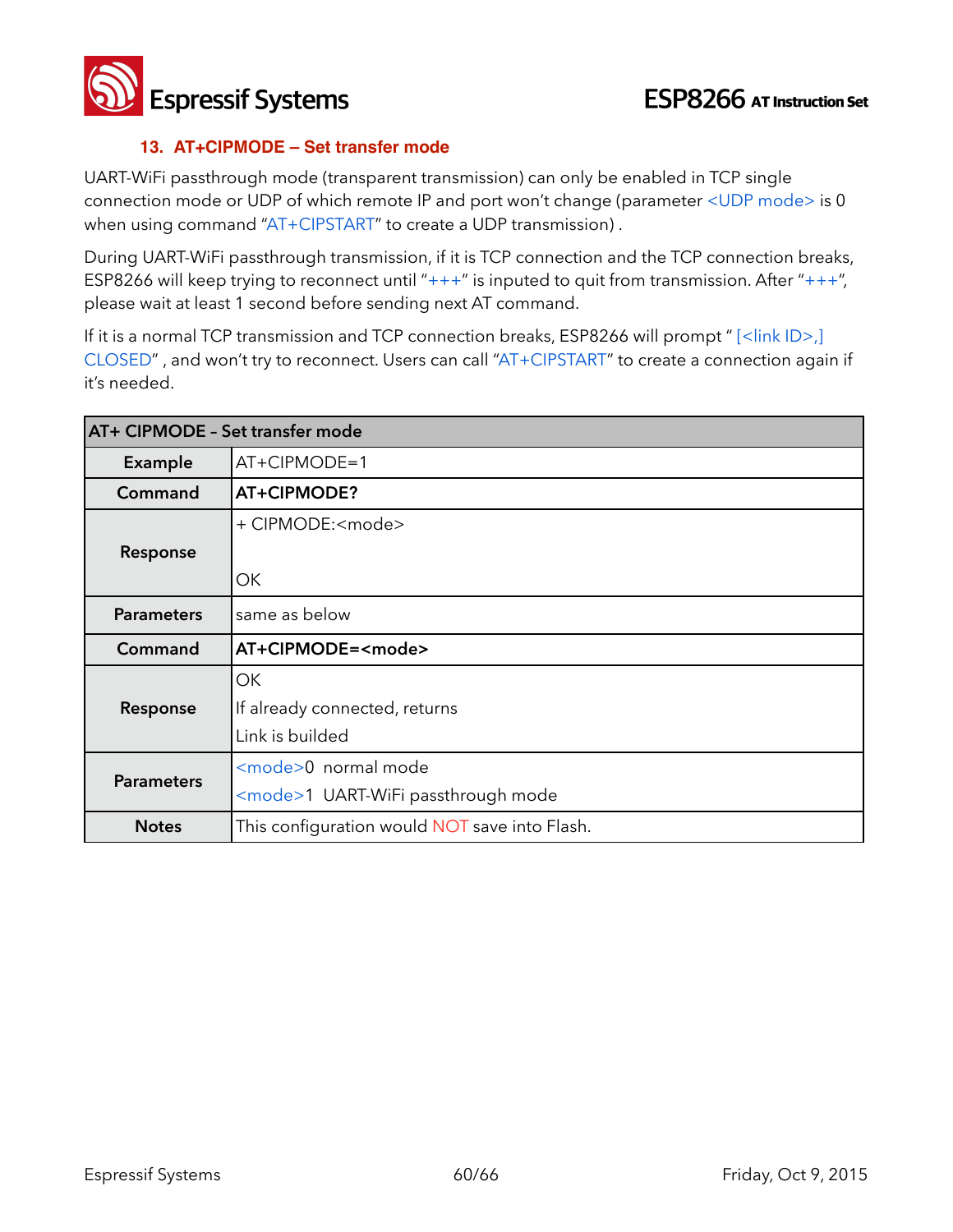

#### **14. AT+SAVETRANSLINK – Save transparent transmission link to Flash**

| AT+SAVETRANSLINK - Save transparent transmission link to Flash |                                                                                                                         |  |
|----------------------------------------------------------------|-------------------------------------------------------------------------------------------------------------------------|--|
| Example                                                        | AT+SAVETRANSLINK=1,"192.168.6.110",1002,"TCP"                                                                           |  |
| Command                                                        | AT+SAVETRANSLINK = <mode>,<remote ip="">,<remote port="">[,<type>][,<tcp< th=""></tcp<></type></remote></remote></mode> |  |
|                                                                | keep alive>][, <udp local="" port="">]</udp>                                                                            |  |
|                                                                | <b>OK</b>                                                                                                               |  |
| Response                                                       | or                                                                                                                      |  |
|                                                                | <b>ERROR</b>                                                                                                            |  |
|                                                                | <mode></mode>                                                                                                           |  |
|                                                                | 0: normal mode, cancel enter UART-WiFi passthrough mode when power on                                                   |  |
|                                                                | 1 : save UART-WiFi passthrough mode                                                                                     |  |
|                                                                | <remote ip=""> remote IP</remote>                                                                                       |  |
|                                                                | <remote port=""> remote port</remote>                                                                                   |  |
| <b>Parameters</b>                                              | [ <type>] TCP or UDP, default to be "TCP"</type>                                                                        |  |
|                                                                | [ <tcp alive="" keep="">] TCP keep alive, default to be disabled</tcp>                                                  |  |
|                                                                | 0: disable TCP keep alive                                                                                               |  |
|                                                                | 1 ~ 7200: keep-alive detect time interval, unit: 500 ms                                                                 |  |
|                                                                | [ <udp local="" port="">] local port if enter UDP transparent transmission when</udp>                                   |  |
|                                                                | power on.                                                                                                               |  |
|                                                                | This command will save the UART-WiFi passthrough mode and its link into<br>$\bullet$                                    |  |
| <b>Notes</b>                                                   | Flash user parameter area, ESP8266 will enter UART-WiFi passthrough                                                     |  |
|                                                                | mode since next power on.                                                                                               |  |
|                                                                | As long as the IP, port numerical conformance to specification, we will save                                            |  |
|                                                                | them to Flash                                                                                                           |  |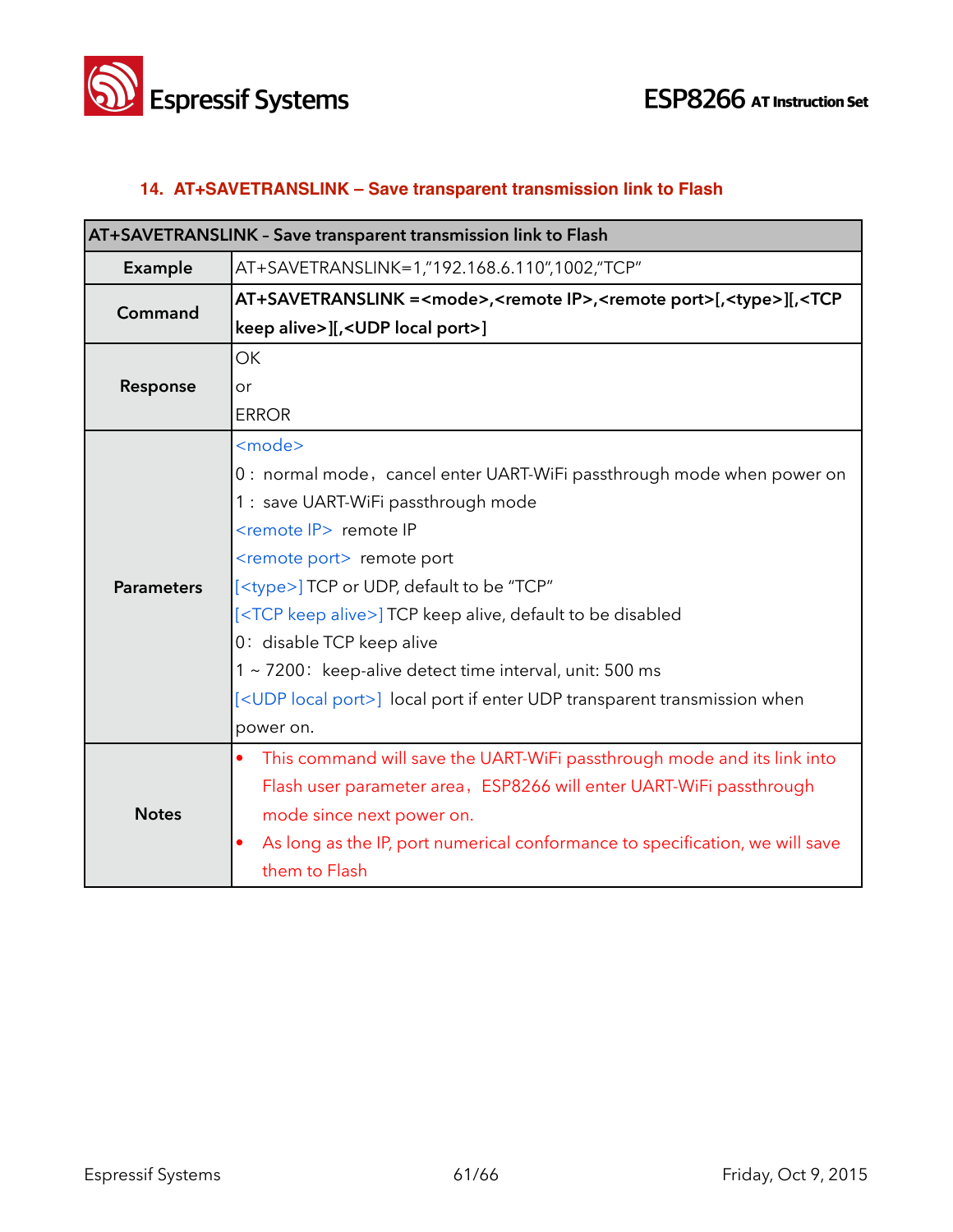

#### **15. AT+CIPSTO – Set TCP server timeout**

| AT+ CIPSTO - Set TCP server timeout |                                                                              |
|-------------------------------------|------------------------------------------------------------------------------|
|                                     | $AT+CIPMUX=1$                                                                |
| Example                             | AT+CIPSERVER=1,1001                                                          |
|                                     | AT+CIPSTO=10                                                                 |
| Command                             | AT+CIPSTO?                                                                   |
|                                     | + CIPSTO: <time></time>                                                      |
| Response                            |                                                                              |
|                                     | ОК                                                                           |
| <b>Parameters</b>                   | The same as below.                                                           |
| Command                             | AT+CIPSTO= <time></time>                                                     |
| Response                            | OK.                                                                          |
| <b>Parameters</b>                   | <time> TCP server timeout, range 0~7200 seconds</time>                       |
|                                     | ESP8266 as TCP server, will disconnect to TCP client that didn't communicate |
| <b>Notes</b>                        | with it even if timeout.                                                     |
|                                     | If AT+CIPSTO=0, it will never timeout. We don't recommend that.              |

#### **16. AT+PING – Function Ping**

| <b>AT+PING - Function Ping</b> |                                            |  |
|--------------------------------|--------------------------------------------|--|
| Example                        | AT+PING="192.168.1.1"                      |  |
|                                | AT+PING="www.baidu.com"                    |  |
| Command                        | AT+PING= <ip></ip>                         |  |
|                                | + <time></time>                            |  |
|                                |                                            |  |
| Response                       | OK.                                        |  |
|                                | Or                                         |  |
|                                | ERROR // means ping fail                   |  |
|                                | Param description                          |  |
| <b>Parameters</b>              | <ip> : string, host IP or domain name</ip> |  |
|                                | <time> : response time of ping</time>      |  |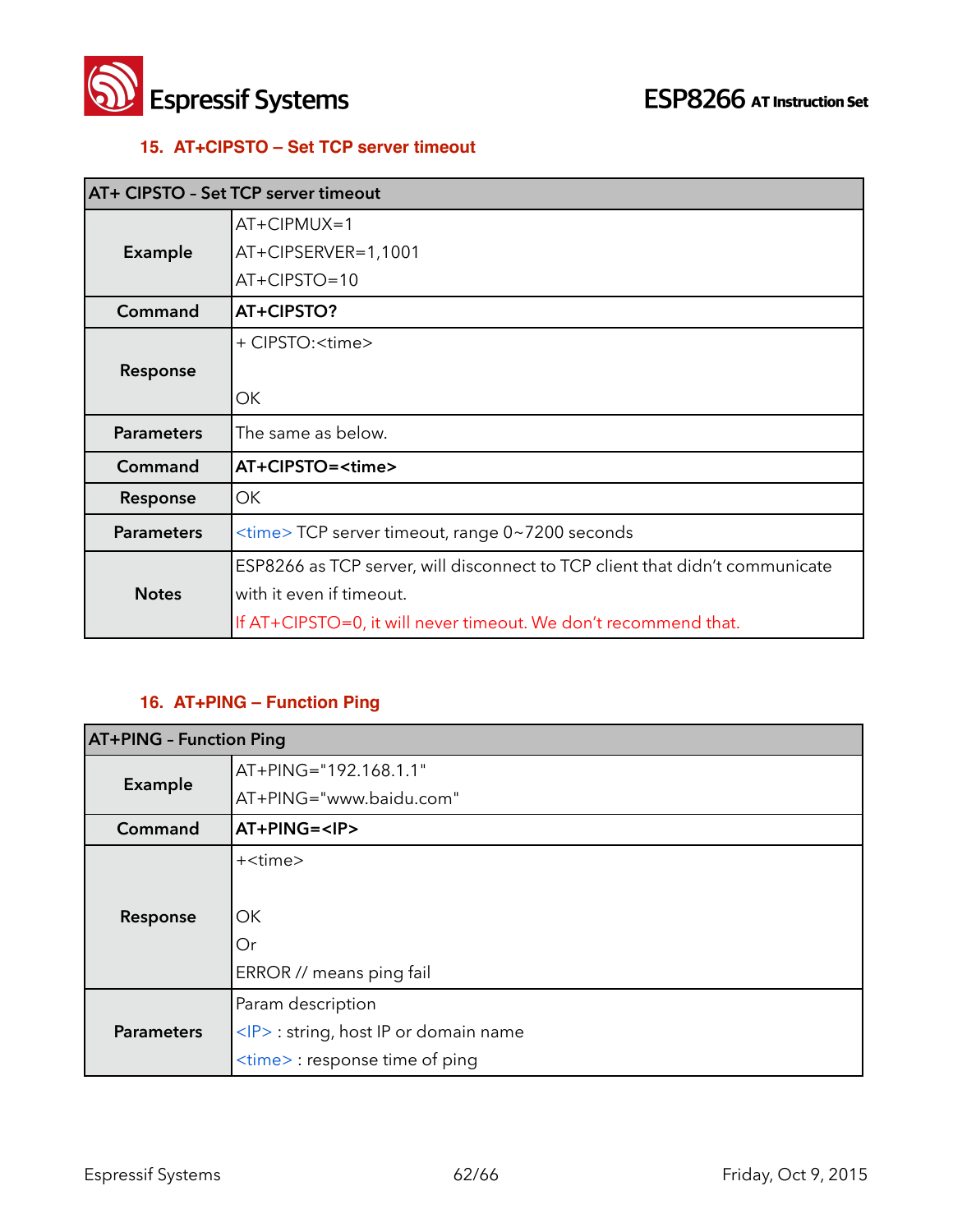**Espressif Systems ESP8266** AT Instruction Set

#### **17. AT+CIUPDATE – Update through network**

Firmware upgrade depends on network condition. It will return ERROR if upgrade fail, please wait a while.

- If using Espressif AT BIN (\esp\_iot\_sdk\bin\at), "AT+CIUPDATE" will download new AT BIN from Espressif Cloud.
- If using user-compiled AT BIN, users need to make their own "AT+CIUPDATE" to upgrade, Espressif provide a demo in \esp\_iot\_sdk\example\at. AT BINs on server have to be named as "user1.bin" and "user2.bin"

| AT+ CIUPDATE - update through network |                                    |  |
|---------------------------------------|------------------------------------|--|
| Command                               | AT+CIUPDATE                        |  |
|                                       | +CIUPDATE: <n></n>                 |  |
| Response                              |                                    |  |
|                                       | OK                                 |  |
| <b>Parameters</b>                     | $\langle n \rangle$ 1 found server |  |
|                                       | $\left $ <n> 2 connect server</n>  |  |
|                                       | $<$ n> 3 got edition               |  |
|                                       | $ n> $ 4 start update              |  |

#### **18. AT+CIPDINFO – Show remote IP and port with "+IPD"**

| AT+CIPDINFO - Show remote IP and port with "+IPD" (received data from network) |                                                            |  |
|--------------------------------------------------------------------------------|------------------------------------------------------------|--|
| Example                                                                        | AT+CIPDINFO=1                                              |  |
| Command                                                                        | AT+CIPDINFO= <mode></mode>                                 |  |
|                                                                                | OK                                                         |  |
| Response                                                                       | Or                                                         |  |
|                                                                                | <b>ERROR</b>                                               |  |
|                                                                                | Param description                                          |  |
| <b>Parameters</b>                                                              | <mode> 0: won't show remote IP and port with "+IPD"</mode> |  |
|                                                                                | $\leq$ mode > 1: show remote IP and port with "+IPD"       |  |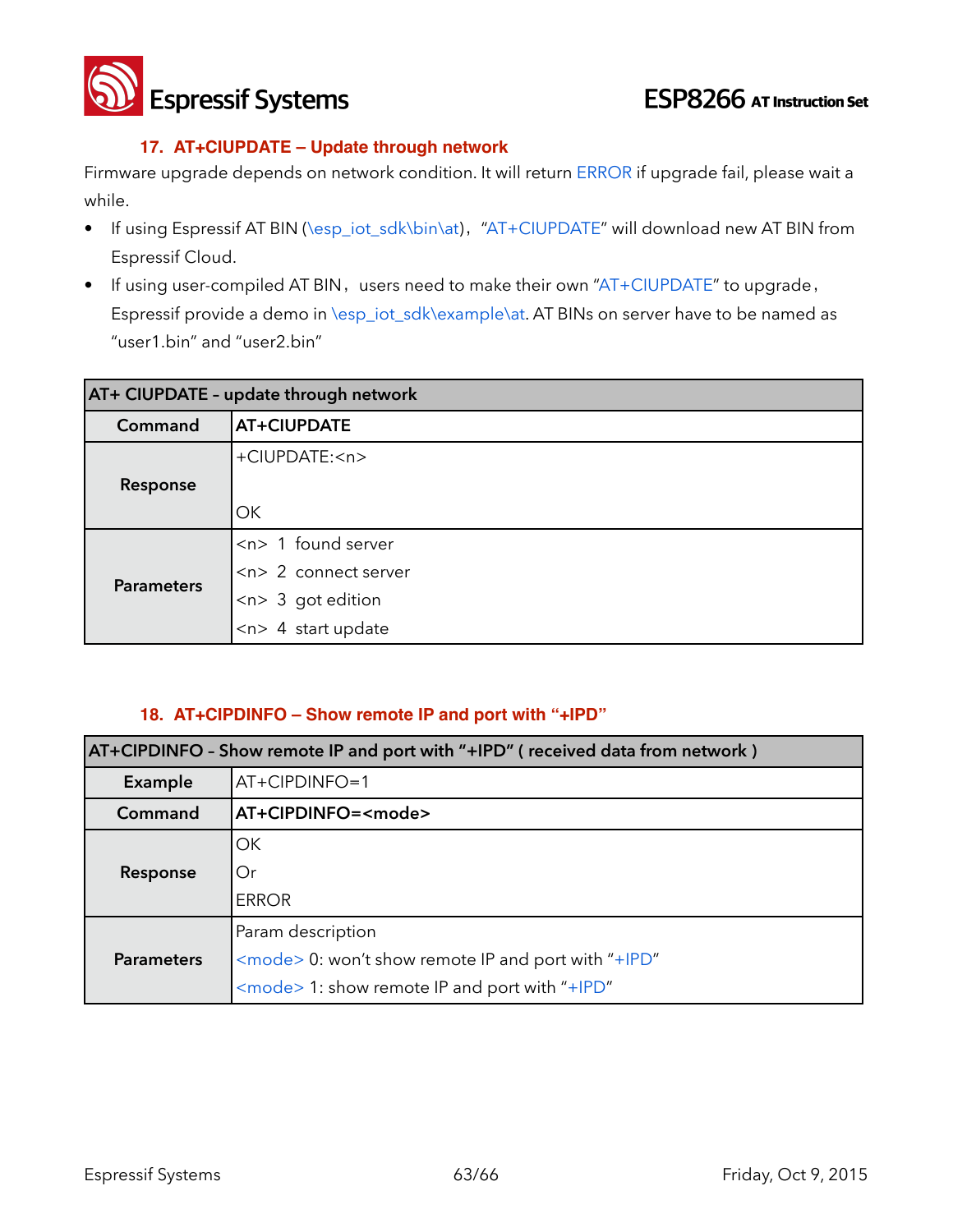

#### **19. +IPD – Receive network data**

| HIPD - Receive network data |                                                                                               |
|-----------------------------|-----------------------------------------------------------------------------------------------|
| <b>Single connection</b>    | $(+CIPMUX=0)$                                                                                 |
|                             | +IPD, <len>[,<remote ip="">,<remote port="">]:<data></data></remote></remote></len>           |
| Multiple connection         | $(+CIPMUX=1)$                                                                                 |
|                             | +IPD, <id>,<len>[,<remote ip="">,<remote port="">]:<data></data></remote></remote></len></id> |
| <b>Parameters</b>           | <remote ip=""> remote IP, enabled by command "AT+CIPDINFO=1"</remote>                         |
|                             | <remote port=""> remote port, enabled by command "AT+CIPDINFO=1"</remote>                     |
|                             | $\langle$ D> id no. of connection                                                             |
|                             | <len> data length</len>                                                                       |
|                             | <data> data received</data>                                                                   |
| <b>Notes</b>                | When the module receives network data, it will send the data through the                      |
|                             | serial port using +IPD command.                                                               |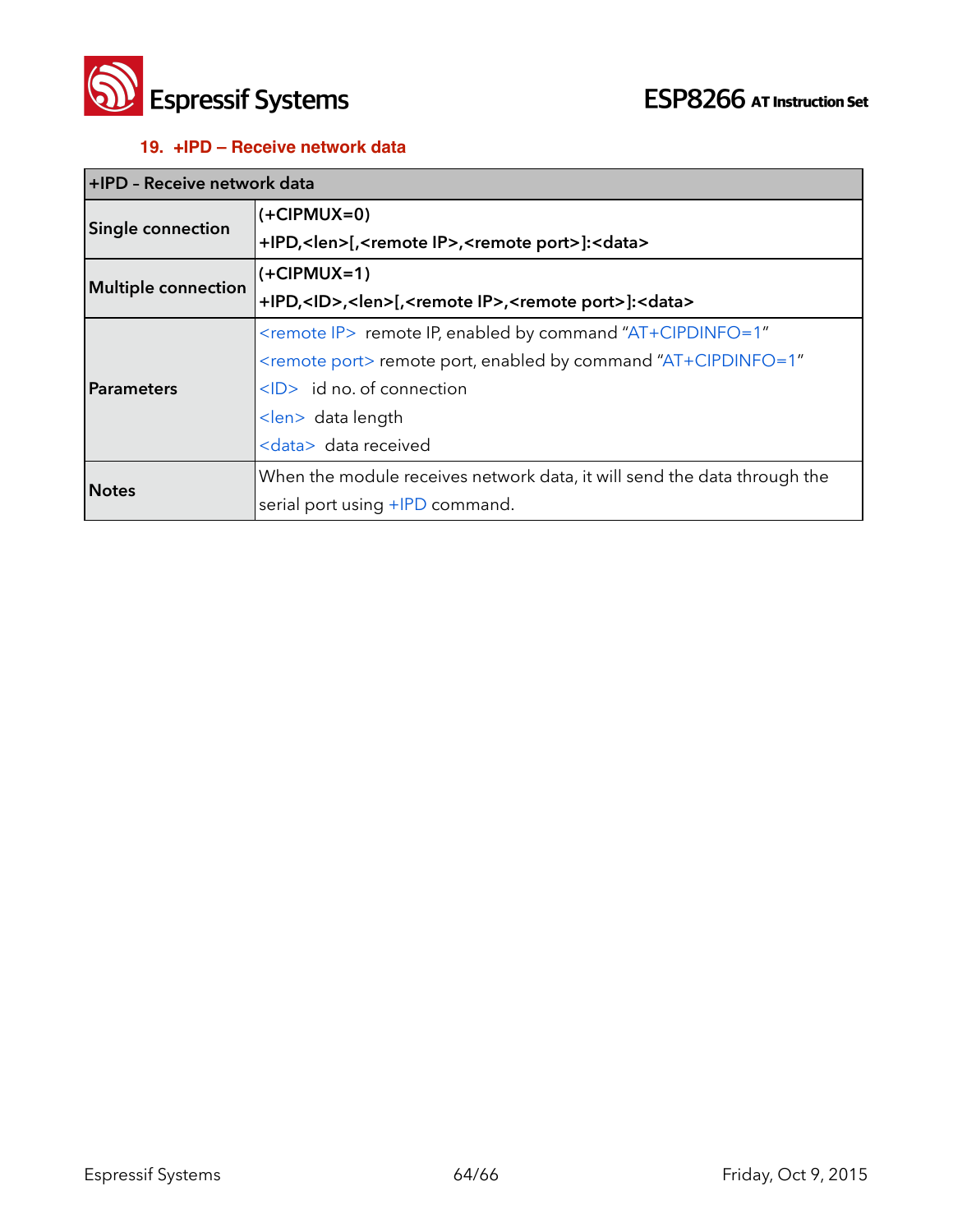

## **6. Appendix**

ESP8266 AT commands below will save configuration parameters into flash:

| <b>AT Command</b>                     | Example                                          |  |
|---------------------------------------|--------------------------------------------------|--|
| Save into flash user parameter area   |                                                  |  |
| AT+UART_DEF                           | AT+UART_DEF=115200,8,1,0,3                       |  |
| AT+CWDHCP_DEF                         | AT+CWDHCP_DEF=1,1                                |  |
| AT+CIPSTAMAC_DEF                      | AT+CIPSTAMAC_DEF="18:fe:35:98:d3:7b"             |  |
| AT+CIPAPMAC_DEF                       | AT+CIPAPMAC_DEF="1a:fe:36:97:d5:7b"              |  |
| AT+CIPSTA_DEF                         | AT+CIPSTA_DEF="192.168.6.100"                    |  |
| AT+CIPAP_DEF                          | AT+CIPAP_DEF="192.168.5.1"                       |  |
| AT+CWDHCPS_DEF                        | AT+CWDHCPS_DEF=1,3,"192.168.4.10","192.168.4.15" |  |
| AT+SAVETRANSLINK                      | AT+SAVETRANSLINK = 1,"192.168.6.10",1001         |  |
| Save into flash system parameter area |                                                  |  |
| AT+CWMODE_DEF                         | AT+CWMODE DEF=3                                  |  |
| AT+CWJAP_DEF                          | AT+CWJAP_DEF="abc", "0123456789"                 |  |
| AT+CWSAP_DEF                          | AT+CWSAP_DEF="ESP8266","12345678",5,3            |  |
| AT+CWAUTOCONN                         | AT+CWAUTOCONN=1                                  |  |

- Only if the configuration changes, we will write the new configuration into Flash.
- To 512KB flash, default setting:

user parameter area is 0x3C000 ~ 0x40000, 16KB;

system parameter area is 0x7C000~0x80000, 16KB

To 1024KB flash, default setting:

user parameter area is  $0 \times 7$ C000 ~  $0 \times 80000$ , 16KB;

system parameter area is  $0 \times F0000 \sim 0 \times 100000$ , 16KB.

• If users compile AT themselves, please refer to document "2A-ESP8266\_\_IOT\_SDK\_User\_Manual" chapter "Flash Map". User parameter area is the "User param" area in chapter "Flash Map", system parameter area is always the last 16KB of flash.